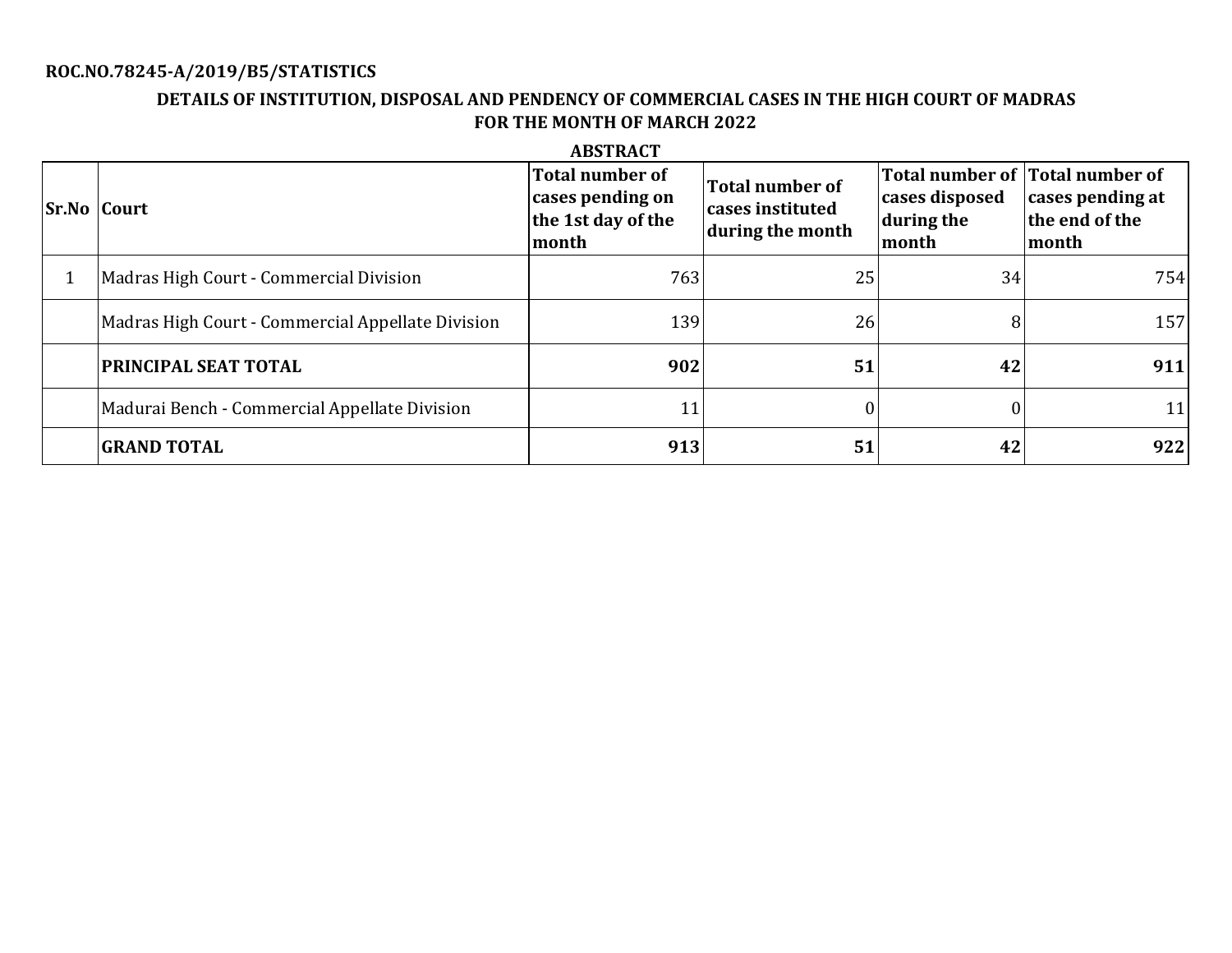### **MARCH 2022**

#### **COMMERCIAL DIVISION OF MADRAS HIGH COURT**

| Form 1                                                      |             |                   |                                                      |            |                                                        |            |                     |                  |  |  |  |
|-------------------------------------------------------------|-------------|-------------------|------------------------------------------------------|------------|--------------------------------------------------------|------------|---------------------|------------------|--|--|--|
| List of cases e-filed/e-mail during the month of MARCH 2022 |             |                   |                                                      |            |                                                        |            |                     |                  |  |  |  |
| <b>Sr.No Court</b>                                          |             | District Case No. | <b>Petitioner Name Vs.</b><br><b>Respondent Name</b> | Advocate   | Advocate Mobile   Advocate E- Date of<br><b>Number</b> | mail Id    | <b>Registration</b> | Date of e-filing |  |  |  |
| Madras High Court                                           | Chennai NIL |                   | <b>NIL</b>                                           | <b>NIL</b> | <b>NIL</b>                                             | <b>NIL</b> | <b>NIL</b>          | <b>NIL</b>       |  |  |  |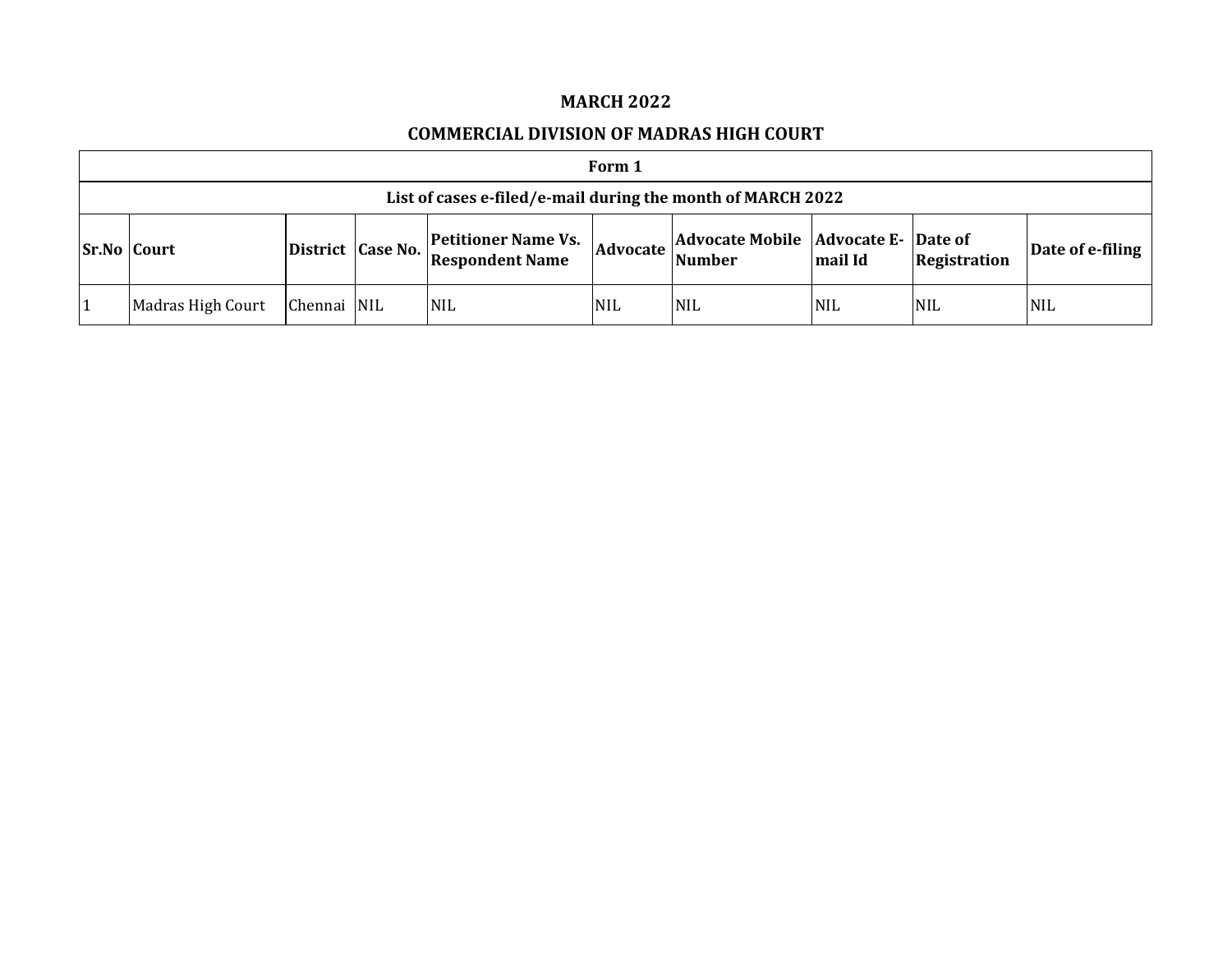|                | Form 2<br>List of cases in which e-payment of Court fees was made during the month of MARCH 2022 |                 |                |                                                                                                                                                                                                                                                                                             |                                                                                                                           |                         |                                               |  |  |  |  |  |
|----------------|--------------------------------------------------------------------------------------------------|-----------------|----------------|---------------------------------------------------------------------------------------------------------------------------------------------------------------------------------------------------------------------------------------------------------------------------------------------|---------------------------------------------------------------------------------------------------------------------------|-------------------------|-----------------------------------------------|--|--|--|--|--|
| Sr.No          | Court                                                                                            | <b>District</b> | Case No.       | <b>Petitioner Name Vs. Respondent Name</b>                                                                                                                                                                                                                                                  | Advocate                                                                                                                  | Date of<br>Registration | Date of e-<br>payment of Court<br><b>Fees</b> |  |  |  |  |  |
|                | Madras High Court                                                                                | Chennai         | CS.CD. 32/2022 | P1 - M/s. SBI MARKETING AND SERVICES PVT LTD.,<br>REP.BY ITS MANAGING DIRECTOR,<br>VS.<br>R1-M/S. DAIKI AXIS INDIA PRIVATE LTD, R-2 M/S.DAIKI<br>AXIS COMPANY LTD.,                                                                                                                         | 1. A.SARAVANAN 2.<br><b>G.VISHWANATHAN 3. M.S.RAJ</b><br><b>KUMAR</b><br>VS.                                              | 26-09-2021              | 27-09-2021                                    |  |  |  |  |  |
| 2              | Madras High Court                                                                                | Chennai         | CS.CD. 36/2022 | P1 - RELIANCE INDUSTRIES LIMITED REP.BY ITS<br>AUTHORISED SIGNATORY MS.DIPTI KISHAN KOTAK<br>VS. R1 - BHARAT SANCHAR NIGAM LIMITED R-2<br>MAHANAGAR TELEPHONE NIGAM LTD., and 40 OTHERS                                                                                                     | 1. M/S PK LAW FIRM 2.<br>T.PANDIYAN 3. N.RAJENDRA<br><b>KUMAR</b><br>VS.                                                  | 25-02-2022              | 01-03-2022                                    |  |  |  |  |  |
| 3              | Madras High Court                                                                                | Chennai         | CS.CD. 35/2022 | P1 - M/S. PROCTER AND GAMBLE INDIA HYGIENE AND<br>HEALTHCARE LIMITED<br>VS. R1 - RECKITT<br>BENCKISER INDIA PVT LTD                                                                                                                                                                         | M/S. KING AND PARTRIDGE<br>VS.                                                                                            | 18-02-2022              | 18-02-2022                                    |  |  |  |  |  |
| $\overline{4}$ | Madras High Court                                                                                | Chennai         | CS.CD. 38/2022 | P1 - M/S.INRECO ENTERTAINMENT PVT TLD Represented<br>by its Director S.L.Saha,<br><b>VS. R1 -</b><br>M/S.TREND LOUD DIGITAL INDIA PVT LTD, Rep.by its<br>Managing Director Raja Ramamurthy, R-2 MR.ILAIYARAJA                                                                               | 1. M/S.T.SAIKRISHNAN 2.<br>R.SARAVANAN 3. J.DAYANA<br>VS. 1. M/S.V.LOKESH KUMAR 2.<br>M/S.K.THYAGARAJAN 3.<br>A.SARAVANAN | 01-03-2022              | 01-03-2022                                    |  |  |  |  |  |
| 5              | Madras High Court                                                                                | Chennai         | CS.CD. 39/2022 | P1 - ZEE ENTERTAINMENT ENTERPRISES LIMITED,<br>Represented by its Power Agent Mr.Akshay Mahadik.<br>VS. R1- BHARAT SANCHAR NIGAM LIMITED R-2<br>MAHANAGAR TELEPHONE NIGAM LTD., and 38 OTHERS                                                                                               | 1. M/S.P K LAW FIRM 2.<br>T.PANDIYAN 3. N.RAJENDRA<br><b>KUMAR</b><br>VS.                                                 | 02-03-2022              | 02-03-2022                                    |  |  |  |  |  |
| 6              | Madras High Court                                                                                | Chennai         | CS.CD. 40/2022 | P1 - K.RASHEED KHAN S/O KATTUPAVAROWTHAR,<br>VS. R1 - A.GUNASEKARAN, R-2 G.BANUMATHI                                                                                                                                                                                                        | 1. AL.GANTHIMATHI 2.<br>L.PALANIMUTHU 3.<br><b>C.SANTHOSHKUMAR</b><br>VS.                                                 | 18-02-2022              | 21-02-2022                                    |  |  |  |  |  |
| 7              | Madras High Court                                                                                | Chennai         | CS.CD. 42/2022 | P1 - M/S ANJAPPAR CHETTNAD REP.BY ONE OF ITS<br>PARTNER MR.A.KANDASAMY,<br>VS. R1 -<br>M/S SREE ANJAPPER HOTELS                                                                                                                                                                             | M/S AVINESH<br>VS.                                                                                                        | 14-02-2022              | 17-02-2022                                    |  |  |  |  |  |
| 8              | Madras High Court                                                                                | Chennai         | CS.CD. 41/2022 | P1 - RUCHI SOYA INDUSTRIES LIMITED THORUGH ITS<br>AUTHORIZED REPRESENTATIVE, T.GAJENDRA.<br>VS. R1 - SRI RETHINAM ENTERPRISE                                                                                                                                                                | 1. P.GIRIDHARAN 2. DOMINIC<br>SAVIO DAVID 3. H.SIDDARTH<br>VS.                                                            | 24-02-2022              | 28-02-2022                                    |  |  |  |  |  |
| 9              | Madras High Court                                                                                | Chennai         | CS.CD. 46/2022 | P1 - J.JAYAKRISHNAN, PROPRIETOR - JK CREATIONS P-2<br>M/S E5 ENTERTAINMENTS INDIA PRIVATE LTD.,<br>REPRESENTED BY ITS DIRECTOR MR.J.JAYAKRISHNAN<br>VS. R1 - BAYVIEW PROJECTS LIMITED LIABILITY<br>PARTNERSHIP REPRESENTED BY ITS DIRECTOR<br>MR.BONEY SURINDER KAPPOR BUNGLOW and 2 OTHERS | A.K.RAJARAMAN<br>VS. 1.<br>M/S.SANJAY RAMASWAMI 2.<br>T.C.SAJITH BABU 3. GN.SRIRAM                                        | 07-03-2022              | 07-03-2022                                    |  |  |  |  |  |
| 10             | Madras High Court                                                                                | Chennai         | CS.CD. 44/2022 | P1 - M/S G.A. FRAGRANCE A PARTNERSHIP FIRM<br>REPRESENTED BY ITS MANAGING PARTNER MR.<br>V.G.HIRUSAH<br>VS. R1 - N.SUMESH                                                                                                                                                                   | VS.<br>M/S N.DEVI                                                                                                         | 17-02-2022              | 25-02-2022                                    |  |  |  |  |  |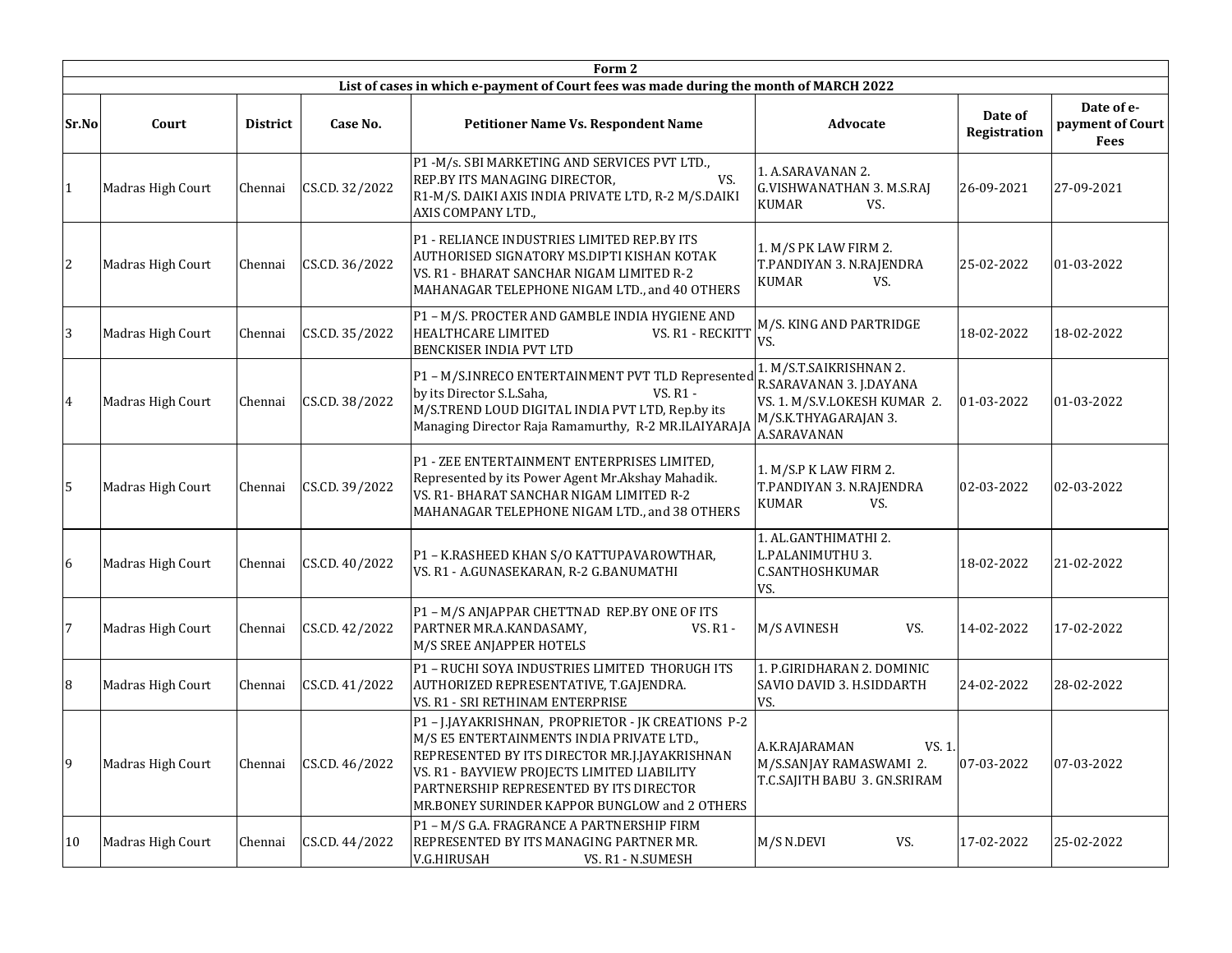|       | Form 2            |                 |                |                                                                                                                                                                                                                                         |                                                                                                      |                         |                                               |  |  |  |  |
|-------|-------------------|-----------------|----------------|-----------------------------------------------------------------------------------------------------------------------------------------------------------------------------------------------------------------------------------------|------------------------------------------------------------------------------------------------------|-------------------------|-----------------------------------------------|--|--|--|--|
|       |                   |                 |                | List of cases in which e-payment of Court fees was made during the month of MARCH 2022                                                                                                                                                  |                                                                                                      |                         |                                               |  |  |  |  |
| Sr.No | Court             | <b>District</b> | Case No.       | <b>Petitioner Name Vs. Respondent Name</b>                                                                                                                                                                                              | <b>Advocate</b>                                                                                      | Date of<br>Registration | Date of e-<br>payment of Court<br><b>Fees</b> |  |  |  |  |
| 11    | Madras High Court | Chennai         | CS.CD. 45/2022 | P1 - RUCHI SOYA INDUSTRIES LIMITED, THROUGH ITS<br>AUTHORIZED REPRESENTATIVE, T.GAJENDRA.<br>VS. R1 - SRI LAKSHMI OIL STORE                                                                                                             | 1. P.GIRIDHARAN 2. DOMINIC<br>S.DAVID 3. H.SIDDARTH<br>VS.                                           | 24-02-2022              | 01-03-2022                                    |  |  |  |  |
| 12    | Madras High Court | Chennai         | CS.CD. 51/2022 | P1 - KISHORE PRODUCTIONS REPRESENTED BY ITS<br>PROPRIETOR, MR.KISHORE PATHIKONDA.<br>VS. R1 - BHARAT SANCHAR NIGAM LIMITED R-2<br>MAHANAGAR TELEPHONE NIGAM LTD., and 38 OTHERS                                                         | 1. M/S PK LAW FIRM 2.<br>T.PANDIYAN 3. N.RAJENDRA<br><b>KUMAR</b><br>VS.                             | 14-03-2022              | 14-03-2022                                    |  |  |  |  |
| 13    | Madras High Court | Chennai         | CS.CD. 48/2022 | P1 - KOVILPATTI LAKSHMI ROLLER FLOUR MILLS<br>LIMITED (KLFRM) REPRESENTED BY ITS COMPANY<br>SECRETARY, S.PIRAMUTHU and 2 OTHERS<br>VS. P1 - P.R.SRINIVASAN AND CO., (PRS AND CO)<br>REPRESENTED BY P.R.S.SRINIVASAN. R-2 P.R.SRINIVASAN | 1. M/S M.S.BHARATH 2. AKSHAYA<br>P.SACHIN 3. RESHMA RAJAGOPAL 09-02-2022<br>VS.                      |                         | 09-02-2022                                    |  |  |  |  |
| 14    | Madras High Court | Chennai         | CS.CD. 53/2022 | P1 - B.G.SHIRKE CONSTRUCTION TECHNOLOGY PVT.LTD.,<br>REP. BY ITS AUTHORIZED SIGNATORY,<br>VS. R1 - TAMIL<br>MR.A.D.SONAWANE,<br>NADU TRANSMISSION CORPORATION LTD.,<br>REPRESENTED BY ITS CHAIRMAN                                      | 1. A.KARTHIKEYAN 2.<br><b>C.V.SHALANDHRAN 3. NAVEEN</b><br><b>INFANT</b><br>VS.                      | 27-10-2021              | 02-12-2021                                    |  |  |  |  |
| 15    | Madras High Court | Chennai         | CS.CD. 59/2022 | P1 - MANICKAM NARAYANAN, PROPRIETOR, M/S 7TH<br>CHANNEL COMMUNICATIONS<br>VS. R1 -<br>M/S RAJ TELEVISION NETWORK LIMITED (RAJ TV),<br>REPRESENTED BY ITS MANAGING DIRECTOR R-2<br>MR.M.RAAIHENDRAN. MANAGING DIRECTOR. M/S RAI          | 1. KNS LAW CHAMBERS 2.<br><b>A.KAUSHIK NARAIN</b><br>SHARMA 3. J.JEYASABARE<br><b>ESWARAN</b><br>VS. | 10-02-2022              | 11-02-2022                                    |  |  |  |  |
| 16    | Madras High Court | Chennai         | CS.CD. 60/2022 | P1 - CHIDAMBARAM RADHAKRISHNAN M/S VIMAC THE<br>SOLE PROPRIETOR, REPRERSENTED BY HIS LAWFUL OF<br>ATTORNEY AGENT, MS.SAHILA JOE and ANOTHER<br>VS. R1 - CAVINKARE PRIVATE LIMITED,                                                      | 1. RAMASWAMY<br>MEYYAPPAN 2. ARTHI<br>FERNANDES 3. AGNEL LEONA<br>VS.                                | 11-02-2022              | 11-02-2022                                    |  |  |  |  |
| 17    | Madras High Court | Chennai         | CS.CD. 61/2022 | P1 - PEN INDIA LTD., REP-BY ITS AUTHORISED<br>VS. R1 -<br>SIGNATORY MR.VISHAL RANE<br>BHARAT SANCHAR NIGAM LIMITED, R-2 MAHANAGAR<br>TELEPHONE NIGAM LTD., and 38 OTHERS                                                                | 1. M/S.P K LAW FIRM 2.<br><b>T.PANDIYAN 3. S.DEEPAK</b><br>VS. N.RAJENDRA KUMAR                      | 23-03-2022              | 23-03-2022                                    |  |  |  |  |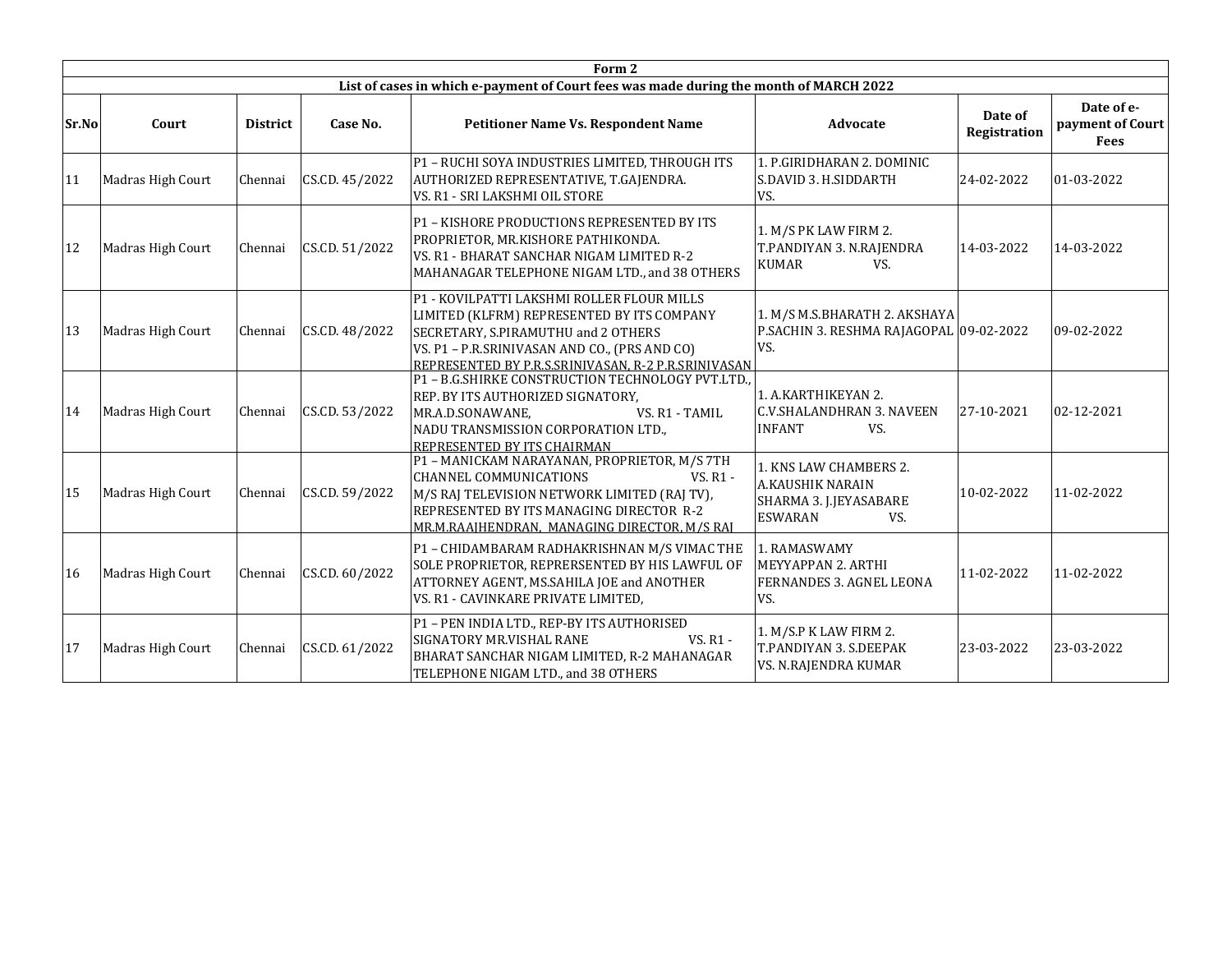|              | Form 3                                                                                              |                 |            |                                                                |                 |                                |                                                              |  |  |  |  |
|--------------|-----------------------------------------------------------------------------------------------------|-----------------|------------|----------------------------------------------------------------|-----------------|--------------------------------|--------------------------------------------------------------|--|--|--|--|
|              | List of cases in which Electronic Service of Process has taken place during the month of MARCH 2022 |                 |            |                                                                |                 |                                |                                                              |  |  |  |  |
| <b>Sr.No</b> | Court                                                                                               | <b>District</b> | Case No.   | <b>Petitioner Name</b><br><b>Vs. Respondent</b><br><b>Name</b> | <b>Advocate</b> | Date of<br><b>Registration</b> | Date of<br>Electronic<br><b>Service of</b><br><b>Process</b> |  |  |  |  |
|              | Madras High Court                                                                                   | Chennai         | <b>NIL</b> | <b>NIL</b>                                                     | <b>NIL</b>      | <b>NIL</b>                     | <b>NIL</b>                                                   |  |  |  |  |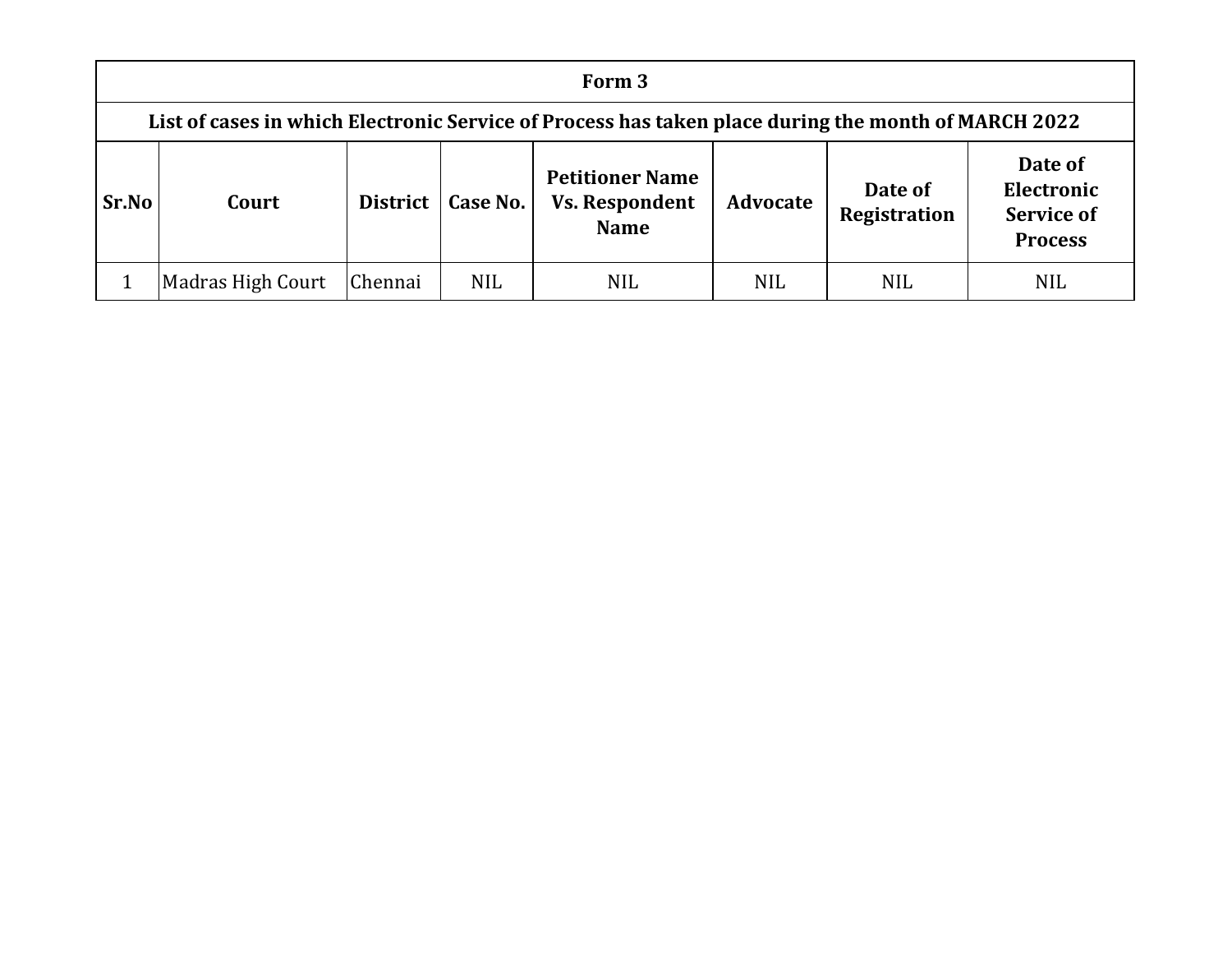|                            | Form 4                                                                       |                 |                   |            |                                     |                                                         |  |  |  |  |  |
|----------------------------|------------------------------------------------------------------------------|-----------------|-------------------|------------|-------------------------------------|---------------------------------------------------------|--|--|--|--|--|
|                            | List of total no. of cases randomly allocated during the month of MARCH 2022 |                 |                   |            |                                     |                                                         |  |  |  |  |  |
| <b>Sr.N</b><br>$\mathbf 0$ | Court                                                                        | <b>District</b> | <b>Court Name</b> | Court No.  | <b>Case Type</b>                    | <b>Case Count (No. of cases)</b><br>randomly allocated) |  |  |  |  |  |
|                            | <b>Madras High Court</b>                                                     | Chennai         | <b>NIL</b>        | <b>NIL</b> | Civil Suit<br>(Commercial<br>Cases) | 435                                                     |  |  |  |  |  |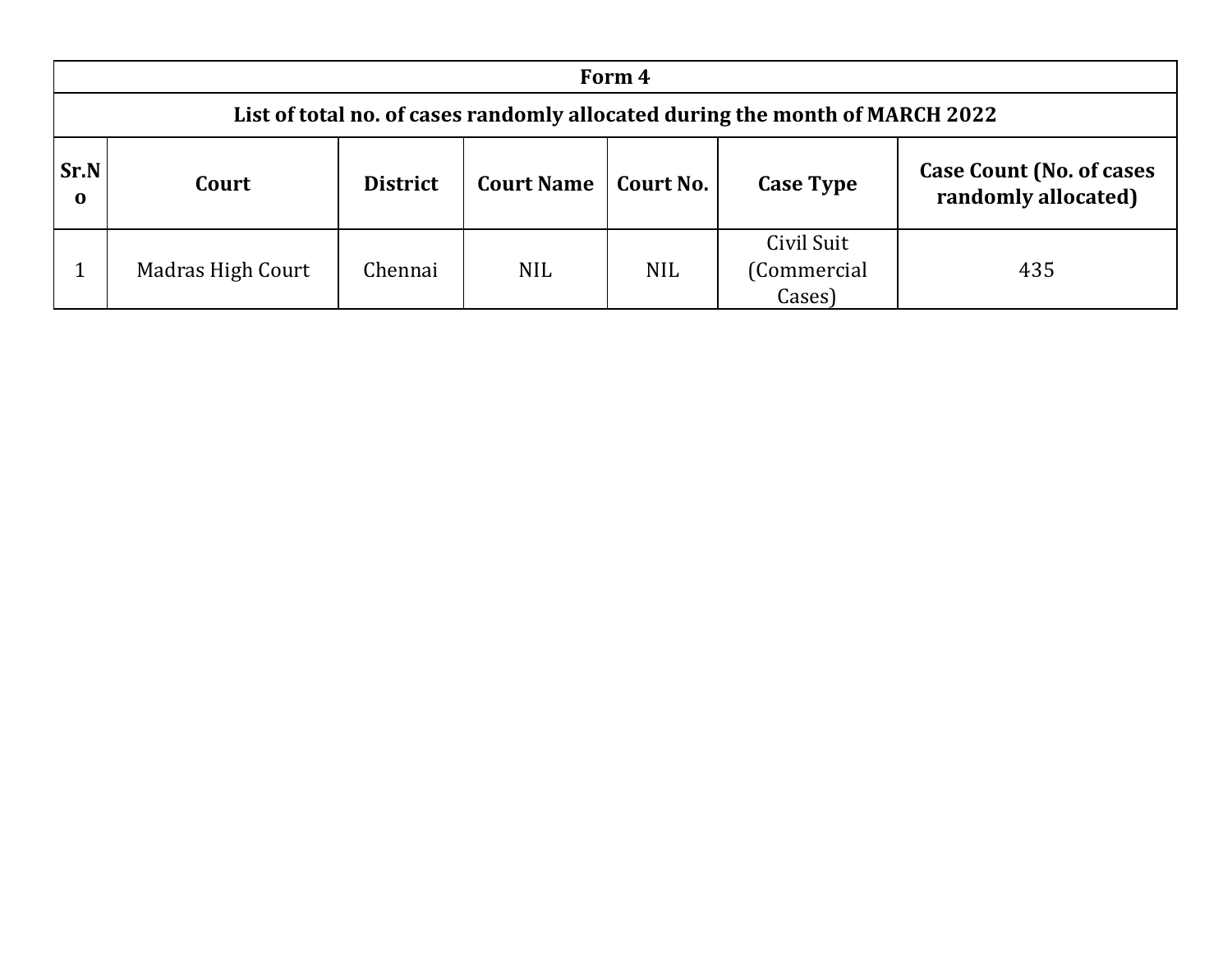|                  |                   |                 |                     | Form 5                                                                                                                                                                                                                                                             |                                                                                                                                                          |                                |                                       |
|------------------|-------------------|-----------------|---------------------|--------------------------------------------------------------------------------------------------------------------------------------------------------------------------------------------------------------------------------------------------------------------|----------------------------------------------------------------------------------------------------------------------------------------------------------|--------------------------------|---------------------------------------|
|                  |                   |                 |                     | List of cases in which Case Management Hearing was held during the month of MARCH 2022                                                                                                                                                                             |                                                                                                                                                          |                                |                                       |
| Sr.N<br>$\Omega$ | Court             | <b>District</b> | Case No.            | <b>Petitioner Name Vs. Respondent Name</b>                                                                                                                                                                                                                         | <b>Advocate</b>                                                                                                                                          | Date of<br><b>Registration</b> | Date of Case<br>Management<br>Hearing |
| 1                | Madras High Court | Chennai         | CS. No.<br>928/1999 | P1 - BOARD OF TRUSTEES OF CHENNAI PORT<br><b>VS. R1 -</b><br><b>TRUST</b><br>M/S.CHOKKAN INTERNATIONAL LTD. R-2<br>MISS A.RODRIGUES and 1 OTHER                                                                                                                    | M/S.NIRANJAN<br>RAJAGOPALAN<br>VS. 1.<br>M/S.T.V.BADRINARAYANA 01-01-1999<br>N 2. V.VASISTA FOR D13.<br>M/S.SHIVAKUMAR &<br><b>SURESH</b>                |                                | 01-03-2022                            |
| 2                | Madras High Court | Chennai         | CS.CD.<br>19/2021   | P1 - NURECA LIMITED.<br>R1 - M/S THAKER BROTHERS                                                                                                                                                                                                                   | 1. M/S.R.SATHISH KUMAR<br>2. RAJA PANNIR SELVAM<br>VS. 3. PRACHI JAIN<br>VS. 1. M/S.SURANA AND<br><b>SURANA ASSOCIATES 2.</b><br><b>G.KALYAN JHABAKH</b> | 15-07-2021                     | 02-03-2022                            |
| 3                | Madras High Court | Chennai         | CS. No.<br>74/2021  | P1 - M/S BSR BUILDERS, ENGINEERS AND<br>CONTRACTORS, Rep.by its Managing Partner<br>B.Raghavendra Reddy,<br>VS.<br>R1 - S.RAJASUNDARAM R-2<br>DR.S.MURUGUSUNDRAM                                                                                                   | 1. M/S.P.SUBBA REDDY 2.<br>K.APARNA DEVI 3.<br>T.SRIKRISHNA BHAGAVAT<br>VS. 1.<br>M/S.P.B.RAMANUJAM 2.<br>P.B.BALAJI                                     | 25-02-2021                     | 03-03-2022                            |
| 4                | Madras High Court | Chennai         | CS. No.<br>715/2015 | $P1$ – DINGO COMMODEAL PVT LTD, Rep by its 2. K.BIJAI SUNDAR 3.<br>director Mr. Ritesh M Jain<br>VS. R1 - AKB & SONS REALITY PVT LTD Rep by<br>its directors and authorised signatories Mrs<br>Amita Bishoni R-2 MRS AMITA BISHNOI R-3<br>MR. AKSHAY KUMAR BISHNOI | 1. M/S.R.KARUNAKARAN<br>R.SUNDARAMURTHY<br><b>VS. 1. NITHYAESH NATRAJ</b><br>2. VAIBHAV<br>R.VENKATESH 3.<br><b>MAHADEV</b><br>VISWANATHAN               | 26-08-2015                     | 04-03-2022                            |
| 5                | Madras High Court | Chennai         | CS. No.<br>692/2019 | P1 - M/S.CHENNAI DIAMOND JEWELLERS<br>PVT.LTD. Rep.by its Director Om Prakash M<br>VS. R1 - THE NEW INDIA ASSURANCE CO.LTD.                                                                                                                                        | 1. M/S.T.THIYAGARAJAN<br>2. V.SUNDAR 3.<br>R.ASHWANTH<br>VS. 1. M/S S.R.SUNDAR 2.<br>A.S.SUBRAMANIAN 3.<br>P.SURESH SRINIVASAN                           | 04-12-2019                     | 04-03-2022                            |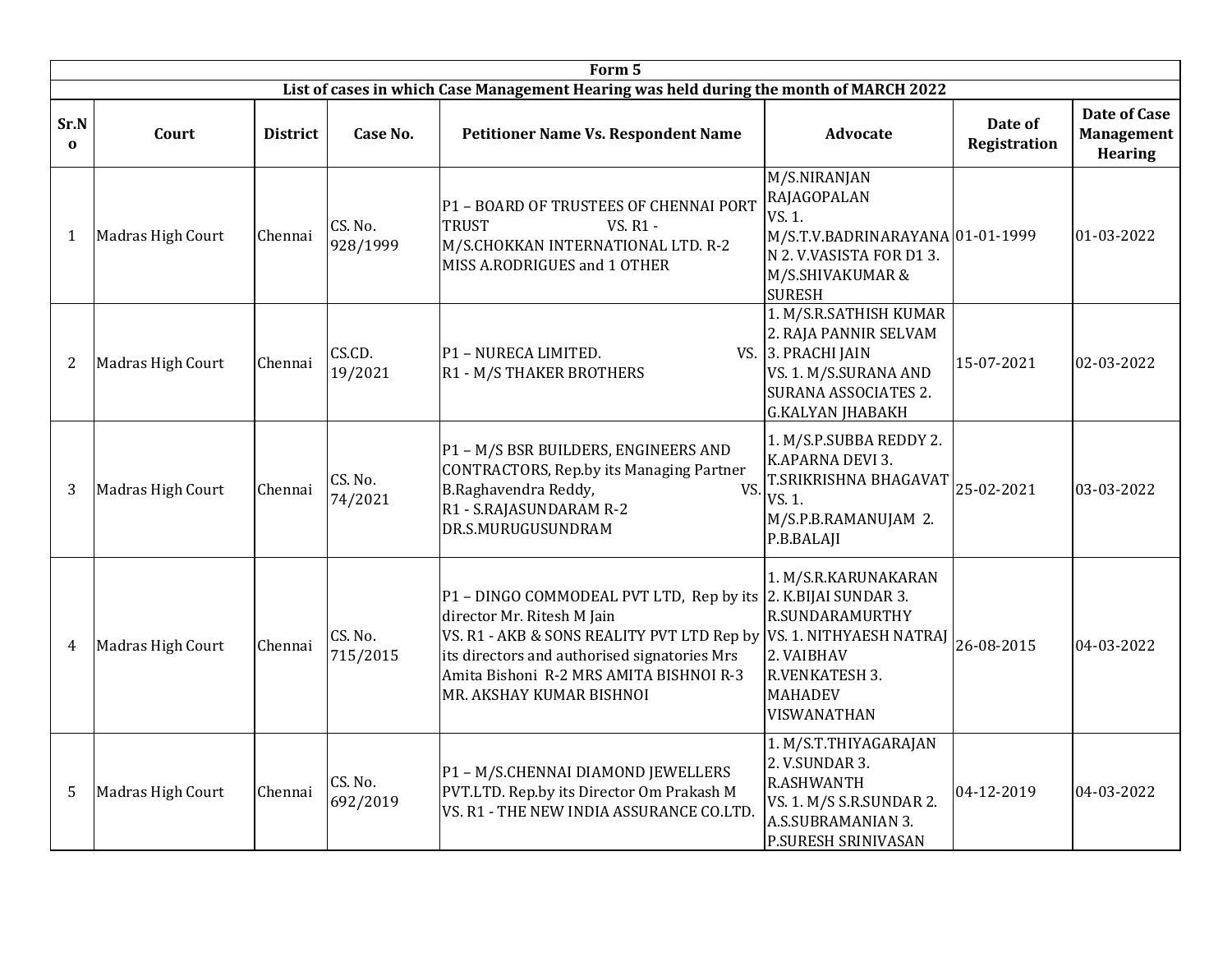|                      |                   |                 |                     | Form 5                                                                                                                                                                                         |                                                                                                                                                                    |                                |                                                     |
|----------------------|-------------------|-----------------|---------------------|------------------------------------------------------------------------------------------------------------------------------------------------------------------------------------------------|--------------------------------------------------------------------------------------------------------------------------------------------------------------------|--------------------------------|-----------------------------------------------------|
|                      |                   |                 |                     | List of cases in which Case Management Hearing was held during the month of MARCH 2022                                                                                                         |                                                                                                                                                                    |                                |                                                     |
| Sr.N<br>$\mathbf{0}$ | Court             | <b>District</b> | Case No.            | <b>Petitioner Name Vs. Respondent Name</b>                                                                                                                                                     | <b>Advocate</b>                                                                                                                                                    | Date of<br><b>Registration</b> | Date of Case<br><b>Management</b><br><b>Hearing</b> |
| 6                    | Madras High Court | Chennai         | CS. No.<br>643/2008 | P1 - ULTRAMARINE AND PIGMENTS LTD, REP<br>BY N ASOKAN COMPANY SECRETARY<br>VS. R1 - M/S.ACH DEEN COTTAGE<br><b>INDUSTRIES</b>                                                                  | 1. M/S. TD. SELVAN BABU<br>2. B POORNIMA KUMAR<br>VS. 1. M/S R.T.SHYAMALA<br>2. J.DEVI                                                                             | 03-07-2008                     | 04-03-2022                                          |
| 7                    | Madras High Court | Chennai         | CS. No.<br>782/2000 | P1 - SA.RAJKANNU, PROPR. SREE AMMAN<br><b>CREATIONS,</b><br>VS. R1 -<br>P.GANESAN AND ANOTHER PROPR.<br>M/S.S.R.R.FILMS R-2 M/S.PRASAD<br><b>LABORATORY</b>                                    | M/S.A.CHIDAMBARAM<br>VS. 1. M/S.R.SARGUNARAJ<br>2. M/S.HEMASAMPATH 3.<br><b>K.KALYANASUNDAR</b>                                                                    | 17-10-2000                     | 07-03-2022                                          |
| 8                    | Madras High Court | Chennai         | CS. No.<br>697/2008 | P1 - K.P.RAVICHANDRAN PROP. M/S MOVIE<br><b>LAND</b><br>VS. R1 - M/S SREE<br><b>AMMAN CREATIONS REP BY ITS</b><br>PROP.S.A.RAJKANNU R-2 M/S MOSER BAER<br><b>INDIA LTD REP BY ITS DIRECTOR</b> | M/S. A.CHIDAMBARAM<br>VS. 1. M/S C.UMA 2.<br>N.R.R.ARUN NATARAJAN<br>3. KAVITHA<br>DEENADAYALAN                                                                    | 23-07-2008                     | 07-03-2022                                          |
| 9                    | Madras High Court | Chennai         | CS. No.<br>583/2019 | P1- P.JESYGAA Propx.JVKDS Enterprises,<br>VS. R1- S.MICHAEL RAYAPPAN Propr. Global<br>Infotainment Pvt.Ltd. R-2 A.M.RATHNAM<br>Propr.Surya Movies, and 2 OTHERS                                | 1. M/S.WARAON AND SAI<br>RAMS 2. P.NEETHI KUMAR<br>3. D.SARASWATHI<br>VS. 1. M/S.ABISHEK<br><b>JENASENAN 2.</b><br>APARAJITHA<br>VISHWANATH 3.<br>S.PRAKASH        | 26-09-2019                     | 07-03-2022                                          |
| 10                   | Madras High Court | Chennai         | CS. No.<br>582/2019 | P1- P.JESYGAA Propx.JVKDS Enterprises,<br>VS. R1 - R.SUBRAMANI R-2 P.BABU Propr.<br>S.V.Enterprises and 6 OTHERS                                                                               | 1. M/S.WARAON AND SAI<br>RAMS 2. P.NEETHI KUMAR<br>3. D.SARASWATHI<br>VS. 1. M/S.ABISHEK<br><b>JENASENAN 2.</b><br>APARAJITHA<br><b>VISHWANATH 3.</b><br>S.PRAKASH | 26-09-2019                     | 07-03-2022                                          |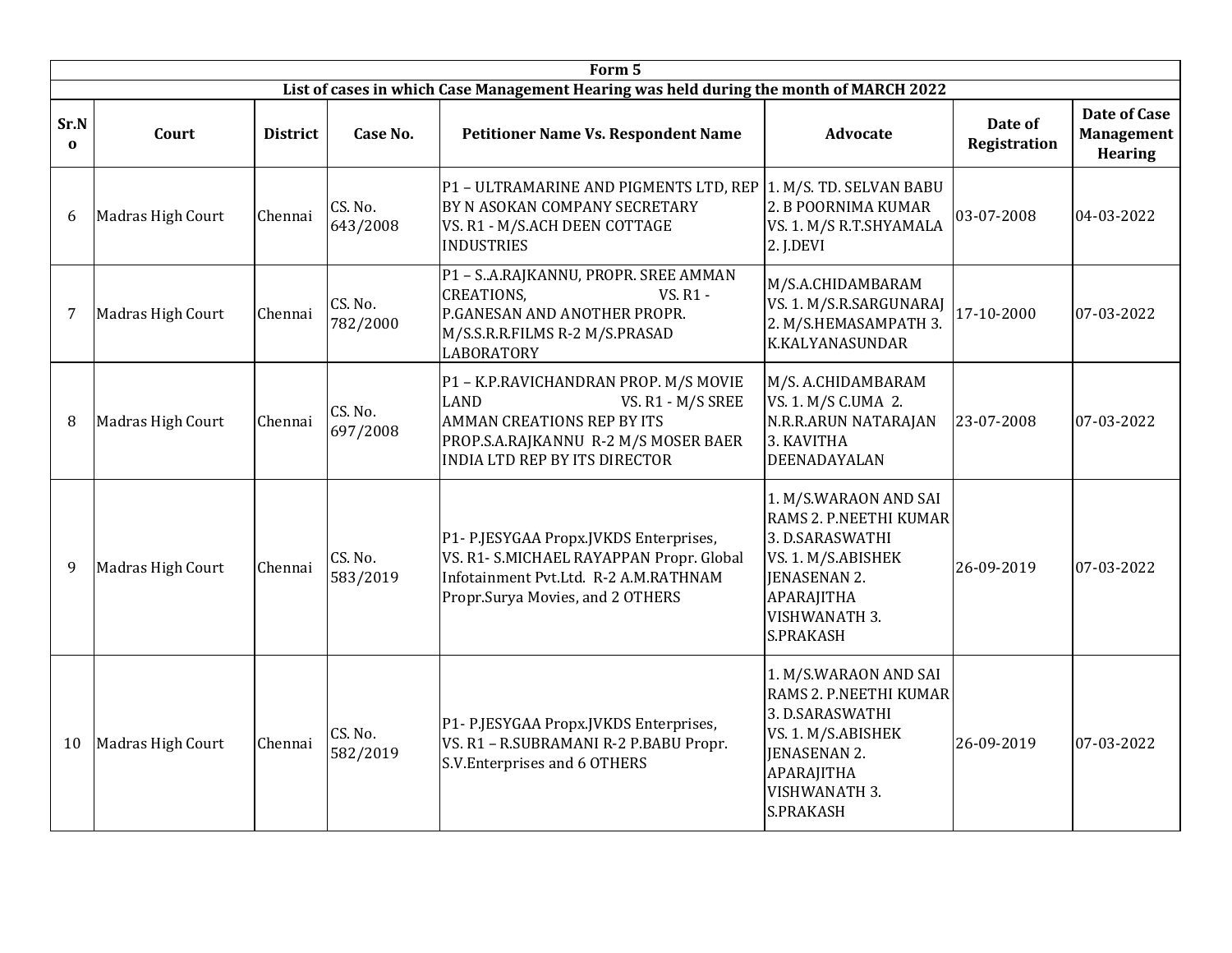|                  |                   |                 |                     | Form 5                                                                                                                                                                                                                              |                                                                                                                                                                       |                         |                                                            |
|------------------|-------------------|-----------------|---------------------|-------------------------------------------------------------------------------------------------------------------------------------------------------------------------------------------------------------------------------------|-----------------------------------------------------------------------------------------------------------------------------------------------------------------------|-------------------------|------------------------------------------------------------|
|                  |                   |                 |                     | List of cases in which Case Management Hearing was held during the month of MARCH 2022                                                                                                                                              |                                                                                                                                                                       |                         |                                                            |
| Sr.N<br>$\bf{0}$ | Court             | <b>District</b> | Case No.            | <b>Petitioner Name Vs. Respondent Name</b>                                                                                                                                                                                          | <b>Advocate</b>                                                                                                                                                       | Date of<br>Registration | <b>Date of Case</b><br><b>Management</b><br><b>Hearing</b> |
| 11               | Madras High Court | Chennai         | CS. No.<br>593/2019 | P1- P.JESYGAA Propx.JVKDS Enterprises,<br>VS. R1 - S.JOHNJANNIMAX Propr. M/s.Shalom<br>Studio, R-2 S.NANTHA GOPAL Propr., Madras<br>Enterprises, and 3 OTHERS                                                                       | 1. M/S.WARAON AND SAI<br>RAMS 2. P.NEETHI KUMAR<br>3. D.SARASWATHI<br>VS. 1. M/S.ABISHEK<br>JENASENAN 2.<br>APARAJITHA<br><b>VISHWANATH 3.</b><br><b>S.PRAKASH</b>    | 01-10-2019              | 07-03-2022                                                 |
| 12               | Madras High Court | Chennai         | CS. No.<br>61/2012  | P1 - M/S.SRI MAHALAKSHMI METAL AND<br>amp SCRAP PROCESSION PVT. LTD., REP. BY<br>ITS DIRECTOR MR.ARUN SHARMA<br>VS. R1 - MR.K.ANAND CHAKRAVARTHY<br>PROPRIETOR, M/S.IMAGINE CREATIONS R-2<br>DR.KANDASAMY and 3 OTHERS              | 1. T.S.BASKARAN 2.<br>N.NATHAMI-<br>MS/1981/2014 3.<br>MOHAMMED IRFAN ALI<br>VS. 1. M/S.S.XAVIER FELIX<br>2. F.JESCINTHA SHEELA 3.<br>M.AVOODAIAPPAN                  | 06-02-2012              | 08-03-2022                                                 |
| 13               | Madras High Court | Chennai         | CS. No.<br>687/2017 | P1 - ASHIQUE EXPORTS PVT.LTD. Rep.by<br>Manager Mr.Biju Sukumaran,<br>VS. R1 - KOYENCO SOAPS AND DETERGENTS,<br>Pvt.Ltd. Rep.by Managing Director, R-2<br>KOYENCO CONSUMER PRODUCTS Pvt.Ltd.,<br>Rep.by Managing Director, Westhill | 1. M/S.PERUMBULAVIL<br>RADHAKRISHNAN 2;<br>S.P.VIJAYARAGAVAN 3.<br><b>G.THANIGAIVEL</b><br>VS. 1. M/S.ARUN<br>C.MOHAN 2.<br>VASUNDHARA ARUN 3.<br><b>BRINDA MOHAN</b> | 05-09-2017              | 08-03-2022                                                 |
| 14               | Madras High Court | Chennai         | CS. CD.<br>50/2021  | P1 - NAKKHEERAN GOPAL @ MR.R.R.GOPAL<br>PROPRIETOR, NAKKHEERAN PUBLICATIONS<br>VS. R1 - P.SIVASUBRAMANIAM @<br>SIVASUBRAMANIAN R-2 SIVA MEDIA                                                                                       | 1. M/S.ALI HASSAN KHAN<br>2. DINAKARAN 3.<br>A.P.BALAJI<br>VS. 1.<br>MR.S.RAJENDRAKUMAR 2.<br><b>G.ASHWIN 3. K.MUKESH</b><br><b>KUMAR</b>                             | 03-09-2021              | 08-03-2022                                                 |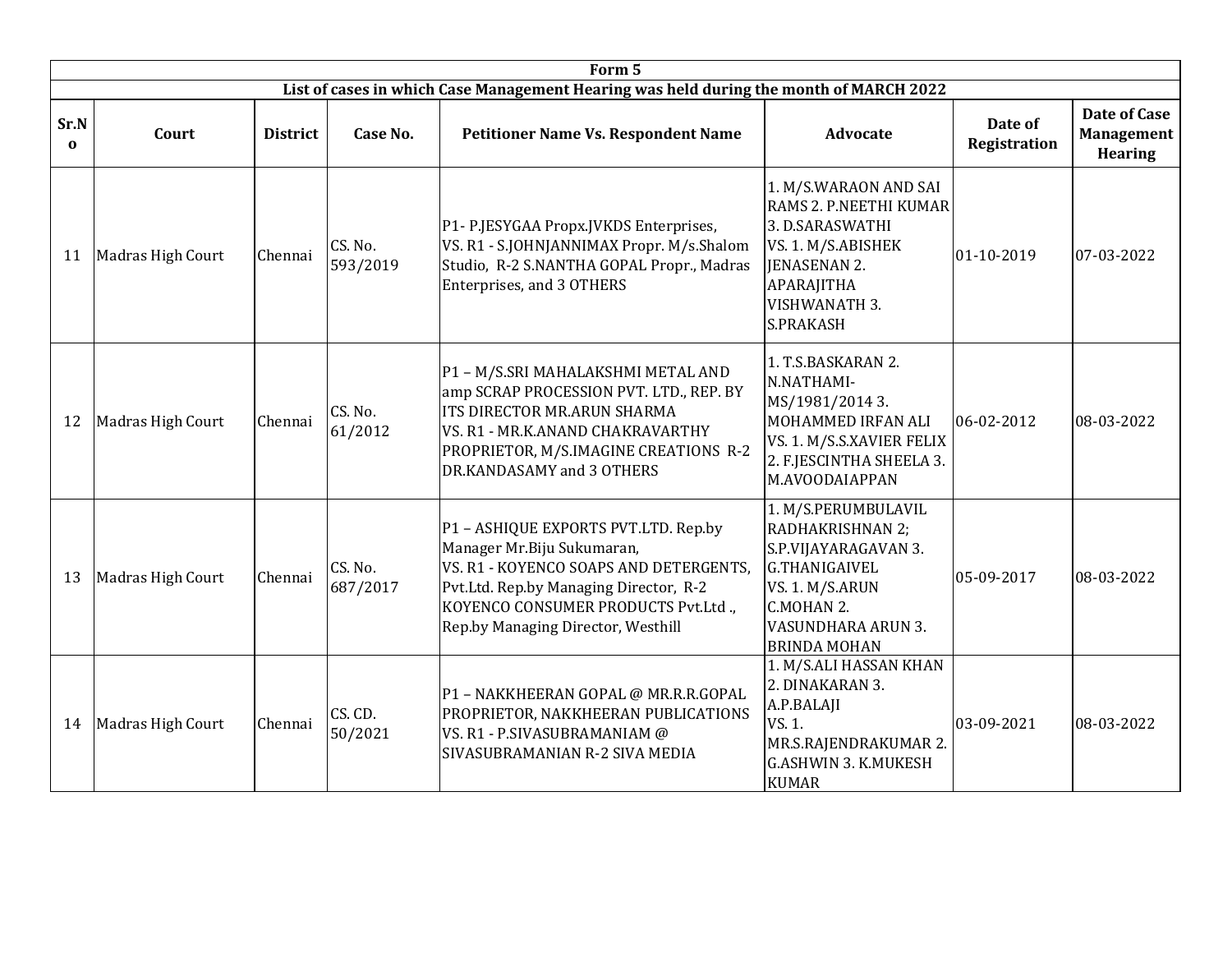|                  |                   |                 |                     | Form 5                                                                                                                                                                                                                |                                                                                                                                                          |                                |                                                     |
|------------------|-------------------|-----------------|---------------------|-----------------------------------------------------------------------------------------------------------------------------------------------------------------------------------------------------------------------|----------------------------------------------------------------------------------------------------------------------------------------------------------|--------------------------------|-----------------------------------------------------|
|                  |                   |                 |                     | List of cases in which Case Management Hearing was held during the month of MARCH 2022                                                                                                                                |                                                                                                                                                          |                                |                                                     |
| Sr.N<br>$\Omega$ | Court             | <b>District</b> | Case No.            | <b>Petitioner Name Vs. Respondent Name</b>                                                                                                                                                                            | <b>Advocate</b>                                                                                                                                          | Date of<br><b>Registration</b> | Date of Case<br><b>Management</b><br><b>Hearing</b> |
| 15               | Madras High Court | Chennai         | CS. No.<br>235/2015 | P1 - M/S.AMBATTUR HOTELS PRIVATE<br>LIMITED, REP.BY DIRECT VIJAY MOHANDAS<br>MAHTANEY,<br>VS. R1 - THE<br><b>FLYING ELEPHANT</b>                                                                                      | 1. M/S.K.RAJASEKARAN 2.<br><b>S.BALACHANDRAN 3.</b><br><b>A.SWAMINATHAN</b><br>VS. 1. M/S.D.C.JOLLY 2.<br>L.RAJASEKAR                                    | 24-03-2015                     | 09-03-2022                                          |
| 16               | Madras High Court | Chennai         | CS. No.<br>125/2016 | P1 - SHRIYA RICE MILLS Rep.by Managing<br>Partner, Gautam A.Sreeram,<br>VS. R1 - M/S.SAKTHI VINAYAGAA AGENCY<br>Rep.by Chandramohan, R-2 M/S.RPS & CO.<br>Rep.by Propr. T.S.T.R. Prem Kumar and 21<br><b>OTHERS</b>   | 1. M/S.R.THIAGARAJAN 2.<br>VASUDHA THIAGARAJAN<br>VS. 1. M/S.J.KAMARAJ 2.<br><b>I.SENTHAMIL SELVAN 3.</b><br>S.VALLIAMMAL                                | 09-03-2016                     | 09-03-2022                                          |
| 17               | Madras High Court | Chennai         | CS. No.<br>140/2019 | VS. R1 - THE<br>P1 - NAPC LTD<br><b>EXECUTIVE DIRECTOR Tamil nadu Road</b><br>Infrastructure Development Corporation, R-2<br>THE ENGINEER                                                                             | 1. M/S.ANIRUDH<br><b>KRISHNAN 2. ADARSH</b><br><b>SUBRAMANIAN 3. SHIVA</b><br>VS. 1.<br>К.<br>M/S.D.BALARAMAN 2.<br><b>G.RAMANUJAM 3</b><br>.B.SUDARSHAN | 14-02-2019                     | 09-03-2022                                          |
| 18               | Madras High Court | Chennai         | CS. No.<br>225/2020 | P1 - OMKAR CLEAN ENERGY SERVICES PVT<br>LTD, Through its Director, N.Srinivasan,<br>VS. R1 - ROYAL SUNDARAM GENERAL<br>INSURANCE CO. LTD., R-2 JLT INDEPENDENT<br>CONSULTANCY SERVICE PVT LTD, and 2<br><b>OTHERS</b> | 1. M/S ARUN KARTHIK<br><b>MOHAN 2. SUHRITH</b><br>PARTHASARATHY<br>VS. 1. M/S.M.B.GOPALAN<br><b>ASSOCIATES 2.</b><br>N.VIJAYARAGHAVAN 3.<br>M.B.RAGHAVAN | 11-09-2020                     | 09-03-2022                                          |
| 19               | Madras High Court | Chennai         | CS. No.<br>305/2020 | P1- DHANAVILAS MADRAS SNUFF COMPANY,<br>Rep. by its Partner K.Poongodi.<br>VS. R1 - MURUGAVILAS TIRUPUR SNUFF CO.                                                                                                     | 1. M/S.C.DANIEL 2.<br><b>GLADYS DANIEL 3.</b><br><b>V.REVATHY</b><br>VS. 1. M/S.S.VASUDEVAN<br>2. K.KRISHNASWAMY 3.<br><b>R.VETRIVEL</b>                 | 06-11-2020                     | 10-03-2022                                          |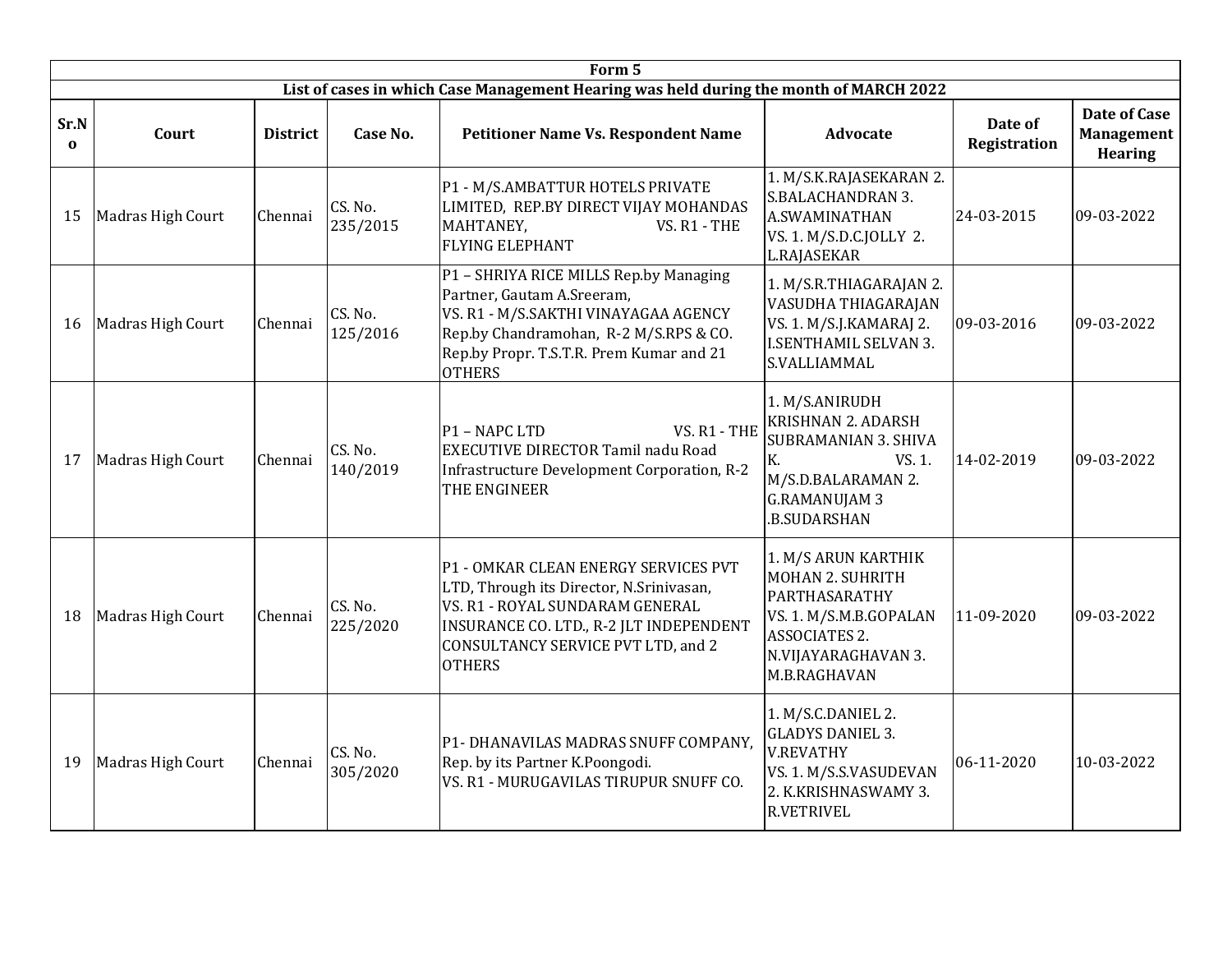|                  | Form 5            |                 |                     |                                                                                                                                                                                                     |                                                                                                                                              |                         |                                                     |  |  |  |  |
|------------------|-------------------|-----------------|---------------------|-----------------------------------------------------------------------------------------------------------------------------------------------------------------------------------------------------|----------------------------------------------------------------------------------------------------------------------------------------------|-------------------------|-----------------------------------------------------|--|--|--|--|
|                  |                   |                 |                     | List of cases in which Case Management Hearing was held during the month of MARCH 2022                                                                                                              |                                                                                                                                              |                         |                                                     |  |  |  |  |
| Sr.N<br>$\bf{0}$ | Court             | <b>District</b> | Case No.            | <b>Petitioner Name Vs. Respondent Name</b>                                                                                                                                                          | <b>Advocate</b>                                                                                                                              | Date of<br>Registration | Date of Case<br><b>Management</b><br><b>Hearing</b> |  |  |  |  |
| 20               | Madras High Court | Chennai         | CS. No.<br>311/2020 | P1- LEENA MANIMEKALAI Sole Proprietor of<br>M/s.Karuvachy Films,<br>VS.<br>R1 - M/S.KUMUDAM PUBLICATIONS PVT. LTD.<br>Rep. by its Director,                                                         | 1. M/S.M.V.SWAROOP 2.<br>H.S.HREDAI 3.<br><b>V.PRASHANTH KIRAN</b><br>VS. 1. M/S.R.AMIZHDHU 2.<br>S.PARIMALA AMIZHDHU                        | 09-11-2020              | 10-03-2022                                          |  |  |  |  |
| 21               | Madras High Court | Chennai         | CS. No.<br>184/2021 | P1 - RISE EAST ENTERTAINMENT PRIVATE<br>LIMITED, REP. BY ITS AUTHORISED<br>SIGNATORY, MR. EASWARA CHANDRA<br>VIDYASAGAR<br>VS. R1 -<br>RAMANAN BALAGANGATHARAN<br>PROPRIETOR, MERLOAM ENTERINMENT   | 1. M/S WARAON AND SAI<br>RAMS, 2. P.NEETHI<br>KUMAR 3. ARCHANA R.<br>VS. 1. M/S.RAJESH<br>RAMANATHAN 2.<br><b>S.SRIRAMAN 3.</b><br>S.DIWAKAR | 03-05-2021              | 10-03-2022                                          |  |  |  |  |
| 22               | Madras High Court | Chennai         | CS. No.<br>133/2019 | P1 - RAMANAN BALAGANGATHARAN<br>VS. R1 - RISE EAST ENTERTAINMENT PVT<br><b>LTD</b>                                                                                                                  | M/S. RAJESH<br><b>RAMANATHAN</b><br>VS. 1. M/S.WARAON & SAI<br>RAMS 2. D.SARASWATHY                                                          | 12-02-2019              | 10-03-2022                                          |  |  |  |  |
| 23               | Madras High Court | Chennai         | CS. No.<br>400/2019 | P1 - ARUMUGAM RAJEDRA BABU<br>VS. R1 - ASHOK LEYLAND LTD Rep.by its M/D.<br>R-2 SUN MOBILITY Rep.by its Chairman, Maini<br>Sadan and 3 OTHERS                                                       | M/S.S.P.VIJAYARAGAVAN<br>2. G.THANIGAIVEL<br>VS. 1.<br>M/S.S.VENKATARAMAN 2.<br>S.VIJAYANAND 3.<br>M/S.M.S.BHARATH                           | 02-07-2019              | 11-03-2022                                          |  |  |  |  |
| 24               | Madras High Court | Chennai         | CS.CD.<br>42/2021   | P1 - M/S RAJ TELEVISION NETWORK<br>LIMITED. REP.BY ITS AUTHORISED<br>SIGNATORY, SYED SUHEL BASHA,<br>VS. R1-YUPP TV USA INC. REPRESENTED BY<br>ITS CHIEF EXECUTIVE OFFICER, MR.UDAY<br><b>REDDY</b> | 1. R.SATHISH KUMAR 2.<br>R.GOPIKA<br>VS. 1. DEEPIKA MURALI-G 18-08-2021<br>2. KARTHIK SUNDARAM<br>3. ANUSHA PERI                             |                         | 11-03-2022                                          |  |  |  |  |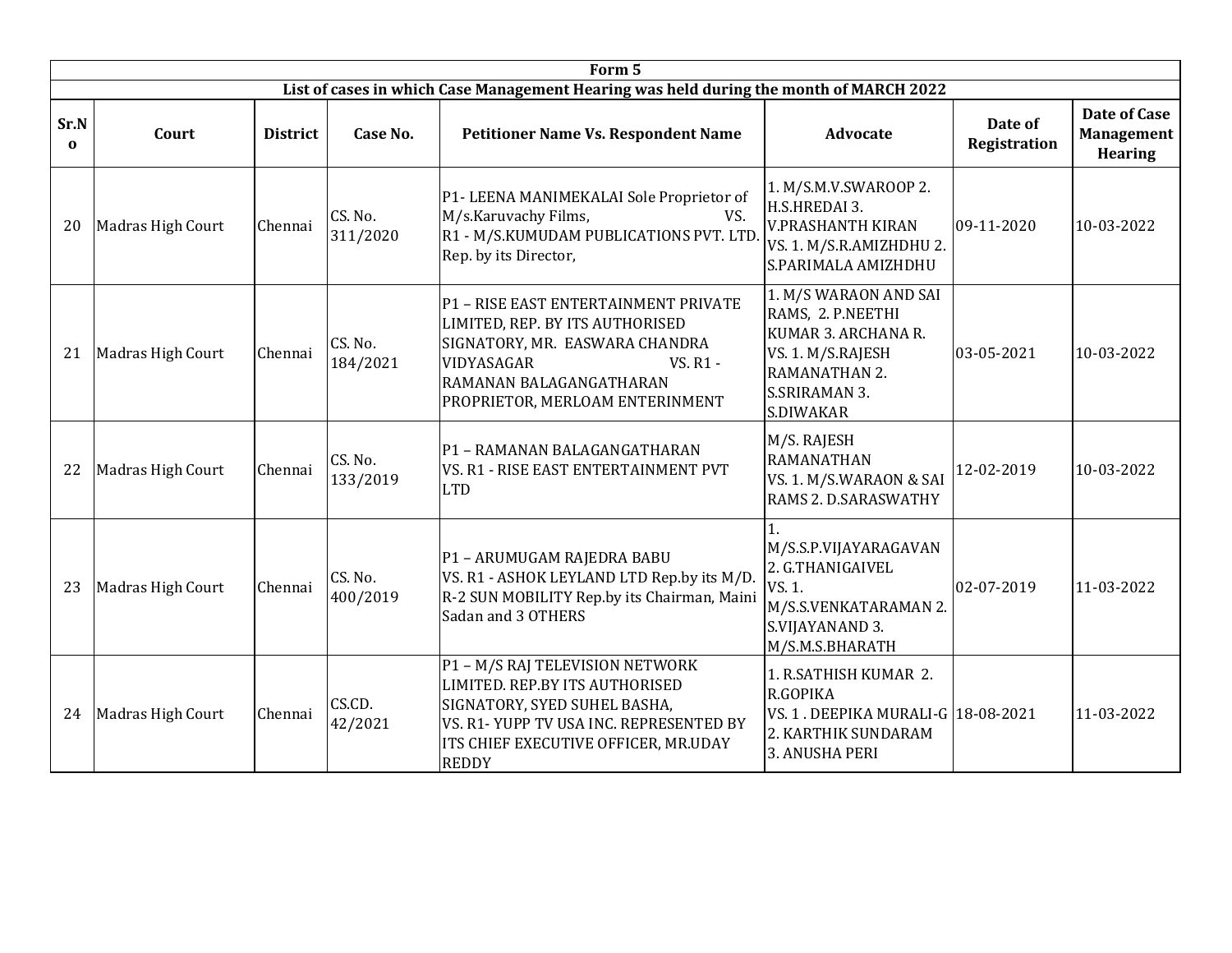|                  |                   |                 |                     | Form 5                                                                                                                                                                                                                       |                                                                                                                                                                       |                                |                                                            |
|------------------|-------------------|-----------------|---------------------|------------------------------------------------------------------------------------------------------------------------------------------------------------------------------------------------------------------------------|-----------------------------------------------------------------------------------------------------------------------------------------------------------------------|--------------------------------|------------------------------------------------------------|
|                  |                   |                 |                     | List of cases in which Case Management Hearing was held during the month of MARCH 2022                                                                                                                                       |                                                                                                                                                                       |                                |                                                            |
| Sr.N<br>$\Omega$ | Court             | <b>District</b> | Case No.            | <b>Petitioner Name Vs. Respondent Name</b>                                                                                                                                                                                   | <b>Advocate</b>                                                                                                                                                       | Date of<br><b>Registration</b> | <b>Date of Case</b><br><b>Management</b><br><b>Hearing</b> |
| 25               | Madras High Court | Chennai         | CS. No.<br>381/2019 | P1 - BHARANI PICTURES PRIVATE LIMITED<br>Rep by its Manager, Ramakrishnan Bhatt,<br>VS. R1 - SRI VENKATESWARA BAKTHI<br><b>CHANNEL</b>                                                                                       | 1. M/S.PL.NARAYANAN 2.<br>R. VIGNESHKUMAR 3. S.<br><b>JERALD LENIN</b><br>VS. 1. M/S.ARUN C.MOHAN<br>2. VASUNDHARA ARUN 3.<br><b>BRINDA MOHAN</b>                     | 25-06-2019                     | 14-03-2022                                                 |
| 26               | Madras High Court | Chennai         | CS. No.<br>97/2021  | P1 - MR.GHANSHYAM HEMDEV<br>VS. R1 - BHARATHI RAJA                                                                                                                                                                           | 1. K.HARISHANKAR 2.<br>T.K.BHASKAR 3. SRINATH<br><b>SRIDEVAN</b><br>VS. 1.<br>M/S.R.PRABHAKARAN 2.<br>M.KARPAGAM 3.<br>K.SINDHYA                                      | 09-03-2021                     | 14-03-2022                                                 |
| 27               | Madras High Court | Chennai         | CS. No.<br>953/2003 | P1 - M/S ALTEN LAMMERTZ NEEDLES LTD.,<br>REP.BY ITS M.D., MR S.GANESH<br>VS. R1 - M/S MEINNALF GMBH REP.BY M.D.,<br>MR K.P.PAVEL R-2 M/S RHEIN<br>MASCHIENDADAL GMBH and 6 OTHERS                                            | 1. M/S C.PARASAN<br>VENKATESH 2. JAYANTHI<br>VENKATESH, 3.<br><b>C.SARAVANA</b><br>VS. 1. M/S.<br><b>C.D.MULHERKAR 2.</b><br>K.P.INDIRA 3.<br>MR.T.K.BHASKAR          | 25-11-2003                     | 15-03-2022                                                 |
| 28               | Madras High Court | Chennai         | CS. No.<br>632/2018 | P1 - M/S. KARISMAA FOUNDATIONS PVT Ltd,<br>Rep by its Managing Director Mr. Rakesh P.<br>Sheth<br>VS. R1 - M/S. INDUS<br>CITYSCAPES Constructions Pvt Ltd, Rep by its<br>Director, Mr. Ajay Lunawath,                        | 1. M/S.NITHYAESH 2.<br>VAIBHAV 3. R.<br><b>VENKATESH</b><br>VS. 1. M/S.B.ARVIND<br>SREVATSA 2. NITHYA<br><b>SHREE RAJAGOPAL</b>                                       | 01-01-2018                     | 15-03-2022                                                 |
| 29               | Madras High Court | Chennai         | CS. No.<br>59/2018  | P1 - M/S INDUS CITYSCAPES Constructions<br>Pvt.Ltd., rep.by its Director<br>VS. R1 - M/S KARISMAA FOUNDATIONS<br>Pvt.Ltd., rep.by its Director, Mr.Rakesh P.Sheth,<br>R-2 MR.RAKESH P.SETH R-3 MRS.ROSHINI<br><b>P.SHETH</b> | 1. M/S.B.ARVIND<br><b>SREVATSA 2. NITHYA</b><br><b>SHREE RAJAGOPAL</b><br>VS. 1. NITHYAESH NATRAJ 24-01-2018<br>2. VAIBHAV R<br><b>VENKATESH 3. ARUN</b><br>SARAVANAN |                                | 15-03-2022                                                 |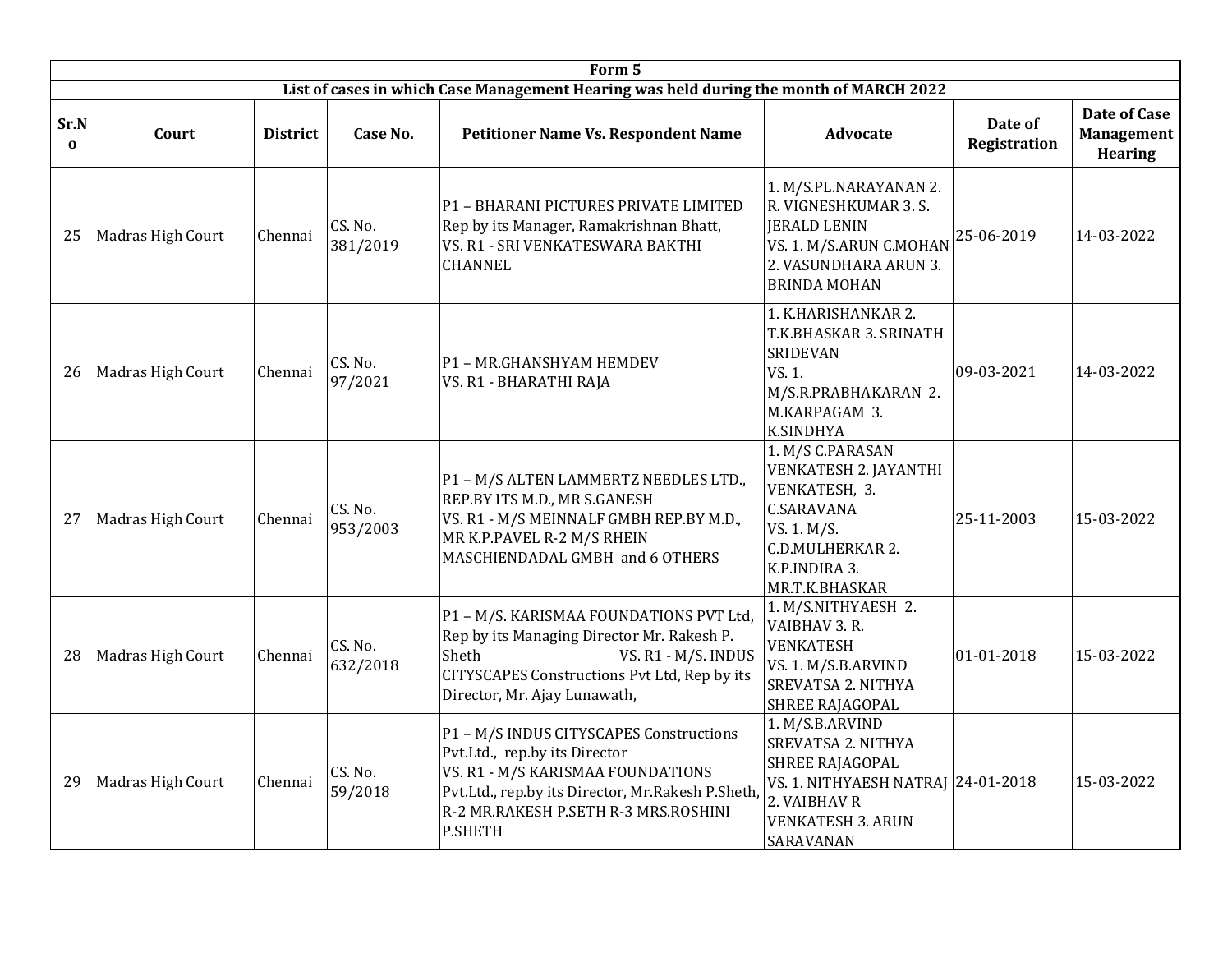|                  | Form 5            |                                                                                                                                                                                                                                                                                                               |                     |                                                                                                                                                                                                                                                               |                                                                                                                                              |                                |                                                            |  |  |  |  |  |  |
|------------------|-------------------|---------------------------------------------------------------------------------------------------------------------------------------------------------------------------------------------------------------------------------------------------------------------------------------------------------------|---------------------|---------------------------------------------------------------------------------------------------------------------------------------------------------------------------------------------------------------------------------------------------------------|----------------------------------------------------------------------------------------------------------------------------------------------|--------------------------------|------------------------------------------------------------|--|--|--|--|--|--|
|                  |                   |                                                                                                                                                                                                                                                                                                               |                     | List of cases in which Case Management Hearing was held during the month of MARCH 2022                                                                                                                                                                        |                                                                                                                                              |                                |                                                            |  |  |  |  |  |  |
| Sr.N<br>$\Omega$ | Court             | <b>District</b>                                                                                                                                                                                                                                                                                               | Case No.            | <b>Petitioner Name Vs. Respondent Name</b>                                                                                                                                                                                                                    | <b>Advocate</b>                                                                                                                              | Date of<br><b>Registration</b> | <b>Date of Case</b><br><b>Management</b><br><b>Hearing</b> |  |  |  |  |  |  |
| 30               | Madras High Court | Chennai                                                                                                                                                                                                                                                                                                       | CS. No.<br>57/2021  | P1 - PRAVEEN RAJ JAYACHANDRAN<br>VS. R1 - M/S.FUSION VR Rep. by its Managing<br>Partner, C.SS.Bharathy.                                                                                                                                                       | 1. M/S.AL.GANTHIMATHI<br>2. C.SANTHOSH KUMAR 3.<br><b>SA.KANMANI</b><br>VS. 1. M/S.R.THIRUMALAI<br>2. P.KEERTHIVARMAN 3.<br>M/S.S.SUBA SHINY | 16-02-2021                     | 16-03-2022                                                 |  |  |  |  |  |  |
| 31               | Madras High Court | Chennai                                                                                                                                                                                                                                                                                                       | CS. No.<br>62/2020  | P1 - M/S.A.T.M.CONSTRUCTIONS (P)LTD.,<br>Rep.by its Director Faiz Mohammed,<br>VS. R1 - M/S.BHARATH PETROLEUM<br>CORPORATION LTD, Rep.by its Senior<br>Manager-Legal (South) R-2 M/S.BHARATH<br>PETROLEUM CORPN.LTD. Rep.by its Territory<br>Manager (Retail) | 1.<br>M/S.R.BALACHANDERAN<br>2. V.JAYAPRAKASH 3.<br><b>V.TAMIZH SELVAN</b><br>VS.<br>M/S.S.RAMASUBRAMANIA<br><b>M &amp; ASSOCIATES</b>       | 12-02-2020                     | 17-03-2022                                                 |  |  |  |  |  |  |
| 32               | Madras High Court | Chennai                                                                                                                                                                                                                                                                                                       | CS. No.<br>127/2013 | P1 - M/S. EVERGREEN MEDIA PVT.LTD Rep.<br>by its Authorised Signatory<br>VS. R1 - M/S. VEGA ENTERTAINMENT P.LTD R-<br>2 MRS. K.UMA RANI                                                                                                                       | 1. K.HARISHANKAR 2.<br>TK.BHASKAR<br>VS. 1. M/S.L.MAITHILI &<br>ASSO 2. L.MAITHILI 3.<br><b>G.RAMESH</b>                                     | 28-02-2013                     | 22-03-2022                                                 |  |  |  |  |  |  |
| 33               | Madras High Court | 1.<br>M/S.B.CHANDRASEKARA<br>P1- MILLENNIUM DETERGENTS & Chemicals.<br>N 2. RAJKISHORE<br>CS. No.<br>VS. R1 - M/S.SAUNDARYA ASSOCIATES Rep.by<br>Chennai<br>BHAGWATSARAN<br>459/2016<br>its M/D. M.Karunanidhi, R-2 M.KARUNANIDHI<br>VS. 1. M/S.RAMALINGAM<br>and 3 OTHERS<br>& ASSO 2.<br>M/S.S.P.PRABAKARAN |                     | 21-07-2016                                                                                                                                                                                                                                                    | 22-03-2022                                                                                                                                   |                                |                                                            |  |  |  |  |  |  |
| 34               | Madras High Court | Chennai                                                                                                                                                                                                                                                                                                       | CS. No.<br>606/2019 | P1- KROSS ENTERTAINMENT LLC, U.S.A.<br>Rep.by its Auth.Sign. Mayur Patel P-2 KROSS<br>PICTURES INDIA PVT.LTD, Mumbai Rep.by its<br>Auth.Sign.Mayur Patel<br>VS.<br>R1 - B.PRADEEP, Propr. of Diya Movies,                                                     | 1. M/S.RAJESH<br>RAMANATHAN 2.<br>S.SRIRAMAN 3.<br>S.DIWAKAR<br>VS. 1. M/S.ARUN C.MOHAN<br>2. VASUNDHARA ARUN 3.<br><b>BRINDA MOHAN</b>      | 16-10-2019                     | 22-03-2022                                                 |  |  |  |  |  |  |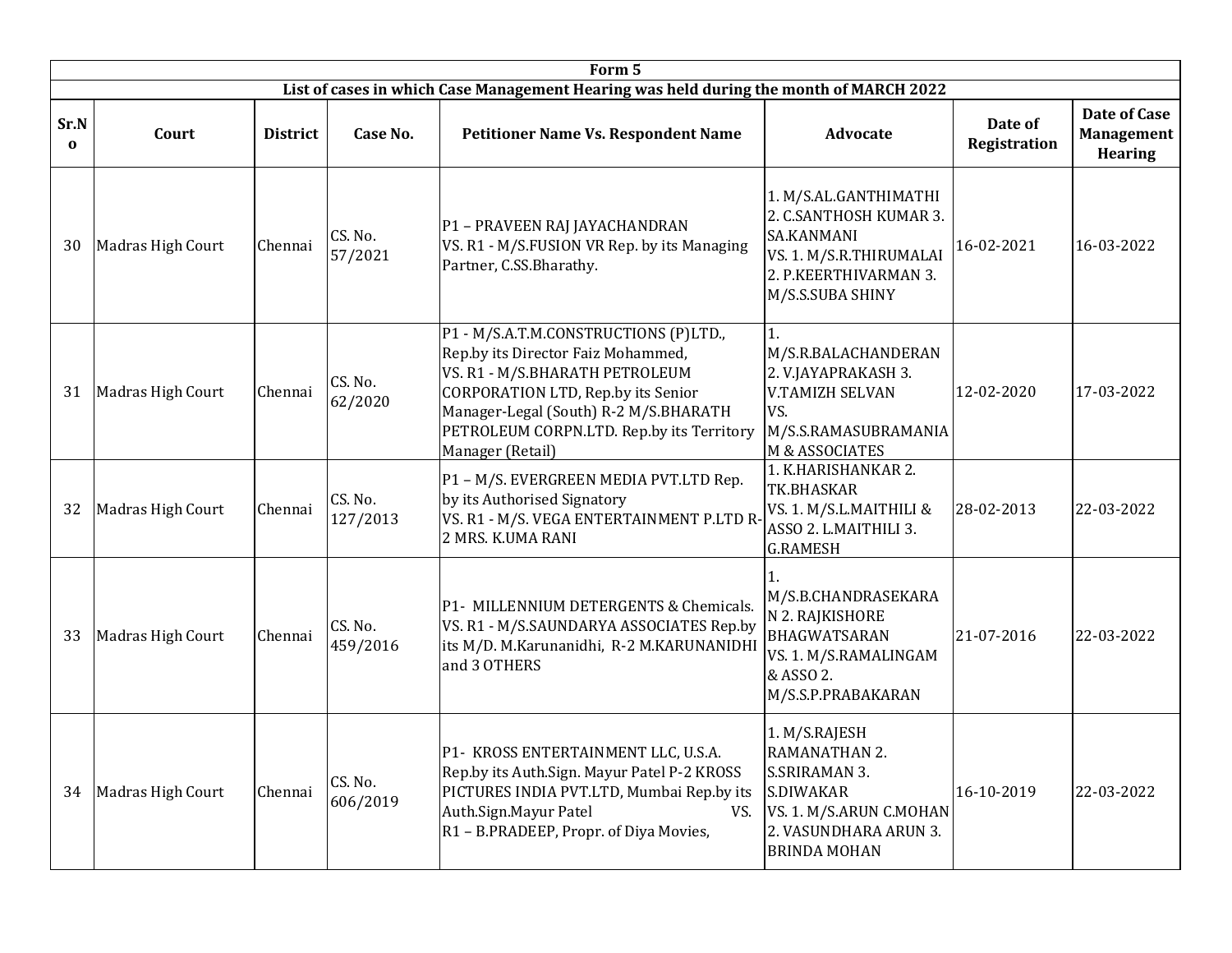|                      | Form 5            |                 |                     |                                                                                                                                                                                                                                                                                                                                                       |                                                                                                                                                         |                         |                                                     |  |  |  |  |  |  |
|----------------------|-------------------|-----------------|---------------------|-------------------------------------------------------------------------------------------------------------------------------------------------------------------------------------------------------------------------------------------------------------------------------------------------------------------------------------------------------|---------------------------------------------------------------------------------------------------------------------------------------------------------|-------------------------|-----------------------------------------------------|--|--|--|--|--|--|
|                      |                   |                 |                     | List of cases in which Case Management Hearing was held during the month of MARCH 2022                                                                                                                                                                                                                                                                |                                                                                                                                                         |                         |                                                     |  |  |  |  |  |  |
| Sr.N<br>$\mathbf{0}$ | Court             | <b>District</b> | Case No.            | <b>Petitioner Name Vs. Respondent Name</b>                                                                                                                                                                                                                                                                                                            | <b>Advocate</b>                                                                                                                                         | Date of<br>Registration | Date of Case<br><b>Management</b><br><b>Hearing</b> |  |  |  |  |  |  |
| 35                   | Madras High Court | Chennai         | CS. No.<br>69/2020  | 1. M/S.P.SENTHIL<br>DHANDAPANI 2.<br>P1 - INDCHEM SALES COPORATION Rep.by its<br>D.KANAGASUNDARAM<br>Partner Paresh Pratap Vasa<br>VS. 1. M/S.B.TILAK<br>VS. R1 - SURA LEATHERS PVT.LTD. Rep.by its<br>NARAYANAN 2.<br>RP.V.Duraisamy R-2 SATNUR RAMCHANDRA<br>K.SIVASUBRAMANIAN 3.<br>RAO RAMPRASAD and 2 OTHERS<br>M/S.D.EBENEZAR<br><b>INBARAJ</b> |                                                                                                                                                         | 14-02-2020              | 22-03-2022                                          |  |  |  |  |  |  |
| 36                   | Madras High Court | Chennai         | CS. No.<br>70/2020  | P1 - TECHNO CHEM DISTRIBUTORS Rep.by its<br>Partner Paresh Pratap Vasa<br>VS. R1 - SURA LEATHERS PVT.LTD. Rep.by its<br>RP.V.Duraisamy R-2 SATNUR RAMCHANDRA<br>RAO RAMPRASAD and 2 OTHERS                                                                                                                                                            | 1. M/S.P.SENTHIL<br>DHANDAPANI 2.<br>D.KANAGASUNDARAM<br>VS. 1. M/S.B.TILAK<br>NARAYANAN 2.<br>K.SIVASUBRAMANIAN 3.<br>M/S.D.EBENEZAR<br><b>INBARAJ</b> | 14-02-2020              | 22-03-2022                                          |  |  |  |  |  |  |
| 37                   | Madras High Court | Chennai         | CS. No.<br>101/2020 | P1 - M/S.SRI NARASUS COFFEE COMPANY<br>LTD, Rep.by its Managing Director<br><b>VS. R1 -</b><br>P.Sivanantham,<br>M/S.SRIMATHI MAHALAKSHMIAMMAL<br>EDUCATIONAL TRUST, Rep.by its Managing<br>Trustee R.P.Sarathy, R-2 M/S.NARASUS<br>SARATHY INSTITUTE OF TECHNOLOGY,<br>Rep.by its Managing Trustee R.P.Sarathy, and 9 S.PATRICK<br><b>OTHERS</b>     | 1. M/S.S.SUBA SHINY 2.<br>S.AKASH 3.<br><b>M.SRINIVASAN</b><br>VS. 1.<br>M/S.K.RAJASEKARAN 2.<br>M.R.GOKULKRISHNAN 3.                                   | 04-03-2020              | 23-03-2022                                          |  |  |  |  |  |  |
| 38                   | Madras High Court | Chennai         | CS. No.<br>102/2020 | P1- SRI NARASUS COFFEE COMPANY LTD<br>Rep.by its M/D. P. Sivanantham.<br>VS. R1 - NARASUS SARATHY INDUSTRIES, A<br>firm by its Partners B.Nithish Harihar and<br>B.Jayashree, R-2 B.NITHISH HARIHAR R-3<br><b>B.JAYASHREE</b>                                                                                                                         | 1. M/S.S.SUBA SHINY 2.<br>S.AKASH 3.<br><b>M.SRINIVASAN</b><br>VS. 1.<br>M/S.K.RAJASEKARAN 2.<br>M.R.GOKULKRISHNAN 3.<br><b>S.PATRICK</b>               | 04-03-2020              | 23-03-2022                                          |  |  |  |  |  |  |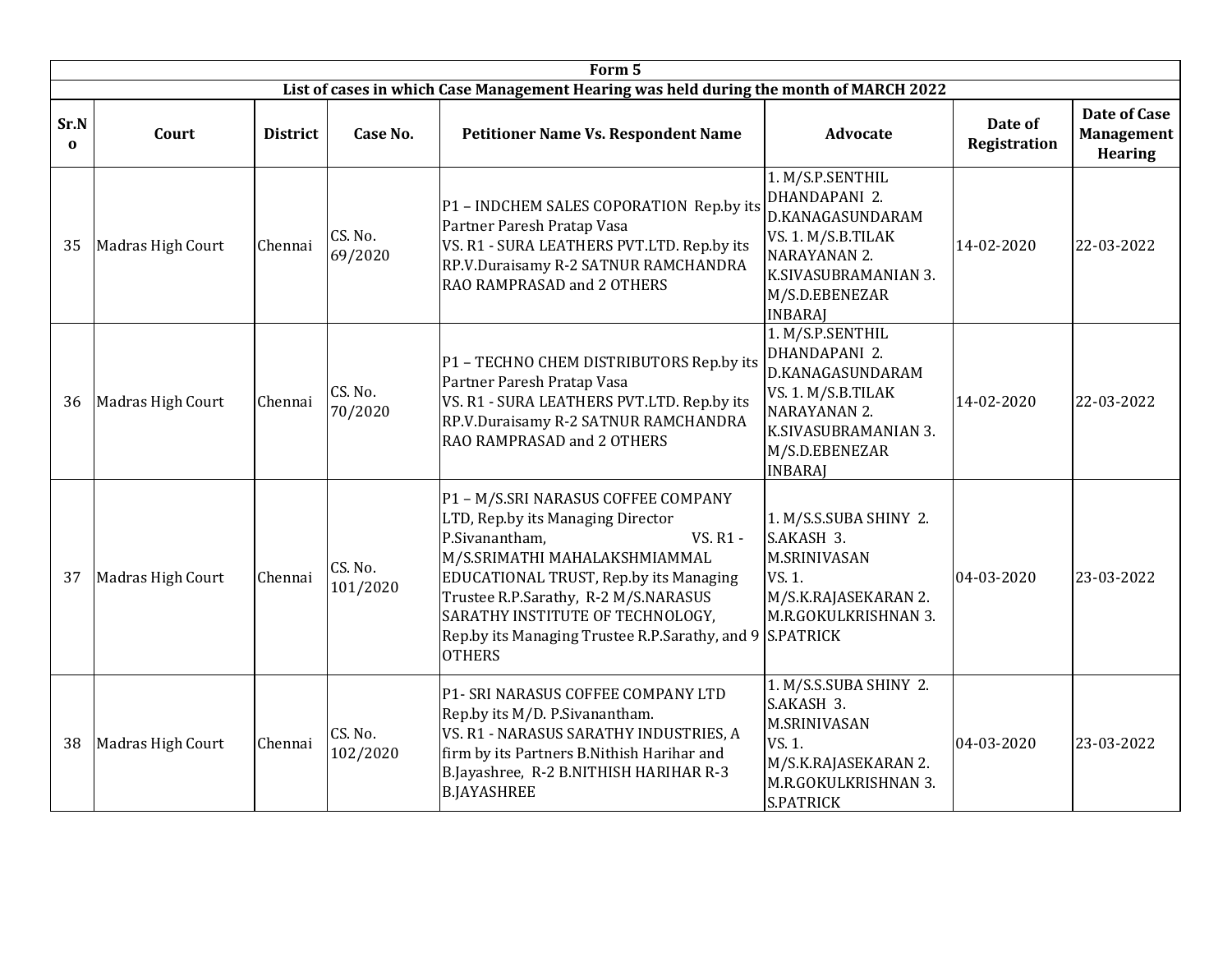|                  |                   |                 |                     | List of cases in which Case Management Hearing was held during the month of MARCH 2022                                                                                                                                                                           |                                                                                                                 |                                |                                                     |
|------------------|-------------------|-----------------|---------------------|------------------------------------------------------------------------------------------------------------------------------------------------------------------------------------------------------------------------------------------------------------------|-----------------------------------------------------------------------------------------------------------------|--------------------------------|-----------------------------------------------------|
| Sr.N<br>$\Omega$ | Court             | <b>District</b> | Case No.            | <b>Petitioner Name Vs. Respondent Name</b>                                                                                                                                                                                                                       | <b>Advocate</b>                                                                                                 | Date of<br><b>Registration</b> | Date of Case<br><b>Management</b><br><b>Hearing</b> |
| 39               | Madras High Court | Chennai         | CS. No.<br>103/2020 | P1 - M/S.SRI NARASUS COFFEE COMPANY<br>PVT LTD, Rep.by its M/D. P.Sivanantham,<br>VS. R1 - NARASUS DAIRY A Firm Rep.by its<br>Partner K.R.Ramanujam, R-2 K.R.RAMANUJAM   VS. 1. M/S.M.R.GOKUL<br>R-3 R.VISWESWARAN and 3 OTHERS                                  | 1. M/S.S.SUBA SHINY 2.<br>S.AKASH 3.<br><b>M.SRINIVASAN</b><br><b>KRISHNAN 2. S.PATRICK</b>                     | 04-03-2020                     | 23-03-2022                                          |
| 40               | Madras High Court | Chennai         | CS. No.<br>104/2020 | P1 - NARASUS SAARATHY Enterprises<br>Pvt.Ltd., Rep.by its M/D.<br>M.V.Balasubramaniam,<br>R1 - SRI NARASUS COFFEE COMPANY PVT<br>LTD, Rep.by its M/D.P.Sivanantham,                                                                                              | 1.<br>M/S.M.R.GOKULKRISHNA<br>VS. N 2. S.PATRICK<br>VS. 1. S.SUBASHINY 2.<br>S.AKASH 3. M.SRINIVASAN            | 04-03-2020                     | 23-03-2022                                          |
| 41               | Madras High Court | Chennai         | CS. No.<br>105/2020 | P1- M/S.SRI NARASUS COFFEE COMPANY PVT<br>LTD, Rep.by its Managing Director<br>VS. R1 -<br>P.Sivanantham,<br>NARASUS SAARATHY ENTERPRISES PVT.LTD., VS. 1.<br>Rep.by its M/D. M.V.Balasubramaniam R-2<br>R.P.SARATHY R-3 B.LATHA and 8 OTHERS                    | 1. M/S.S.SUBA SHINY 2.<br>S.AKASH 3.<br><b>M.SRINIVASAN</b><br>M/S.M.R.GOKULKRISHNA<br>N 2. S.PATRICK           | 04-03-2020                     | 23-03-2022                                          |
| 42               | Madras High Court | Chennai         | CS. No.<br>106/2020 | P1 - M/S.SRI NARASUS COFFEE COMPANY<br>PVT LTD, Rep.by its Managing Director<br><b>VS. R1 -</b><br>P.Sivanantham.<br>NARASUS SAARATHY ENTERPRISES PVT.LTD.,<br>Rep.by its M/D. M.V.Balasubramaniam, R-2<br>R.P.SARATHY (DIED) R-3 B.LATHA and 8<br><b>OTHERS</b> | 1. M/S.S.SUBA SHINY 2.<br>S.AKASH 3.<br><b>M.SRINIVASAN</b><br>VS. 1.<br>M/S.M.R.GOKULKRISHNA<br>N 2. S.PATRICK | 04-03-2020                     | 23-03-2022                                          |
| 43               | Madras High Court | Chennai         | CS. No.<br>360/2007 | P1 - M/S NARASUS SARATHY ENTERPRISES<br>PRIVATE LIMITED, REP. BY ITS MANAGING<br>DIRECTOR M.V.BALASUBRAMAINAN.<br>AMENDED AS PER ORDER DATED14.09.2018<br>VS. R1 - NARASUS COFFEE COMPANY A FIRM<br>REPRESENTED BY ITS, MANAGING PARTNER<br>MR.P.SIVANANDHAM,    | 1. M/S.K.RAJASEKARAN 2.<br>S.BALACHANDRAN<br>VS. 1. M/S.S.SUBA SHINY<br>2. S.AKASH 3.<br><b>M.SRINIVASAN</b>    | 18-04-2007                     | 23-03-2022                                          |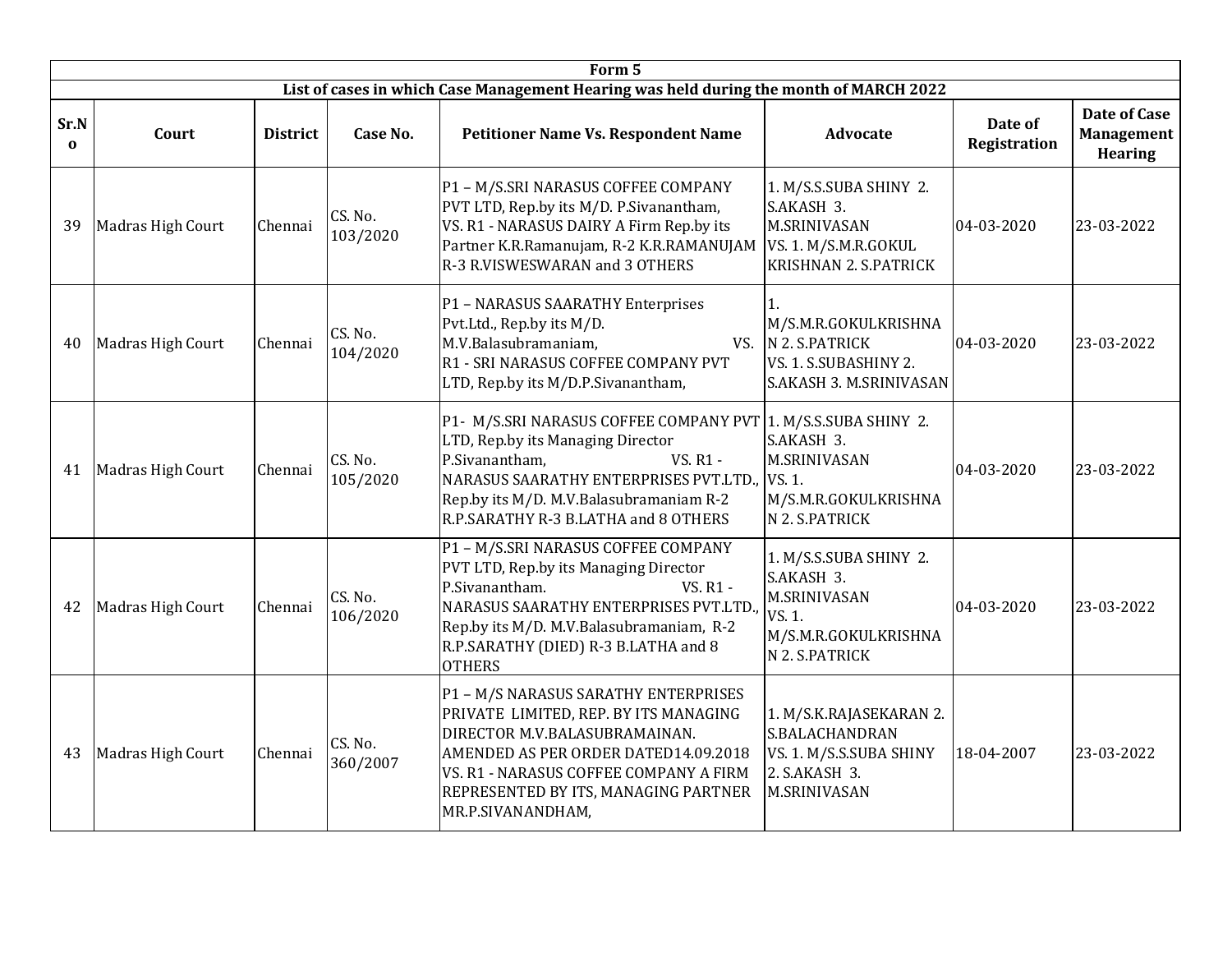|                  | Form 5            |                 |                     |                                                                                                                                                                                                                     |                                                                                                                                                |                                |                                                            |  |  |  |  |  |  |
|------------------|-------------------|-----------------|---------------------|---------------------------------------------------------------------------------------------------------------------------------------------------------------------------------------------------------------------|------------------------------------------------------------------------------------------------------------------------------------------------|--------------------------------|------------------------------------------------------------|--|--|--|--|--|--|
|                  |                   |                 |                     | List of cases in which Case Management Hearing was held during the month of MARCH 2022                                                                                                                              |                                                                                                                                                |                                |                                                            |  |  |  |  |  |  |
| Sr.N<br>$\Omega$ | Court             | <b>District</b> | Case No.            | <b>Petitioner Name Vs. Respondent Name</b>                                                                                                                                                                          | <b>Advocate</b>                                                                                                                                | Date of<br><b>Registration</b> | <b>Date of Case</b><br><b>Management</b><br><b>Hearing</b> |  |  |  |  |  |  |
| 44               | Madras High Court | Chennai         | CS. No.<br>158/2020 | P1 - NARASUS DAIRY, A firm rep.by its partner<br>K.R.Ramanujam<br>VS. R1 -<br>SRI NARASUS COFFEE COMPANY PRIVATE<br>LIMITED, Rep.by its Managing Director<br>P.Sivanantham                                          | 1. M/S. K. RAJASEKARAN<br>2. S.BALACHANDRAN 3.<br>M.R.GOKUL KRISHNAN<br>VS. 1. S.SUBASHINY 2.<br>S.AKASH 3.<br><b>M.SRINIVASAN</b>             | 06-07-2020                     | 23-03-2022                                                 |  |  |  |  |  |  |
| 45               | Madras High Court | Chennai         | CS. No.<br>291/2007 | P1 - SRI NARASUS COFFEE CO.PVT.LTD.<br>VS. R1 - M/S.NARASUS SARATHY<br>ENTERPRISES PVT.LTD. REP.BY ITS M/D.<br>M.V.BALASUBRAMANIAM R-2 MR<br>M.V.BALASUBRAMANIAM PARTNER NARASUS<br>ROLLER FLOUR MILLS and 2 OTHERS | 1. M/S.S.SUBA SHINY 2.<br>S.AKASH 3.<br><b>M.SRINIVASAN</b><br>VS. 1. M/S<br>K.RAJASEKARAN FOR D1<br>2. S.RAJENI RAMADASS 3.<br>S.BALACHANDRAN |                                | 23-03-2022                                                 |  |  |  |  |  |  |
| 46               | Madras High Court | Chennai         | CS. No.<br>698/2011 | P1 - SRI NARASUS COFFEE CO. PVT.LTD.<br>VS. R1 - NARASUS ROLLER FLOUR MILL A<br><b>REGISTERED FIRM REP. BY ITS PARTNER</b><br>MR.M.V.BALASUBRAMANIAM                                                                | 1. M/S.SUBA SHINY 2.<br>S.AKASH 3.<br><b>M.SRINIVASAN</b><br>VS. 1.<br>M/S.S.BALACHANDRAN 2.<br>A.SWAMINATHAN 3.<br>M.R.GOKUL KRISHNAN         | 31-10-2011                     | 23-03-2022                                                 |  |  |  |  |  |  |
| 47               | Madras High Court | Chennai         | CS. No.<br>767/2011 | P1 - V.VIJAYA P-2 V.KAVITHA P-3<br><b>V.BAGAVAATHI SARAN</b><br>VS.<br>R1 - M/S.LAKSHMI SHANTHI MOVIES PVT LTD<br>R-2 S.THIAGARAJAN R-3 GEMINI COLOUR LAB                                                           | 1. M/S.S.D.RAMALINGAM<br>2. D.R.SIVAKUMAR<br>VS. 1. M/S.S.MUTHU<br><b>VENKATRAMAN 2.</b><br><b>S.RAMACHANDRAN 3.</b><br>S.NAGARAJAN            | 01-01-2011                     | 28-03-2022                                                 |  |  |  |  |  |  |
| 48               | Madras High Court | Chennai         | CS. No.<br>298/2018 | P1 - PRADEEP STAINLESS INDIA PVT. Ltd.,<br>VS. R1 - M/S.JB ENTERPRISES a partnership<br>firm                                                                                                                        | 1. M/S.SUBHANG NAIR 2.<br>K.M.D.MUHILAN 3.<br><b>PAVITRA</b><br>VENKATESWARAN<br>VS. 1. M/S.N.P.VIJAY<br>KUMAR 2. R.PRADEEP                    | 27-04-2018                     | 28-03-2022                                                 |  |  |  |  |  |  |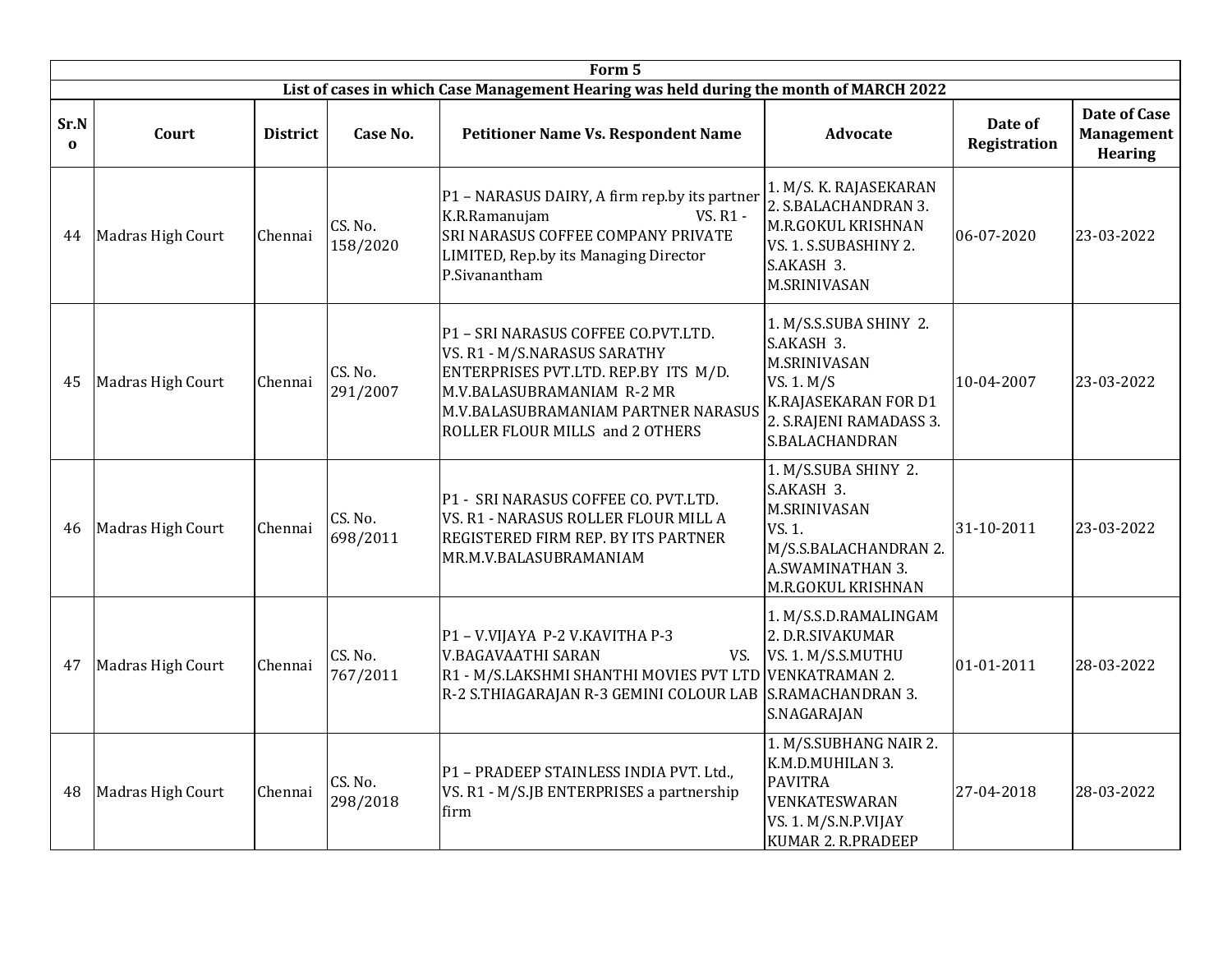|                  | Form 5            |                 |                     |                                                                                                                                                                                                                                                                                         |                                                                                                                                                                |                                |                                                     |  |  |  |  |  |  |
|------------------|-------------------|-----------------|---------------------|-----------------------------------------------------------------------------------------------------------------------------------------------------------------------------------------------------------------------------------------------------------------------------------------|----------------------------------------------------------------------------------------------------------------------------------------------------------------|--------------------------------|-----------------------------------------------------|--|--|--|--|--|--|
|                  |                   |                 |                     | List of cases in which Case Management Hearing was held during the month of MARCH 2022                                                                                                                                                                                                  |                                                                                                                                                                |                                |                                                     |  |  |  |  |  |  |
| Sr.N<br>$\bf{0}$ | Court             | <b>District</b> | Case No.            | <b>Petitioner Name Vs. Respondent Name</b>                                                                                                                                                                                                                                              | <b>Advocate</b>                                                                                                                                                | Date of<br><b>Registration</b> | Date of Case<br><b>Management</b><br><b>Hearing</b> |  |  |  |  |  |  |
| 49               | Madras High Court | Chennai         | CS. No.<br>873/2018 | P1 - M/S.JESYGAA, PROPX. JVKDS<br><b>ENTERPRISES</b><br>VS. R1 -<br>DHANDAYUTHAPANI,<br>PROPR.<br>M/S.DEVAR FILMS R-2 C.<br>DHANDAYUTHAPANI, REP BY ITS<br>PROPRIETOR, M/S. DHANDAYUTHAPANI<br>FILMS and 2 OTHERS                                                                       | 1. M/S.WARAON AND<br><b>SAIRAMS 2. P.NEETHI</b><br>KUMAR 3. D.SARASWATHI<br>VS. 1.<br>M/S.K.HARISHANKAR 2.<br><b>SRINATH SRIDEVAN 3.</b><br><b>T.K.BHASKAR</b> |                                |                                                     |  |  |  |  |  |  |
| 50               | Madras High Court | Chennai         | CS. No.<br>95/2019  | P1 - W.S.SETHU NARAYANA BABU<br>(DECEASED), Propr. M/s.Parth and Co, P-2<br>W.S.MALINI SETHU, and 3 OTHERS<br>VS. R1 - S.SATHINDAR R-2 K.R. SEETHAPATHY<br>R-3 K. NIRMALA EDUCATIONAL TRUST Rep by<br>2. M.VIJAYAN 3.<br>its Managing Trustee, K.R. Seethapathy, and 4<br><b>OTHERS</b> | VS. 1. M/S.C.THANGARAJU 29-01-2019                                                                                                                             | 28-03-2022                     |                                                     |  |  |  |  |  |  |
| 51               | Madras High Court | Chennai         | CS. No.<br>681/2014 | P1 - NARAYANA PEARLS GEMS & JEWELS REP<br>BY ITS PROPRIETOR K.V. NARAYANA SUDHAS<br>PARADISE.<br><b>VS. R1 - MR. K.</b><br>VENKATACHARY, MANAGING DIRECTOR NEW<br>NARAYANA PEARLS PRESENTLY NEW<br>NARAYANA FASHION JEWELLERS                                                           | M/S.M.MADHU PRAKASH<br>VS. M/S.M.R.SHEIK ABDUL 20-10-2014<br><b>RAHIM</b>                                                                                      |                                | 29-03-2022                                          |  |  |  |  |  |  |
| 52               | Madras High Court | Chennai         | CS. No.<br>403/2020 | P1-V.SUDHAKAR<br>VS. R1 -<br>M/S.INDIAN OIL CORPORATION LTD.                                                                                                                                                                                                                            | 1. M/S.T.S.BASKARAN 2.<br>N.NATHAMI 3.<br>MOHAMMED IRFAN ALI<br>VS. M/S.AAV PARTNERS                                                                           | 22-12-2020                     | 29-03-2022                                          |  |  |  |  |  |  |
| 53               | Madras High Court | Chennai         | CS. No.<br>603/2019 | P1 - KALAIGNAR TV PVT LTD Rep.by its Vice<br>President (Finance) G.Rajendran,<br>VS. R1 - DISH TV INDIA LTD, Rep.by its M/D. R-PARTRIDGE 2.<br>2 PEPPERMINT PVT.LTD. Rep.by its Director,<br>and 3 OTHERS                                                                               | M/S. RICHARDSON<br>VS.<br>WILSON<br>1 - M/S.KING &<br>M/S.THRIYAMBAK<br>J.KANNAN 3. ROHAN<br><b>CHERIAN</b>                                                    | 15-10-2019                     | 31-03-2022                                          |  |  |  |  |  |  |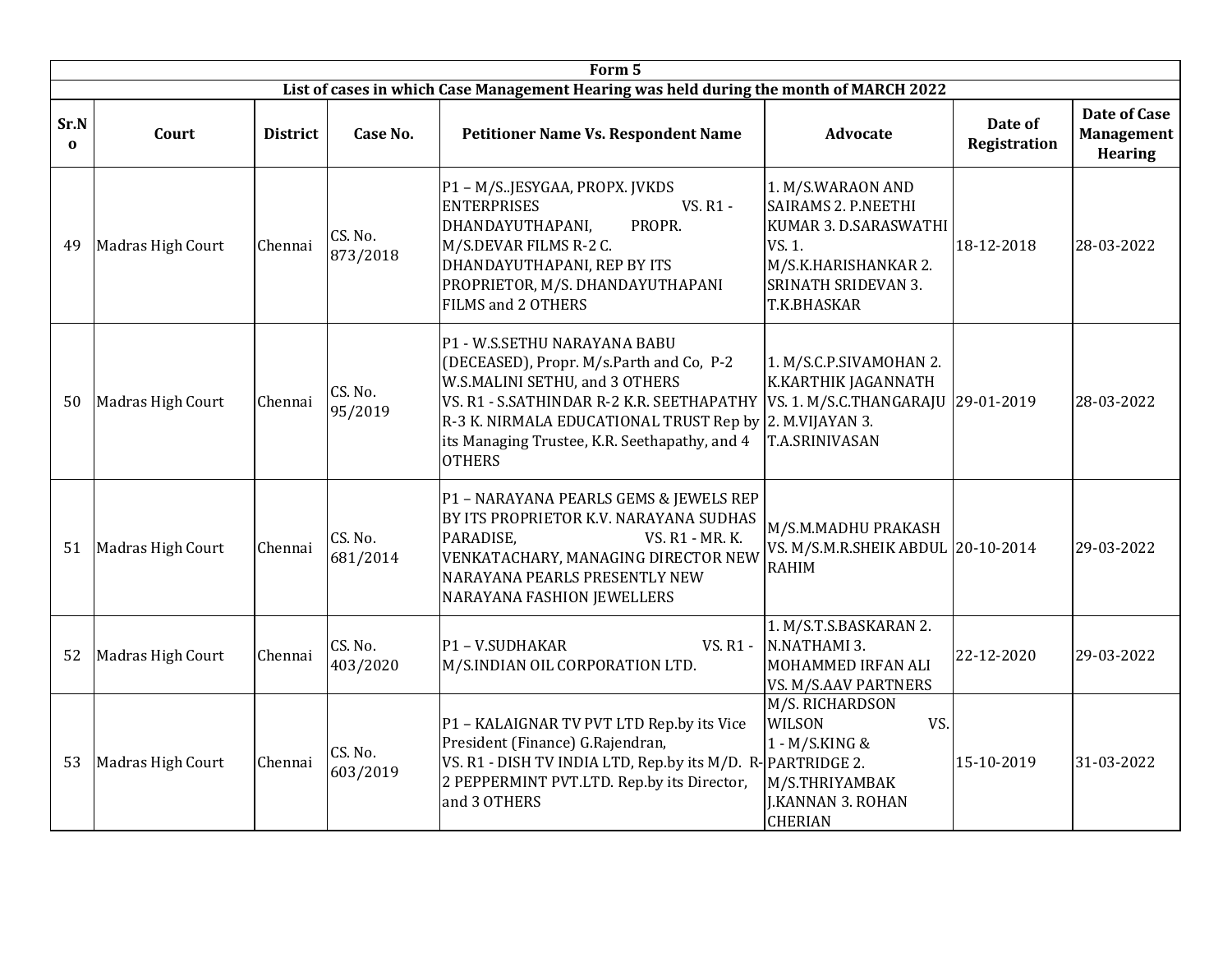|                  | Form 5            |                 |                     |                                                                                                                                                                                                                                                               |                                                                                                                                                                               |                                |                                                     |  |  |  |  |  |  |
|------------------|-------------------|-----------------|---------------------|---------------------------------------------------------------------------------------------------------------------------------------------------------------------------------------------------------------------------------------------------------------|-------------------------------------------------------------------------------------------------------------------------------------------------------------------------------|--------------------------------|-----------------------------------------------------|--|--|--|--|--|--|
|                  |                   |                 |                     | List of cases in which Case Management Hearing was held during the month of MARCH 2022                                                                                                                                                                        |                                                                                                                                                                               |                                |                                                     |  |  |  |  |  |  |
| Sr.N<br>$\Omega$ | Court             | <b>District</b> | Case No.            | <b>Petitioner Name Vs. Respondent Name</b>                                                                                                                                                                                                                    | <b>Advocate</b>                                                                                                                                                               | Date of<br><b>Registration</b> | Date of Case<br><b>Management</b><br><b>Hearing</b> |  |  |  |  |  |  |
| 54               | Madras High Court | Chennai         | CS. No.<br>605/2019 | P1 - ANJUGAM FILMS PVT LTD Rep.by its<br>Auth.Sign. G.Rajendran, P-2 KALAIGNAR TV<br>PVT.LTD. Rep.by its Auth.Sign. G.Rajendran,<br>VS. R1 - DISH TV INDIA LTD, Rep.by its M/D. R- PARTRIDGE 2.<br>2 PEPPERMINT PVT.LTD. Rep.by its Director,<br>and 2 OTHERS | M/S.RICHARDSON<br>VS.<br>WILSON<br>1 - M/S.KING &<br>R.NALLIYAPPAN 3.<br>N.PREMALATHA                                                                                         | 15-10-2019                     | 31-03-2022                                          |  |  |  |  |  |  |
| 55               | Madras High Court | Chennai         | CS. No.<br>661/2019 | <b>VS. R1 -</b><br>P1 - N.SURESH<br><b>C.PREM KUMAR</b>                                                                                                                                                                                                       | 1. M/S.R.PRABHAKARAN<br>2. J.SATHEESH 3.<br>M.KARPAGAM<br>VS. 1. M/S.HARISHANKAR   14-11-2019<br><b>MANI 2. AVINASH</b><br><b>KRISHNAN RAVI 3.</b><br><b>VIKRAM VEERASAMY</b> |                                | 31-03-2022                                          |  |  |  |  |  |  |
| 56               | Madras High Court | Chennai         | CS. No.<br>317/2020 | P1 - SOUTH INDIA KRISHNA OIL AND FATS<br>PVT LTD, .Rep. by its Auth. Sign. Ramneesh<br>Kumar Aggarwal.<br>VS. R1 -<br>SOVREIGN AGROTECH REFINERY PVT LTD                                                                                                      | 1. M/S.S.BALAJANAKI 2.<br>THENKODI ANNAM<br><b>NELSON 3. GLADYS</b><br><b>DANIEL</b><br>VS. 1. M/S.BFS LEGAL 2.<br>D.FERDINAND 3.<br>PV.BALASUBRAMANIAM                       | 10-11-2020                     | 31-03-2022                                          |  |  |  |  |  |  |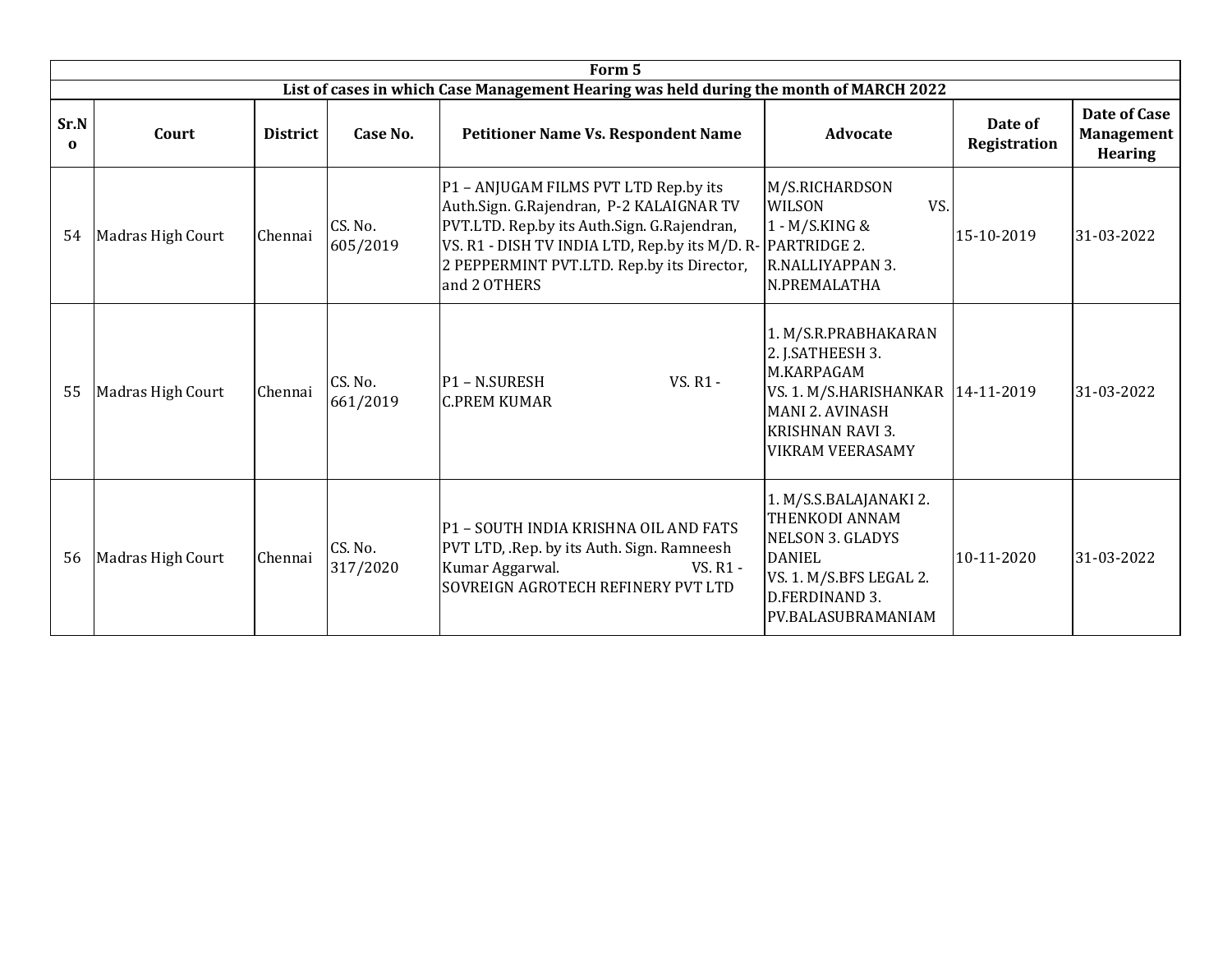|                | Form 6               |                 |                    |                                                                                                                                                                                                                |                                                                                                                                 |                         |                                                                                                                                   |                            |                      |                                                         |                                       |                                                                             |                              |
|----------------|----------------------|-----------------|--------------------|----------------------------------------------------------------------------------------------------------------------------------------------------------------------------------------------------------------|---------------------------------------------------------------------------------------------------------------------------------|-------------------------|-----------------------------------------------------------------------------------------------------------------------------------|----------------------------|----------------------|---------------------------------------------------------|---------------------------------------|-----------------------------------------------------------------------------|------------------------------|
|                |                      |                 |                    |                                                                                                                                                                                                                | Contested commercial cases disposed during the month of MARCH 2022                                                              |                         |                                                                                                                                   |                            |                      |                                                         |                                       |                                                                             |                              |
| Sr.No          | Court                | <b>District</b> | Case No.           | <b>Petitioner Name Vs. Respondent</b><br>Name                                                                                                                                                                  | Advocate                                                                                                                        | Date of<br>Registration | Whether<br><b>Urgent Relief</b><br>was sought<br>and Pre-<br>Institution<br><b>Mediation</b><br>did not take<br>place<br>(Yes/No) | Date of<br><b>Decision</b> | Days for<br>disposal | Nature of<br><b>Disposal</b><br>(Contested/<br>Settled) | Date of<br>executi<br>on of<br>decree | Number of<br>days for<br>execution<br>of decree<br>from date<br>of decision | Act<br>Sectio<br>$\mathbf n$ |
| $\mathbf{1}$   | Madras High<br>Court | Chennai         | CS.CD.<br>2/2022   | P1 - M/S ZOHO CORPORATION<br>PVT.LTD., REPRESENTED BY ITS<br>WHOLE TIME DIRECTOR MR.N.JAI<br><b>ANAND and ANOTHER</b><br>VS. R1 - M/S MONKLABS PRIVATE<br>LTD.,                                                | 1. M/S N.DEVI AT AKASH<br>GANGA, E 2.<br>VIJAYAKUMAR.N<br>VS. M/S.NAJEEB USMAN<br><b>KHAN</b>                                   | 02-01-2022              |                                                                                                                                   | 10-03-2022                 |                      | Decreed                                                 |                                       |                                                                             |                              |
| 2              | Madras High<br>Court | Chennai         | CS. 5/2021         | P1 - AADHARSHA CHITRALAYA<br>PVT. LTD.<br>VS. R1 -<br>ARIVAZHAGAN<br><b>VENKATACHALAM R-2 M/S.ALLIN</b><br><b>PICTURES</b>                                                                                     | 1.<br>M/S.R.PARTHASARATHY<br>2. RAHUL BALAJI 3.<br><b>B.MADHAN BABU</b><br>VS. 1. M/S.S.KARTHIKEI<br><b>RALAN 2 S SHIVRAM 3</b> | 07-01-2021              |                                                                                                                                   | 16-03-2022                 |                      | Decreed                                                 |                                       |                                                                             |                              |
| $\overline{3}$ | Madras High<br>Court | Chennai         | CS.CD.<br>6/2021   | P1-A.D.PADMASINGH ISSAC<br>Propr. Aachi Spices and Foods, P-<br>2 M/S.AACHI MASALA FOODS<br>PVT.LTD. Rep.by its Director<br>Ashwin Pandian<br>VS. R1 - RAJESWARI<br>CONFECTIONERY                              | 1. M/S.C.DANIEL 2.<br><b>GLADYS DANIEL 3.</b><br><b>V.REVATHY</b><br>VS.                                                        | 25-06-2021              |                                                                                                                                   | 16-03-2022                 |                      | Decreed                                                 |                                       |                                                                             |                              |
| $\overline{4}$ | Madras High<br>Court | Chennai         | CS.CD.<br>112/2021 | P1 - M/S STEDMAN,<br>PHARMACEUTICALS PVT LTD.,<br>REPRESENTED BY ITS MANAGING 1. M/S. DEVI.N 2.<br>DIRECTOR DR.RAMKUMAR<br>VS. R1 - M/S BIO-PHARMA PVT<br>LTD., R-2 M/S BONN SCHTERING<br><b>BIO SCIENCES,</b> | VIJAYAKUMAR.N<br>VS.                                                                                                            | 08-12-2021              |                                                                                                                                   | 17-03-2022                 |                      | Decreed                                                 |                                       |                                                                             |                              |
| 5              | Madras High<br>Court | Chennai         | CS.CD.<br>76/2021  | P1 - M/S. APEX LABORATORIES<br>PVT LTD, Rep by its Authorised<br>Signatory, D.Jude F.L.S.Durai<br>Pandian.<br>VS. R1 -<br>ANTEX PHARMA PRIVATE<br>LIMITED, R-2 RUSSIAN<br>REMEDIES,                            | 1. R.SATHISH KUMAR, 2.<br>M/S.G.RAMJI, 3.<br>M/S.R.GOPIKA,<br>VS.                                                               | 19-10-2021              |                                                                                                                                   | 18-03-2022                 |                      | Decreed                                                 |                                       |                                                                             |                              |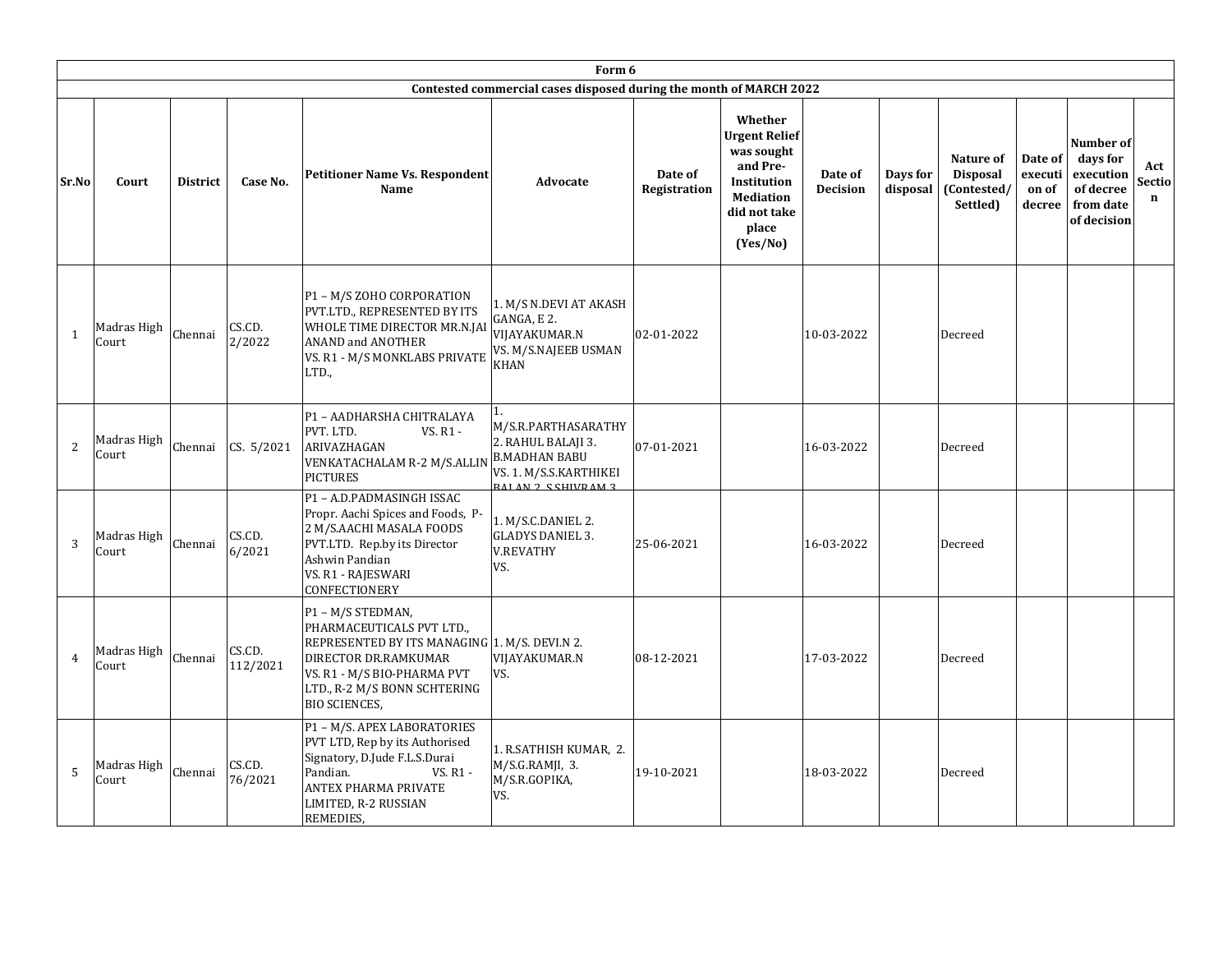|                |                      |                 |                     |                                                                                                                                                                                               | Form 6                                                                                                                                         |                         |                                                                                                                                   |                            |                      |                                                         |                                       |                                                                             |                                     |
|----------------|----------------------|-----------------|---------------------|-----------------------------------------------------------------------------------------------------------------------------------------------------------------------------------------------|------------------------------------------------------------------------------------------------------------------------------------------------|-------------------------|-----------------------------------------------------------------------------------------------------------------------------------|----------------------------|----------------------|---------------------------------------------------------|---------------------------------------|-----------------------------------------------------------------------------|-------------------------------------|
|                |                      |                 |                     |                                                                                                                                                                                               | Contested commercial cases disposed during the month of MARCH 2022                                                                             |                         |                                                                                                                                   |                            |                      |                                                         |                                       |                                                                             |                                     |
| Sr.No          | Court                | <b>District</b> | Case No.            | <b>Petitioner Name Vs. Respondent</b><br>Name                                                                                                                                                 | <b>Advocate</b>                                                                                                                                | Date of<br>Registration | Whether<br><b>Urgent Relief</b><br>was sought<br>and Pre-<br>Institution<br><b>Mediation</b><br>did not take<br>place<br>(Yes/No) | Date of<br><b>Decision</b> | Days for<br>disposal | Nature of<br><b>Disposal</b><br>(Contested/<br>Settled) | Date of<br>executi<br>on of<br>decree | Number of<br>days for<br>execution<br>of decree<br>from date<br>of decision | Act<br><b>Sectio</b><br>$\mathbf n$ |
| 6              | Madras High<br>Court | Chennai         | CS. No.<br>249/2014 | P1 - HALONIX TECHNOLOGIES<br>PVT.LTD., REP. BY ITS<br>CONSTITUTED ATTORNEY<br><b>MR.SHASWAT GAUR</b><br>VS. R1 - CEMA ELECTRIC<br>LIGHTING PRODUCTS INDIA PVT.<br>LTD., REP. BY ITS DIRECTOR. | 1. M/S.THRIYAMBAK 2.<br>J.KANNAN 3. PREETI<br><b>MOHAN</b><br>VS. 1.<br>M/S.B.GIRIDHARA RAO 2.<br>D.R.RAGHUNATH 3.<br>P.J.SRI GANESH           | 07-04-2014              |                                                                                                                                   | 23-03-2022                 |                      | Decreed                                                 |                                       |                                                                             |                                     |
| $\overline{7}$ | Madras High<br>Court | Chennai         | CS. No.<br>267/2014 | P1 - CAVINKARE PVT. LTD., REP.<br><b>BY ITS EXECUTIVE &amp;</b><br>AUTHORIZED SIGNATORY,<br>R.THAZALAN.<br>VS.<br>R1 - M/S.MIKADO CHINN-KUN<br>FOODS, REP. BY T.CHINNASAMY                    | 1. M/S.R.SATHISH<br>KUMAR 2. G.RAMJI<br>VS.                                                                                                    | 15-04-2014              |                                                                                                                                   | 23-03-2022                 |                      | Decreed                                                 |                                       |                                                                             |                                     |
| 8              | Madras High<br>Court | Chennai         | CS. No.<br>357/2013 | P1 - BETA DIE CASTING<br>EQUIPMENT INC, REP.BY AREA<br>MANAGER, MR.RAJASEKAR<br><b>PRASAD</b><br>VS. R1 -<br>DEVAHI TOOLS REP.BY, ITS<br>PROPRIETOR,<br>MR.E.D.MUNUSWAAMY                     | 1. M/S.S.ASHOK KUMAR<br>2. R.BHAGAWAT<br>KRISHNA 3. R.MURUGAN<br>VS. M/S.P.MUNUSAMY                                                            | 17-04-2013              |                                                                                                                                   | 30-03-2022                 |                      | Decreed                                                 |                                       |                                                                             |                                     |
| $\mathbf{q}$   | Madras High<br>Court | Chennai         | CS. CD.<br>43/2021  | P1- M/S.APEX LABORATORIES<br>PVT. LTD. Rep.by its Authorised<br>Signatory D.Jude, F.L.S.Durai<br>Pandian.<br>VS. R1 -<br>K.SRINIVASA RAO, TRADING AS<br><b>WINTAAS PHARMA</b>                 | 1. M/S.R.SATHISH<br>KUMAR 2. G.RAMJI 3.<br>R.GOPIKA<br>VS.<br>1. M/S.JACOB KURIAN 2.<br>NARAYANA PRASAD 3.<br>SIDDHARTH KURIAN<br><b>JACOB</b> | 13-08-2021              |                                                                                                                                   | 30-03-2022                 |                      | Decreed                                                 |                                       |                                                                             |                                     |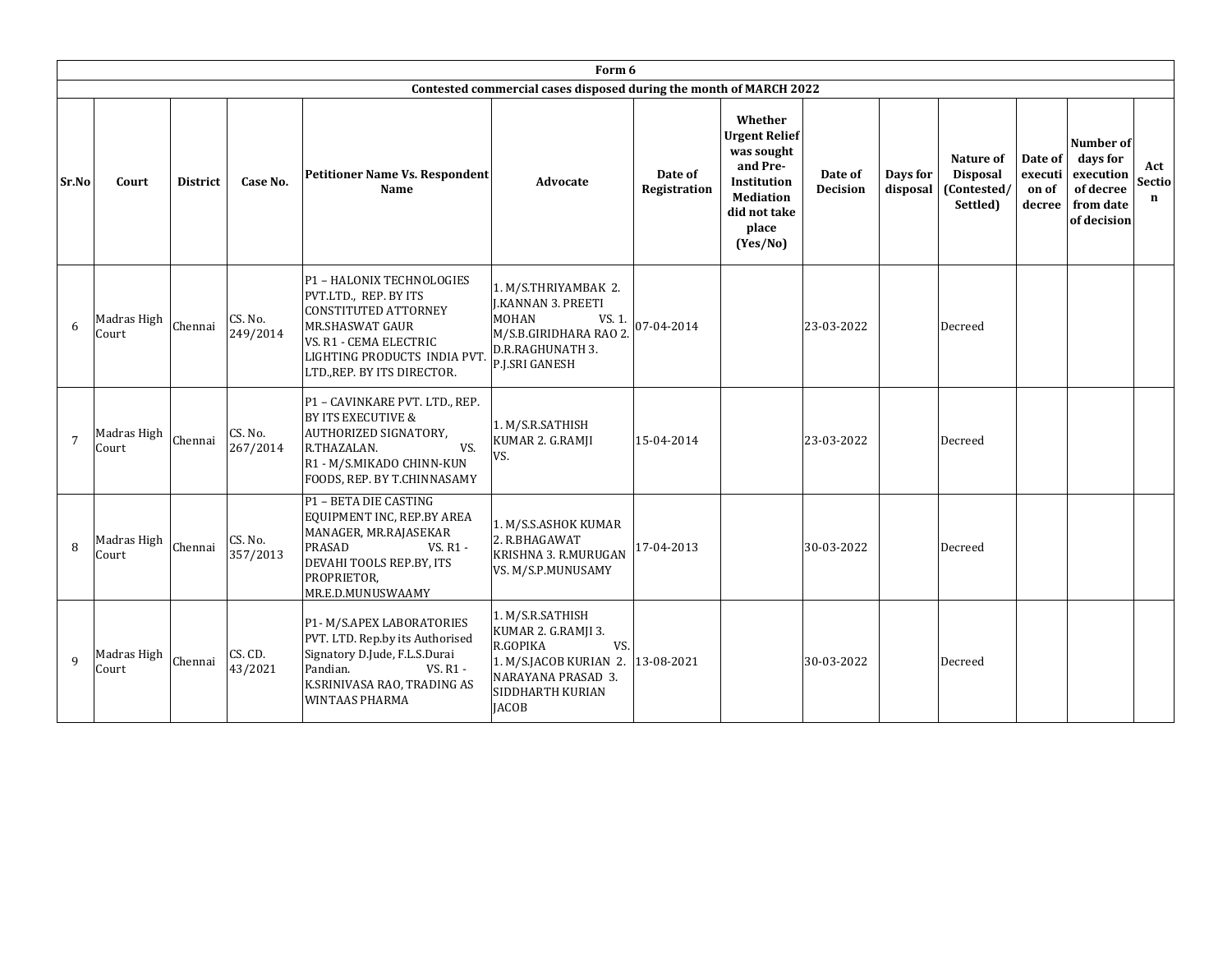|       |                      |          |                     |                                                                                                                                                                                                                                                                                                | Form 6                                                                                  |                         |                                                                                                                                   |                            |          |                                                                  |                                       |                                                                             |                    |
|-------|----------------------|----------|---------------------|------------------------------------------------------------------------------------------------------------------------------------------------------------------------------------------------------------------------------------------------------------------------------------------------|-----------------------------------------------------------------------------------------|-------------------------|-----------------------------------------------------------------------------------------------------------------------------------|----------------------------|----------|------------------------------------------------------------------|---------------------------------------|-----------------------------------------------------------------------------|--------------------|
|       |                      |          |                     |                                                                                                                                                                                                                                                                                                | Contested commercial cases disposed during the month of MARCH 2022                      |                         |                                                                                                                                   |                            |          |                                                                  |                                       |                                                                             |                    |
| Sr.No | Court                | District | Case No.            | <b>Petitioner Name Vs. Respondent</b><br><b>Name</b>                                                                                                                                                                                                                                           | Advocate                                                                                | Date of<br>Registration | Whether<br><b>Urgent Relief</b><br>was sought<br>and Pre-<br>Institution<br><b>Mediation</b><br>did not take<br>place<br>(Yes/No) | Date of<br><b>Decision</b> | Days for | Nature of<br><b>Disposal</b><br>disposal (Contested/<br>Settled) | Date of<br>executi<br>on of<br>decree | Number of<br>days for<br>execution<br>of decree<br>from date<br>of decision | Act<br>Sectio<br>n |
| 10    | Madras High<br>Court | Chennai  | CS. No.<br>709/1999 | P1 - SUN TV (A UNIT OF<br>SUMANGALI PUBLICATIONS LTD)<br>REP. BY ITS MANAGER<br>(PROGRAMME) GEORGE<br><b>VS. R1</b><br><b>SEBASTAIN</b><br>JAYA TELEVISION (UNIT OF<br>LAVIS SATCOM), REP. BY<br>MANAGING DIRECTOR,<br>DINAKARAN, R-2 B.<br>CHAKRAVARTHY, PROPRIETOR,<br>NIC ARTS and 2 OTHERS | 1. R.PALANIANDAVAN 2.<br>G.RAJKUMAR 3.<br><b>S.MANISHA BOHRA</b><br>VS. MR.A. JENASENAN | 10-09-1999              |                                                                                                                                   | 31-03-2022                 |          | Decreed                                                          |                                       |                                                                             |                    |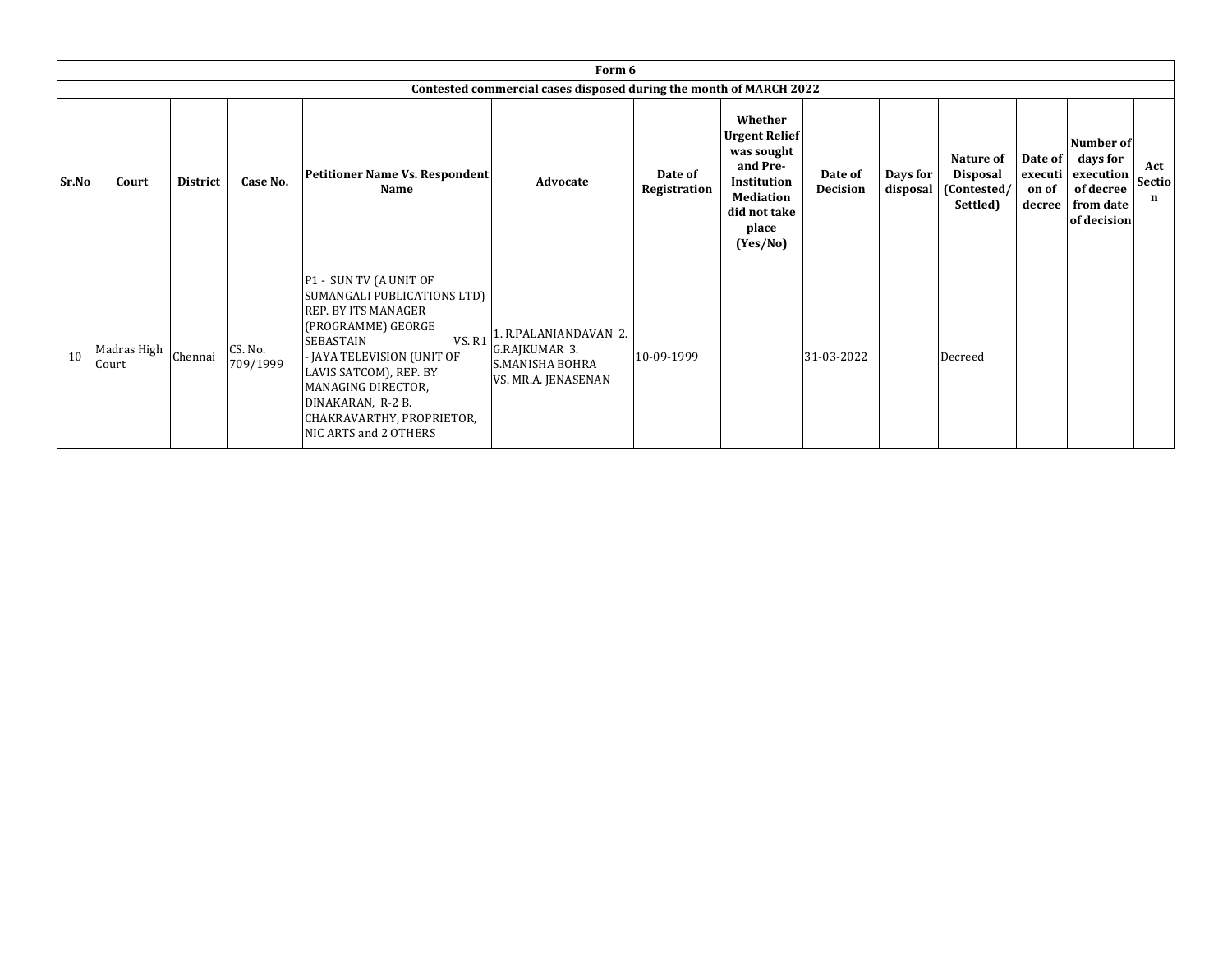|              |                                                            |         |                                                                        | Form 7                                                         |                                                              |                                                             |  |  |  |  |  |  |
|--------------|------------------------------------------------------------|---------|------------------------------------------------------------------------|----------------------------------------------------------------|--------------------------------------------------------------|-------------------------------------------------------------|--|--|--|--|--|--|
|              | Summary of Commercial Cases during the month of MARCH 2022 |         |                                                                        |                                                                |                                                              |                                                             |  |  |  |  |  |  |
| <b>Sr.No</b> | District<br>Court                                          |         | <b>Total number of cases</b><br>pending on the 1st day<br>of the month | <b>Total number of</b><br>cases instituted<br>during the month | <b>Total number of</b><br>cases disposed<br>during the month | Total number of cases<br>pending at the end of<br>the month |  |  |  |  |  |  |
|              | High Court Commercial<br>Division                          | Chennai | 763                                                                    | 25                                                             | 34                                                           | 754                                                         |  |  |  |  |  |  |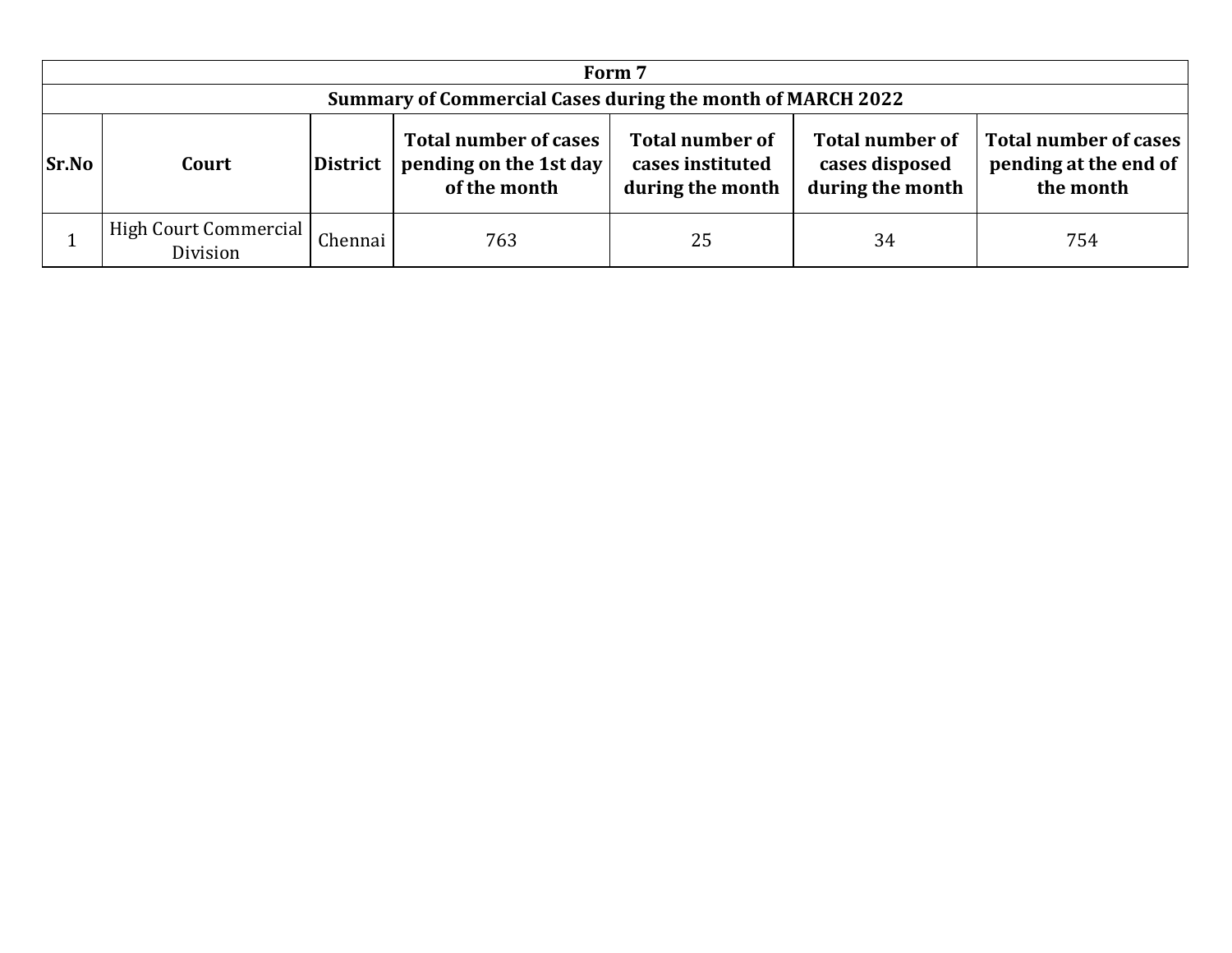#### **MARCH 2022**

### **COMMERCIAL APPELLATE DIVISION OF MADRAS HIGH COURT**

|                                                                                                                                                                                                   | Form 1                                                      |         |            |            |            |                         |                      |            |            |  |  |  |
|---------------------------------------------------------------------------------------------------------------------------------------------------------------------------------------------------|-------------------------------------------------------------|---------|------------|------------|------------|-------------------------|----------------------|------------|------------|--|--|--|
|                                                                                                                                                                                                   | List of cases e-filed/e-mail during the month of MARCH 2022 |         |            |            |            |                         |                      |            |            |  |  |  |
| <b>Petitioner Name</b><br><b>Advocate</b><br>Advocate<br>Sr.No<br><b>Mobile</b><br>District   Case No.<br>Advocate<br><b>Vs. Respondent</b><br>Court<br>E-mail Id<br><b>Number</b><br><b>Name</b> |                                                             |         |            |            |            | Date of<br>Registration | Date of e-<br>filing |            |            |  |  |  |
|                                                                                                                                                                                                   | <b>High Court Commercial</b><br>Appellate                   | Chennai | <b>NIL</b> | <b>NIL</b> | <b>NIL</b> | <b>NIL</b>              | <b>NIL</b>           | <b>NIL</b> | <b>NIL</b> |  |  |  |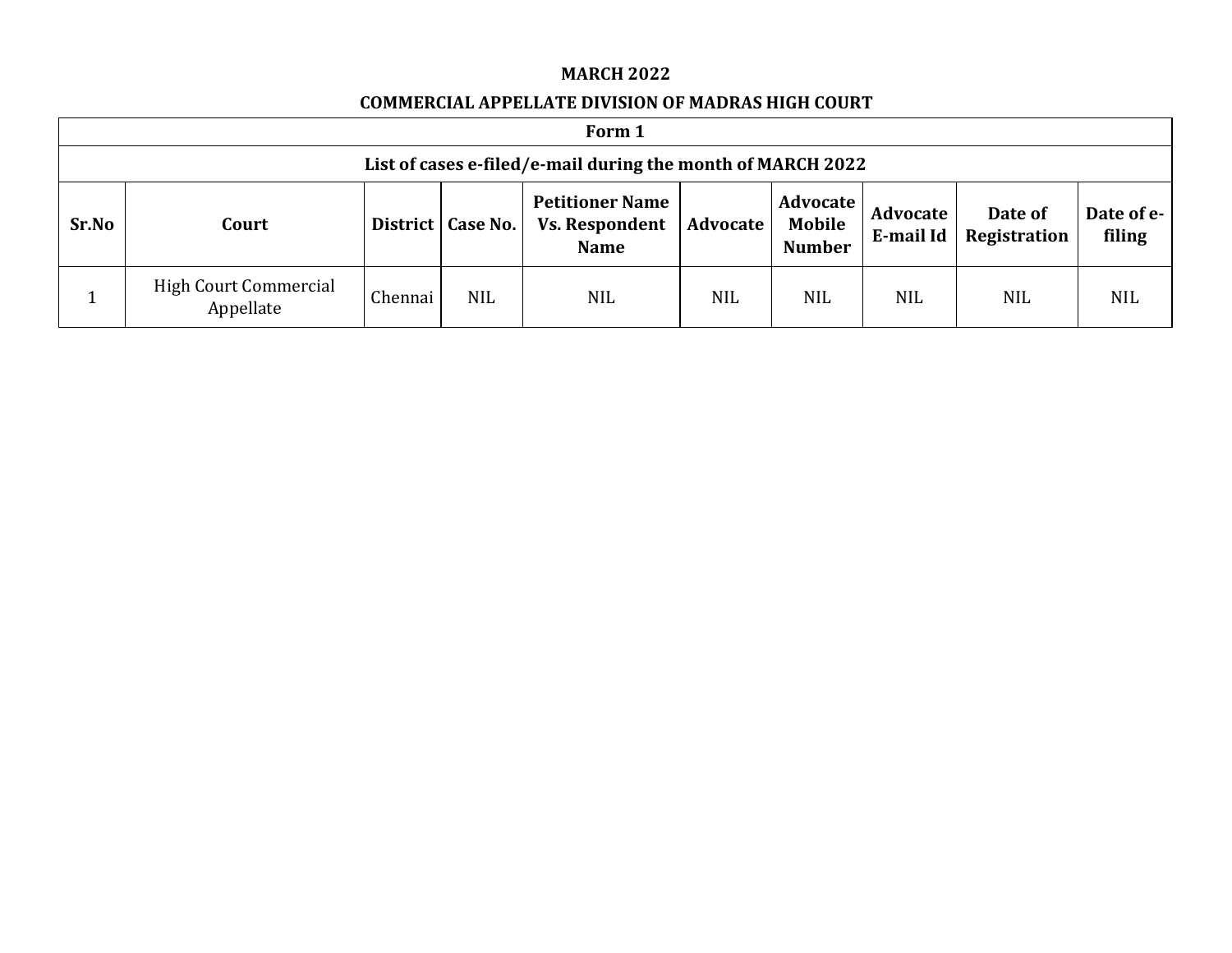|                         | Form 2                                                                                 |                                                                                       |            |                                |                                               |            |            |  |  |  |  |  |  |
|-------------------------|----------------------------------------------------------------------------------------|---------------------------------------------------------------------------------------|------------|--------------------------------|-----------------------------------------------|------------|------------|--|--|--|--|--|--|
|                         | List of cases in which e-payment of Court fees was made during the month of MARCH 2022 |                                                                                       |            |                                |                                               |            |            |  |  |  |  |  |  |
| <b>Sr.N</b><br>$\bf{0}$ | Court                                                                                  | <b>Petitioner Name</b><br><b>Vs. Respondent</b><br>District   Case No.<br><b>Name</b> | Advocate   | Date of<br><b>Registration</b> | Date of e-<br>payment of<br><b>Court Fees</b> |            |            |  |  |  |  |  |  |
|                         | <b>High Court Commercial</b><br>Appellate                                              | Chennai                                                                               | <b>NIL</b> | <b>NIL</b>                     | <b>NIL</b>                                    | <b>NIL</b> | <b>NIL</b> |  |  |  |  |  |  |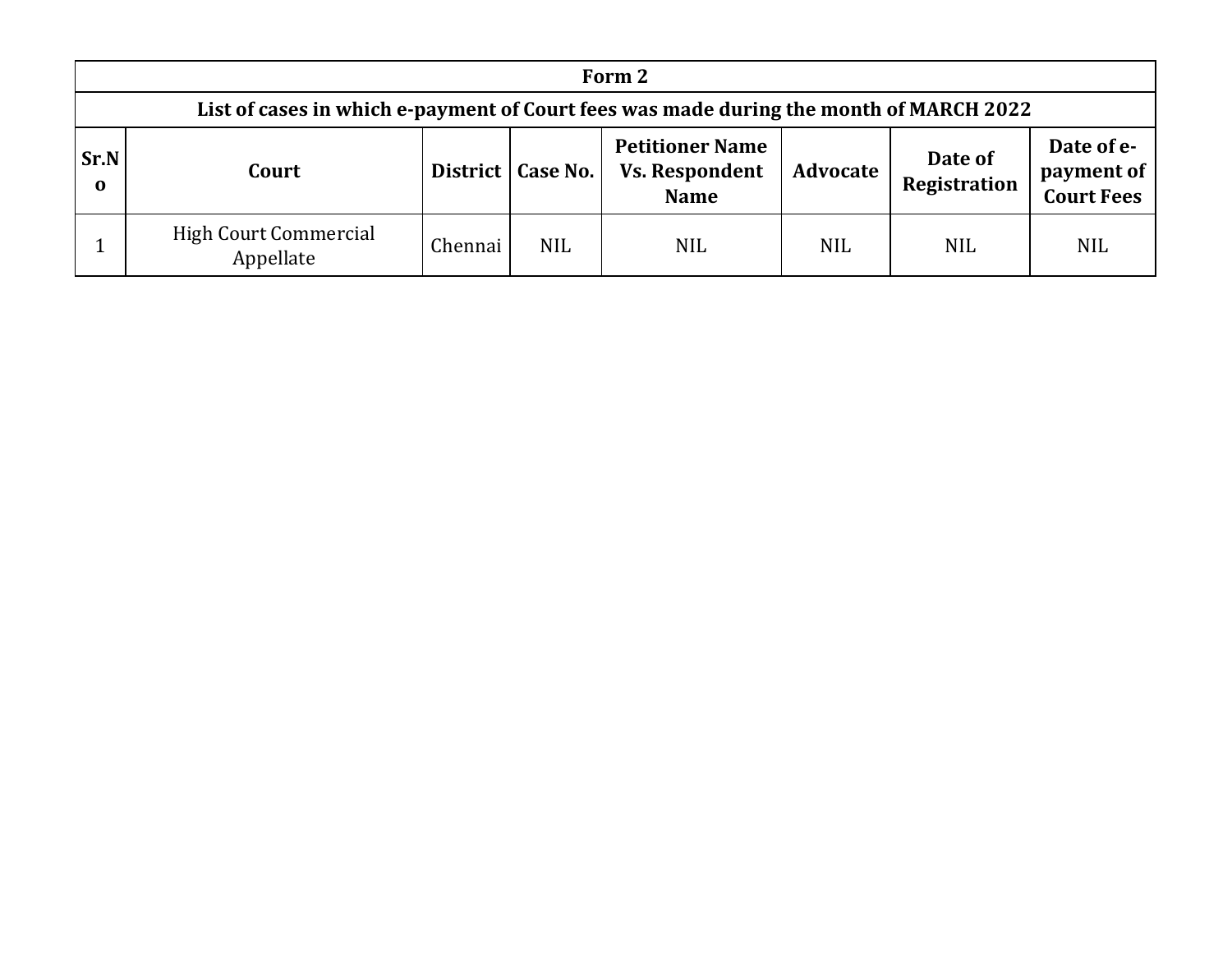|                                                                                                                                                                                                                                 | Form 3                                                                                              |         |            |            |            |            |            |  |  |  |  |  |
|---------------------------------------------------------------------------------------------------------------------------------------------------------------------------------------------------------------------------------|-----------------------------------------------------------------------------------------------------|---------|------------|------------|------------|------------|------------|--|--|--|--|--|
|                                                                                                                                                                                                                                 | List of cases in which Electronic Service of Process has taken place during the month of MARCH 2022 |         |            |            |            |            |            |  |  |  |  |  |
| <b>Petitioner</b><br>Date of<br>Sr.N<br>Electronic<br>Name Vs.<br>Date of<br>District   Case No.<br>Advocate<br>Court<br>Registration<br><b>Service of</b><br><b>Respondent</b><br>$\mathbf 0$<br><b>Name</b><br><b>Process</b> |                                                                                                     |         |            |            |            |            |            |  |  |  |  |  |
|                                                                                                                                                                                                                                 | High Court Commercial Appellate                                                                     | Chennai | <b>NIL</b> | <b>NIL</b> | <b>NIL</b> | <b>NIL</b> | <b>NIL</b> |  |  |  |  |  |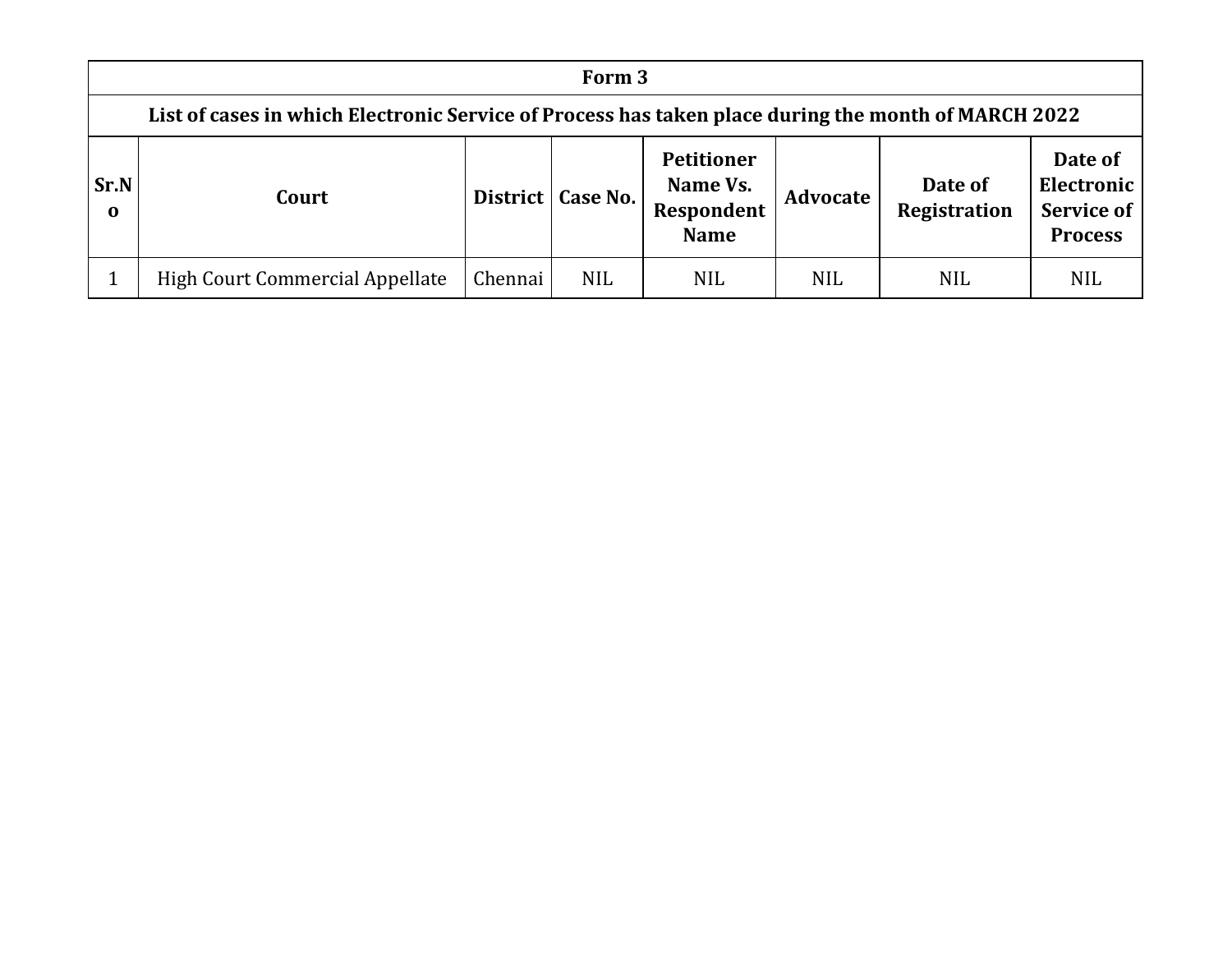|                  | Form 4                                                                       |                 |                      |            |                     |                                                           |  |  |  |  |  |  |
|------------------|------------------------------------------------------------------------------|-----------------|----------------------|------------|---------------------|-----------------------------------------------------------|--|--|--|--|--|--|
|                  | List of total no. of cases randomly allocated during the month of MARCH 2022 |                 |                      |            |                     |                                                           |  |  |  |  |  |  |
| Sr.N<br>$\bf{0}$ | Court                                                                        | <b>District</b> | Court<br><b>Name</b> | Court No.  | Case<br><b>Type</b> | <b>Case Count (No. of</b><br>cases randomly<br>allocated) |  |  |  |  |  |  |
|                  | <b>High Court Commercial</b><br>Appellate                                    | Chennai         | <b>NIL</b>           | <b>NIL</b> | <b>NIL</b>          | <b>NIL</b>                                                |  |  |  |  |  |  |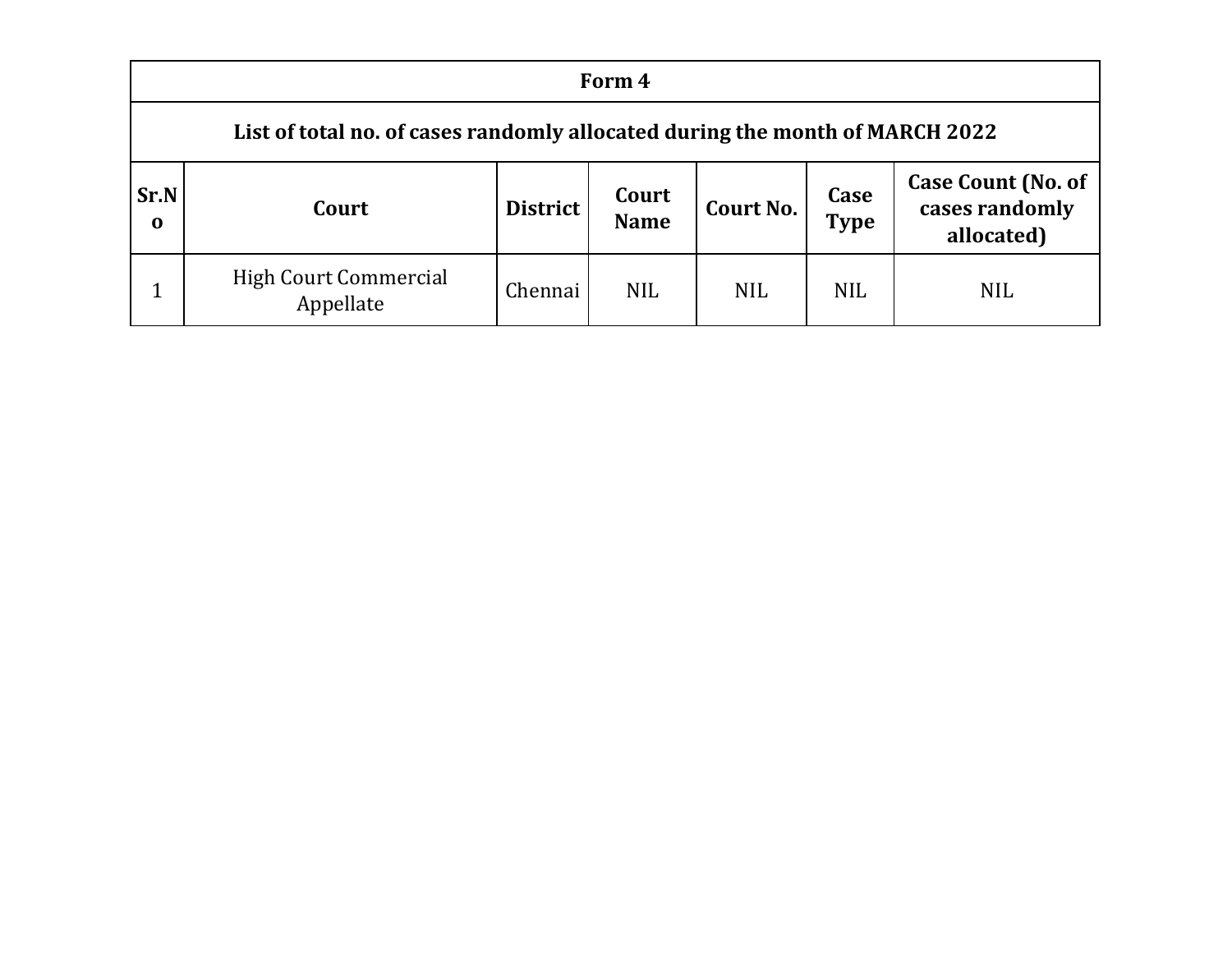|                         | Form 5                                                                                 |         |                     |                                                                |            |                                |                                              |  |  |  |  |  |
|-------------------------|----------------------------------------------------------------------------------------|---------|---------------------|----------------------------------------------------------------|------------|--------------------------------|----------------------------------------------|--|--|--|--|--|
|                         | List of cases in which Case Management Hearing was held during the month of MARCH 2022 |         |                     |                                                                |            |                                |                                              |  |  |  |  |  |
| <b>Sr.N</b><br>$\bf{0}$ | Court                                                                                  |         | District   Case No. | <b>Petitioner Name</b><br><b>Vs. Respondent</b><br><b>Name</b> | Advocate   | Date of<br><b>Registration</b> | Date of Case<br>Management<br><b>Hearing</b> |  |  |  |  |  |
|                         | <b>High Court Commercial</b><br>Appellate                                              | Chennai | <b>NIL</b>          | <b>NIL</b>                                                     | <b>NIL</b> | <b>NIL</b>                     | <b>NIL</b>                                   |  |  |  |  |  |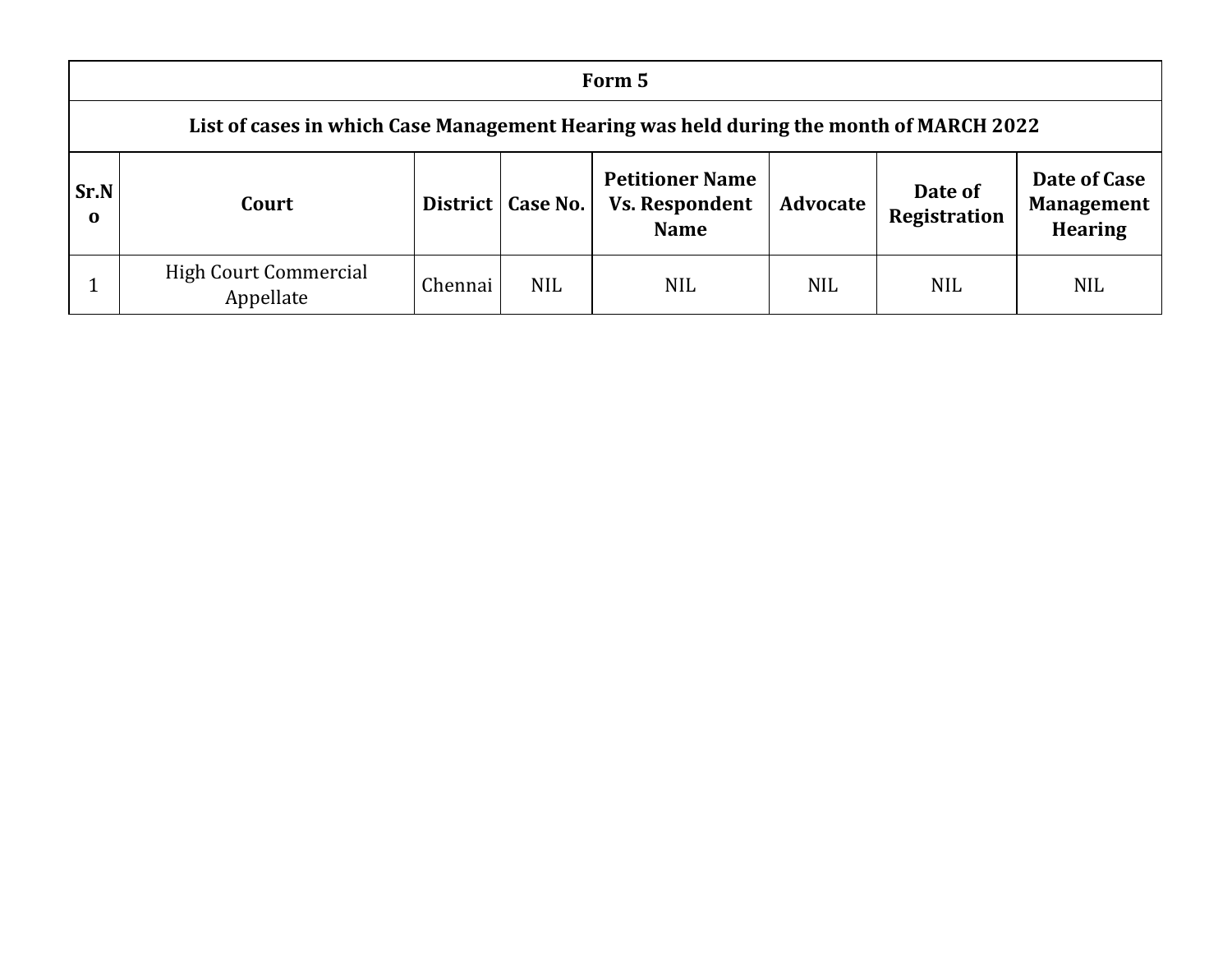|                |                                    |                 |                      | Form 6                                                                                                                                                                                                                                                                                                                                                                                                                            |                                                                        |                         |                                                                                                                            |                     |                    |                                                                 |                                       |                                                                              |                       |
|----------------|------------------------------------|-----------------|----------------------|-----------------------------------------------------------------------------------------------------------------------------------------------------------------------------------------------------------------------------------------------------------------------------------------------------------------------------------------------------------------------------------------------------------------------------------|------------------------------------------------------------------------|-------------------------|----------------------------------------------------------------------------------------------------------------------------|---------------------|--------------------|-----------------------------------------------------------------|---------------------------------------|------------------------------------------------------------------------------|-----------------------|
|                |                                    |                 |                      | Contested commercial cases disposed during the month of MARCH 2022                                                                                                                                                                                                                                                                                                                                                                |                                                                        |                         |                                                                                                                            |                     |                    |                                                                 |                                       |                                                                              |                       |
| Sr.No          | Court                              | <b>District</b> | Case No.             | Petitioner Name Vs. Respondent Name                                                                                                                                                                                                                                                                                                                                                                                               | Advocate                                                               | Date of<br>Registration | Whether<br>Urgent Relief<br>was sought<br>and Pre-<br>Institution<br><b>Mediation</b><br>did not take<br>place<br>(Yes/No) | Date of<br>Decision | <b>Days</b><br>for | Nature of<br><b>Disposal</b><br>disposa (Contested/Settl<br>ed) | Date of<br>executi<br>on of<br>decree | Numbe<br>r of<br>days<br>for<br>executi<br>on of<br>decree<br>from<br>date o | Act<br><b>Section</b> |
|                | High Court Commercial<br>Appellate | Chennai         | OSA CAD. 64/2021 VS  | MECHTHERM ENERGY PVT LTD<br>REPRESENTED BY ITS MANAGING DIRECTOR, MR.M.SHIBU KUMAR,<br>HAVING ITS REGISTERED OFFICE AT NO. 4 AND 5, DOOR NO. 1C, KAVYA<br>APARTMENT, 3RD STREET, MOGAPPAIR EAST, CHENNAI- 600037<br>M/S. MAXTHERM (INDIA) PVT LTD<br>REPRESENTED BY ITS MANAGING DIRECTOR, MR. VISWANATHAN<br>SUBRAMANI, HAVING ITS REGISTERED OFFICE AT AP-207, 2ND<br>SECTOR, 9 TH STREET, K.K.NAGAR, CHENNAI- 600079 & 1 OTHER | M/S.<br><b>MANISUNDARGO</b><br>PAL<br>M/S.<br>SHIVAKUMAR<br>AND SURESH | 23-08-2021              |                                                                                                                            | 02-03-2022          | 191                | <b>SETTLED</b>                                                  |                                       |                                                                              |                       |
| $\overline{2}$ | High Court Commercial<br>Appellate | Chennai         | OSA CAD. 67/2021     | MECHTHERM ENERGY PVT LTD<br>REPRESENTED BY ITS MANAGING DIRECTOR, MR.M.SHIBU KUMAR,<br>HAVING ITS REGISTERED OFFICE AT NO. 4 AND 5, DOOR NO. 1C, KAVYA PAL<br>APARTMENT, 3RD STREET, MOGAPPAIR EAST, CHENNAI- 600037<br>VS<br>M/S. MAXTHERM (INDIA) PVT LTD                                                                                                                                                                       | M/S.<br>MANISUNDARGO                                                   | 23-08-2021              |                                                                                                                            | 02-03-2022          | 191                | <b>SETTLED</b>                                                  |                                       |                                                                              |                       |
|                | High Court Commercial<br>Appellate | Chennai         | OSA CAD. 98/2021 VS  | RECKITT BENCKISER (INDIA) PRIVATE LIMITED,<br>HAVING ITS REGISTERED OFFICE AT PLOT NO.48, INSTITUTIONAL<br>AREA, SECTOR 42, HARYANA - 122 001.<br>ITC LIMITED,<br>ITC CENTRE, 4TH FLOOR, 760 ANNA SALAI, CHENNAI - 600 002. REP.<br>BY ITS CONSTITUTED ATTORNEY MR.P.RAMKUMAR.                                                                                                                                                    | M/S.R.SARAVANA<br>KUMAR<br>M/S.ARUN<br>C.MOHAN                         | 07-10-2021              |                                                                                                                            | 17-03-2022          | 161                | <b>CONTESTED</b>                                                |                                       |                                                                              |                       |
| $\overline{4}$ | High Court Commercial<br>Appellate | Chennai         | OSA CAD. 99/2021 VS  | RECKITT BENCKISER (INDIA) PRIVATE LIMITED,<br>HAVING ITS REGISTERED OFFICE AT PLOT NO.48, INSTITUTIONAL<br>AREA, SECTOR 42, HARYANA - 122 001.<br>ITC LIMITED,<br>ITC CENTRE, 4TH FLOOR, 760 ANNA SALAI, CHENNAI - 600 002. REP.<br>BY ITS CONSTITUTED ATTORNEY MR.P.RAMKUMAR.                                                                                                                                                    | M/S.R.SARAVANA<br>KUMAR<br>M/S.ARUN<br>C.MOHAN                         | 07-10-2021              |                                                                                                                            | 17-03-2022          | 161                | CONTESTED                                                       |                                       |                                                                              |                       |
| 5              | High Court Commercial<br>Appellate | Chennai         | OSA CAD. 100/2021 VS | RECKITT BENCKISER (INDIA) PRIVATE LIMITED,<br>HAVING ITS REGISTERED OFFICE AT PLOT NO.48, INSTITUTIONAL<br>AREA, SECTOR 42, HARYANA - 122 001.<br>ITC LIMITED,<br>ITC CENTRE, 4TH FLOOR, 760 ANNA SALAI, CHENNAI - 600 002. REP.<br>BY ITS CONSTITUTED ATTORNEY MR.P.RAMKUMAR.                                                                                                                                                    | M/S.R.SARAVANA<br>KUMAR<br>M/S.ARUN<br>C.MOHAN                         | 07-10-2021              |                                                                                                                            | 17-03-2022          | 161                | CONTESTED                                                       |                                       |                                                                              |                       |
| 6              | High Court Commercial<br>Appellate | Chennai         | OSA CAD. 25/2022     | <b>GRAND SLAM FITNESS PVT. LTD.,</b><br>having reg office at E-540, Greater Kailash II, New Delhi - 110 048<br>VS<br>M/S.PAULSONS BEAUTY AND FASHION PRIVATE LIMITED<br>rep by its Director, Dr. Sam Paul Sober Ravi Sounder, Having office at 12,<br>Halls Road, Kilpauk, Chennai 600 010                                                                                                                                        | M/S.R.SATHISH<br>KUMAR<br>M/S.VIJAYAN<br>SUBRAMANIAN                   | 02-03-2022              |                                                                                                                            | 08-03-2022          | 6                  | <b>CONTESTED</b>                                                |                                       |                                                                              |                       |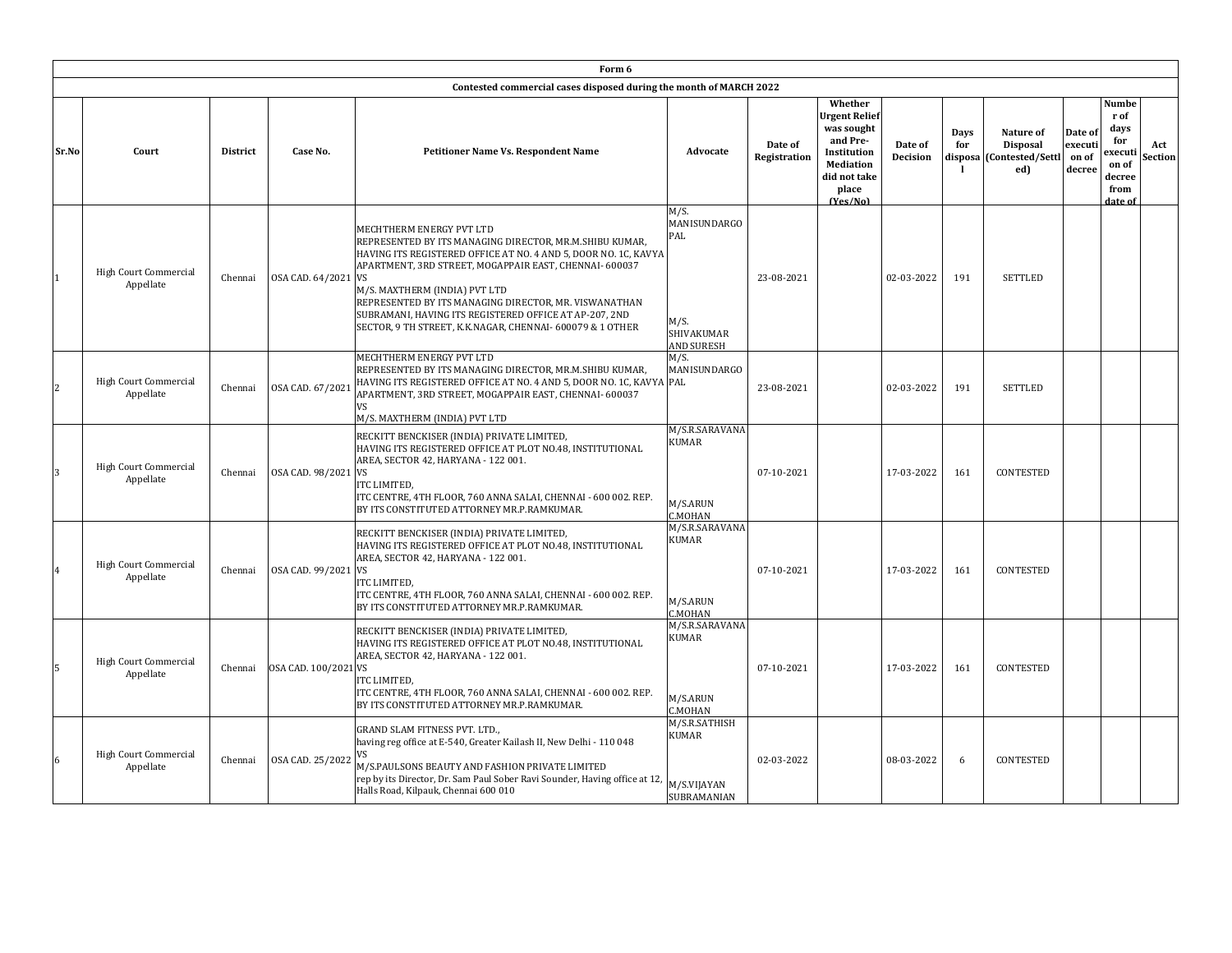|       |                                    |                 |                  | Form 6                                                                                                                                                                                                                                                                                                                                                                                                                                                                                                                                              |                                                                    |                         |                                                                                                                                   |                     |             |                                                                 |                                       |                                                                                      |                       |
|-------|------------------------------------|-----------------|------------------|-----------------------------------------------------------------------------------------------------------------------------------------------------------------------------------------------------------------------------------------------------------------------------------------------------------------------------------------------------------------------------------------------------------------------------------------------------------------------------------------------------------------------------------------------------|--------------------------------------------------------------------|-------------------------|-----------------------------------------------------------------------------------------------------------------------------------|---------------------|-------------|-----------------------------------------------------------------|---------------------------------------|--------------------------------------------------------------------------------------|-----------------------|
|       |                                    |                 |                  | Contested commercial cases disposed during the month of MARCH 2022                                                                                                                                                                                                                                                                                                                                                                                                                                                                                  |                                                                    |                         |                                                                                                                                   |                     |             |                                                                 |                                       |                                                                                      |                       |
| Sr.No | Court                              | <b>District</b> | Case No.         | Petitioner Name Vs. Respondent Name                                                                                                                                                                                                                                                                                                                                                                                                                                                                                                                 | Advocate                                                           | Date of<br>Registration | Whether<br><b>Urgent Relief</b><br>was sought<br>and Pre-<br>Institution<br><b>Mediation</b><br>did not take<br>place<br>(Yes/No) | Date of<br>Decision | Days<br>for | Nature of<br><b>Disposal</b><br>disposa (Contested/Settl<br>ed) | Date of<br>executi<br>on of<br>decree | <b>Numbe</b><br>r of<br>days<br>for<br>executi<br>on of<br>decree<br>from<br>date of | Act<br><b>Section</b> |
|       | High Court Commercial<br>Appellate | Chennai         | OSA CAD. 26/2022 | <b>GRAND SLAM FITNESS PVT. LTD.,</b><br>having reg office at E-540, Greater Kailash II, New Delhi - 110 048<br>M/S.PAULSONS BEAUTY AND FASHION PRIVATE LIMITED<br>rep by its Director, Dr. Sam Paul Sober Ravi Sounder, Having office at 12,<br>Halls Road, Kilpauk, Chennai 600 010                                                                                                                                                                                                                                                                | M/S.R.SATHISH<br><b>KUMAR</b><br>M/S.VIJAYAN<br><b>SUBRAMANIAN</b> | 02-03-2022              |                                                                                                                                   | 08-03-2022          | 6           | CONTESTED                                                       |                                       |                                                                                      |                       |
| 8     | High Court Commercial<br>Appellate | Chennai         | OSA CAD. 39/2022 | M/S.24 AM STUDIOUS PRIVATE LIMITED<br>Rep. by its Managing Director, Mr. R.D.Raja S/o Deivendran having office<br>at no.9, Spring Field Apartments Jagannathan road, Nungambakkam<br>Chennai 34. residing at W-380/3, Hessonate Hamlet Flats, East Main<br>Road, Anna Nagar, West Extension Chennai 101. & 2 OTHERS<br>DIVYA M. JAIN<br>D/o.MohanKumar, No.51, Hunters Road, Choolai, Chennai - 600 112.<br>Rep. by her Power of Attorney, Mr. Mohankumar, S/o. Seshmal, Having<br>Office at No.18, Hunters Road, Choolai, Chennai - 112. & 1 OTHER | M/S.D.R.LAW<br><b>CHAMBERS</b><br>M/S.A.DAMODAR<br>AN              | 11-03-2022              |                                                                                                                                   | 21-03-2022          | 10          | CONTESTED                                                       |                                       |                                                                                      |                       |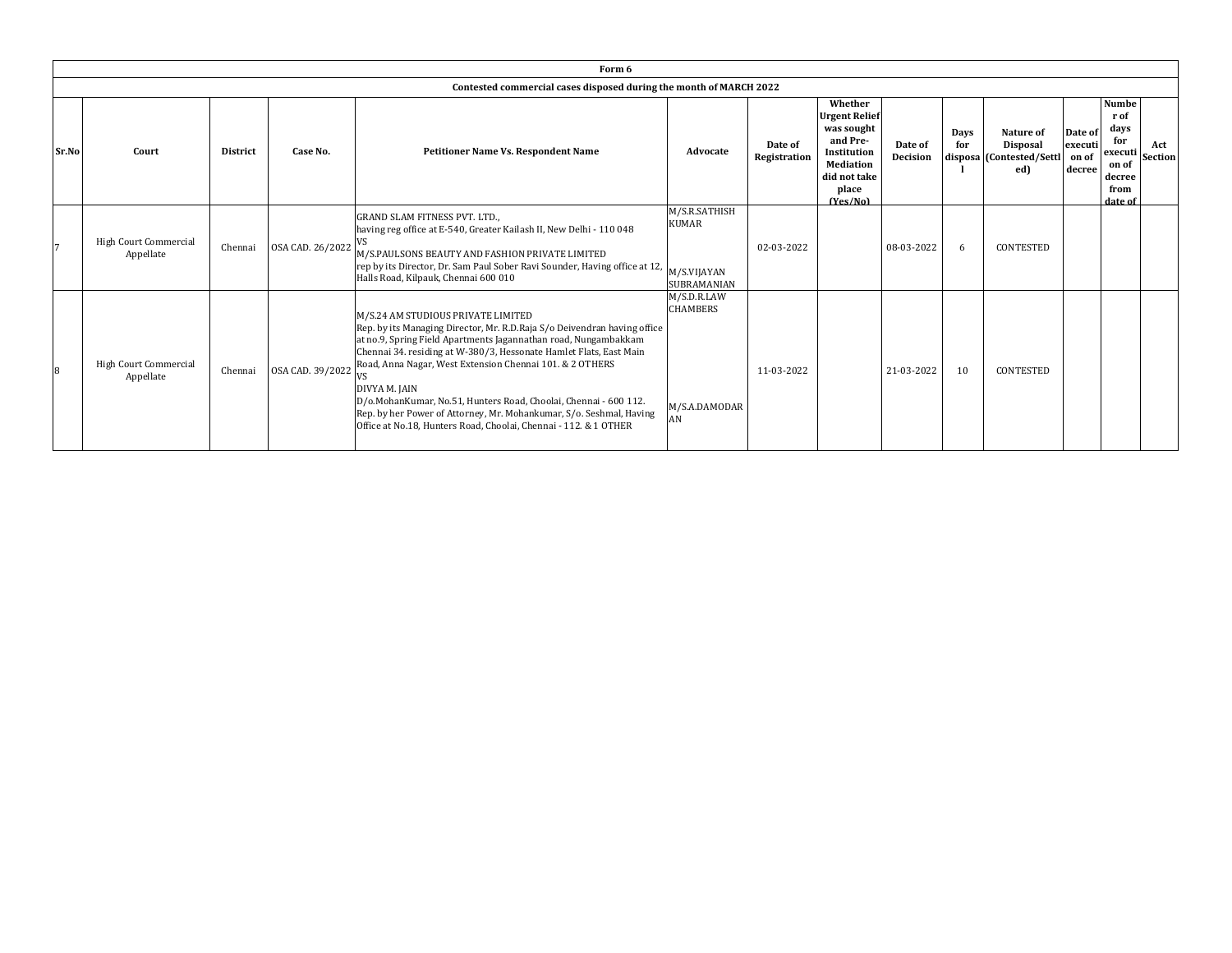|                                                                                                                                                                                                                                                                                                  | Form 7                                                            |         |     |    |   |     |  |  |  |  |  |  |
|--------------------------------------------------------------------------------------------------------------------------------------------------------------------------------------------------------------------------------------------------------------------------------------------------|-------------------------------------------------------------------|---------|-----|----|---|-----|--|--|--|--|--|--|
|                                                                                                                                                                                                                                                                                                  | <b>Summary of Commercial Cases during the month of MARCH 2022</b> |         |     |    |   |     |  |  |  |  |  |  |
| Total number of cases Total number of<br>Total number of cases<br><b>Total number of</b><br>Sr.N<br>District pending on the 1st day cases instituted<br>pending at the end of<br>cases disposed<br><b>Court</b><br>$\Omega$<br>of the month<br>during the month<br>during the month<br>the month |                                                                   |         |     |    |   |     |  |  |  |  |  |  |
|                                                                                                                                                                                                                                                                                                  | <b>High Court Commercial</b><br>Appellate                         | Chennai | 139 | 26 | 8 | 157 |  |  |  |  |  |  |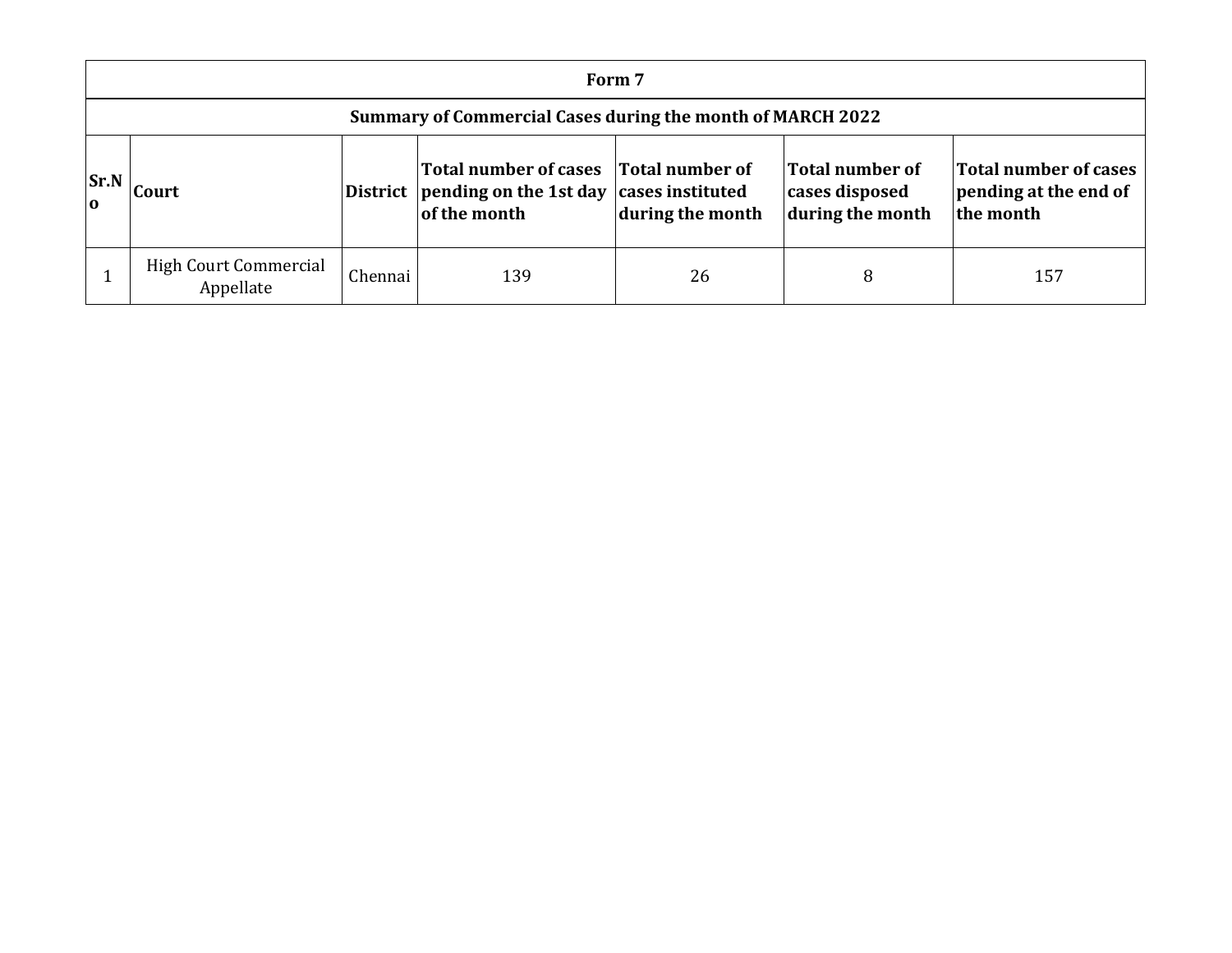### **MARCH 2022**

### **COMMERCIAL APPELLATE DIVISION OF MADURAI BENCH OF MADRAS HIGH COURT**

|                  | Form 1                                                      |  |            |                                                                |            |                                     |                       |                             |                      |  |  |  |
|------------------|-------------------------------------------------------------|--|------------|----------------------------------------------------------------|------------|-------------------------------------|-----------------------|-----------------------------|----------------------|--|--|--|
|                  | List of cases e-filed/e-mail during the month of MARCH 2022 |  |            |                                                                |            |                                     |                       |                             |                      |  |  |  |
| Sr.N<br>$\bf{0}$ | District  <br>Court                                         |  | Case No.   | <b>Petitioner Name</b><br><b>Vs. Respondent</b><br><b>Name</b> | Advocate   | Advocate<br>Mobile<br><b>Number</b> | Advocate<br>E-mail Id | Date of<br>Registrati<br>on | Date of e-<br>filing |  |  |  |
|                  | Madurai Bench   Madurai                                     |  | <b>NIL</b> | <b>NIL</b>                                                     | <b>NIL</b> | <b>NIL</b>                          | <b>NIL</b>            | <b>NIL</b>                  | <b>NIL</b>           |  |  |  |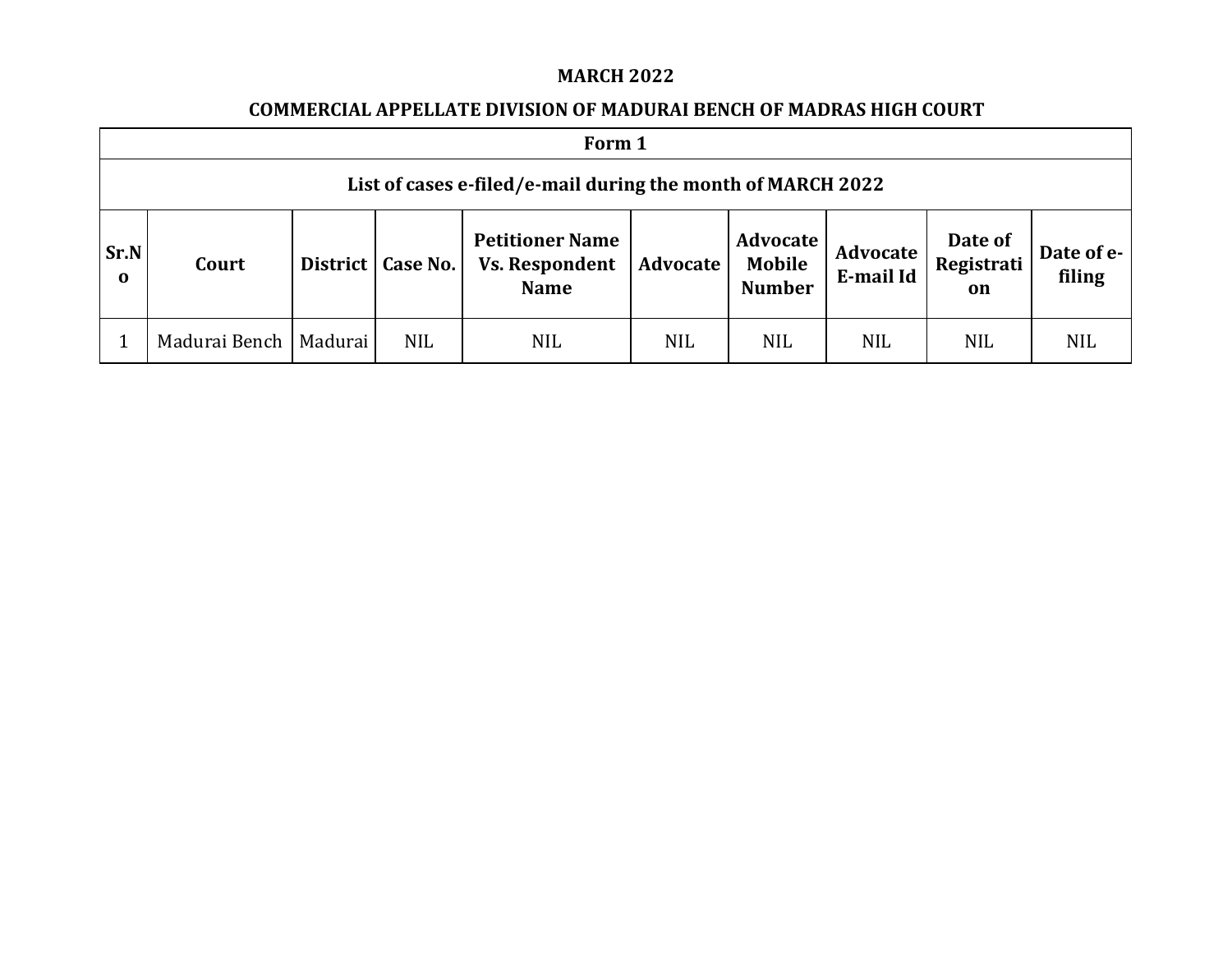|                      | Form 2                                                                                 |  |            |                                                                |                 |                                |                                               |  |  |  |  |  |
|----------------------|----------------------------------------------------------------------------------------|--|------------|----------------------------------------------------------------|-----------------|--------------------------------|-----------------------------------------------|--|--|--|--|--|
|                      | List of cases in which e-payment of Court fees was made during the month of MARCH 2022 |  |            |                                                                |                 |                                |                                               |  |  |  |  |  |
| Sr.N<br>$\mathbf{o}$ | District  <br>Court                                                                    |  | Case No.   | <b>Petitioner Name</b><br><b>Vs. Respondent</b><br><b>Name</b> | <b>Advocate</b> | Date of<br><b>Registration</b> | Date of e-<br>payment of<br><b>Court Fees</b> |  |  |  |  |  |
|                      | Madurai Bench   Madurai                                                                |  | <b>NIL</b> | <b>NIL</b>                                                     | <b>NIL</b>      | <b>NIL</b>                     | <b>NIL</b>                                    |  |  |  |  |  |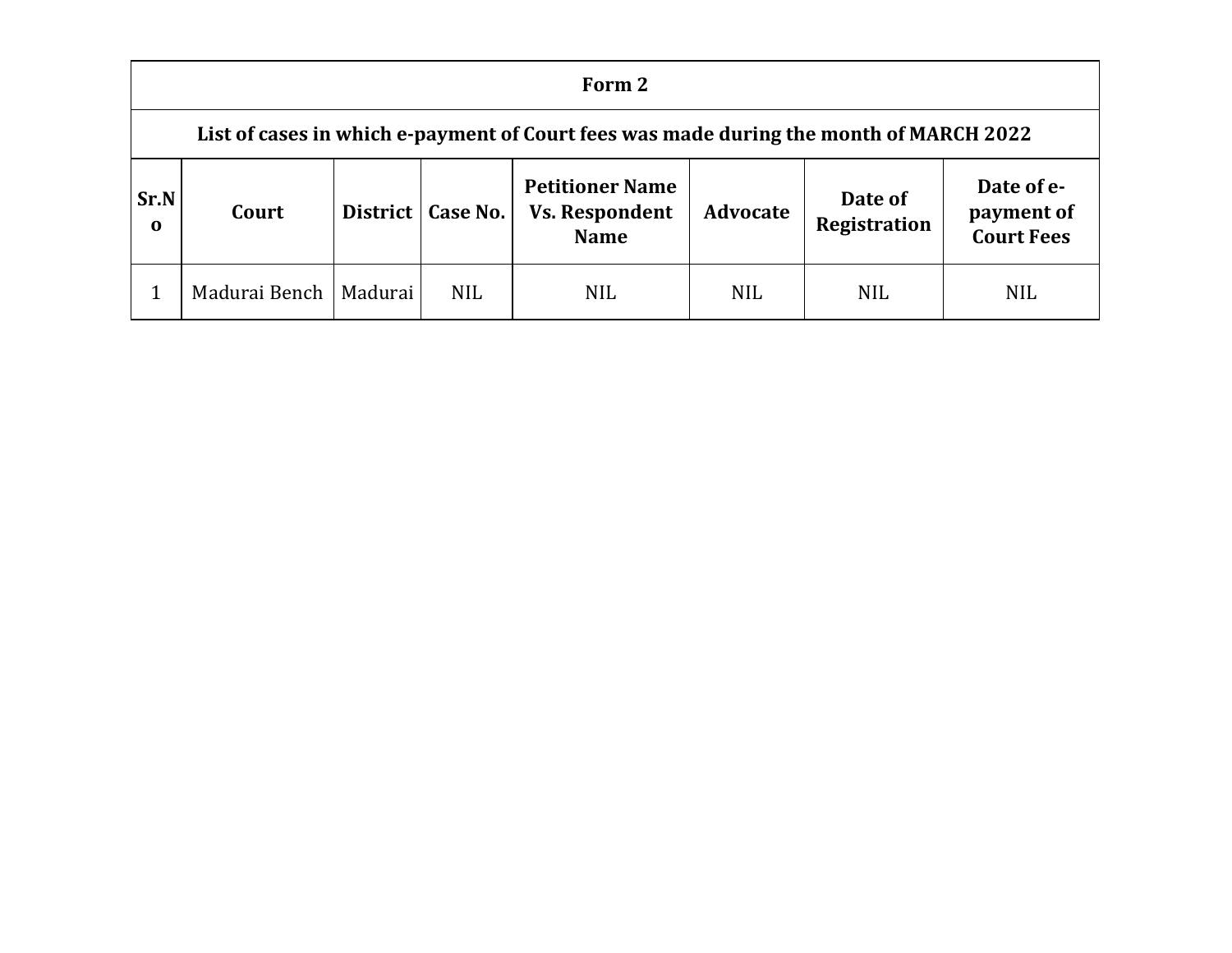|                                                                                                                               | Form 3                                                                                              |         |            |            |            |                                |                                                 |  |  |  |  |  |
|-------------------------------------------------------------------------------------------------------------------------------|-----------------------------------------------------------------------------------------------------|---------|------------|------------|------------|--------------------------------|-------------------------------------------------|--|--|--|--|--|
|                                                                                                                               | List of cases in which Electronic Service of Process has taken place during the month of MARCH 2022 |         |            |            |            |                                |                                                 |  |  |  |  |  |
| <b>Petitioner Name</b><br>Sr.N<br><b>Vs. Respondent</b><br><b>District</b><br>Case No.<br>Court<br>$\mathbf 0$<br><b>Name</b> |                                                                                                     |         |            |            | Advocate   | Date of<br><b>Registration</b> | Date of Electronic<br><b>Service of Process</b> |  |  |  |  |  |
|                                                                                                                               | Madurai Bench                                                                                       | Madurai | <b>NIL</b> | <b>NIL</b> | <b>NIL</b> | <b>NIL</b>                     | <b>NIL</b>                                      |  |  |  |  |  |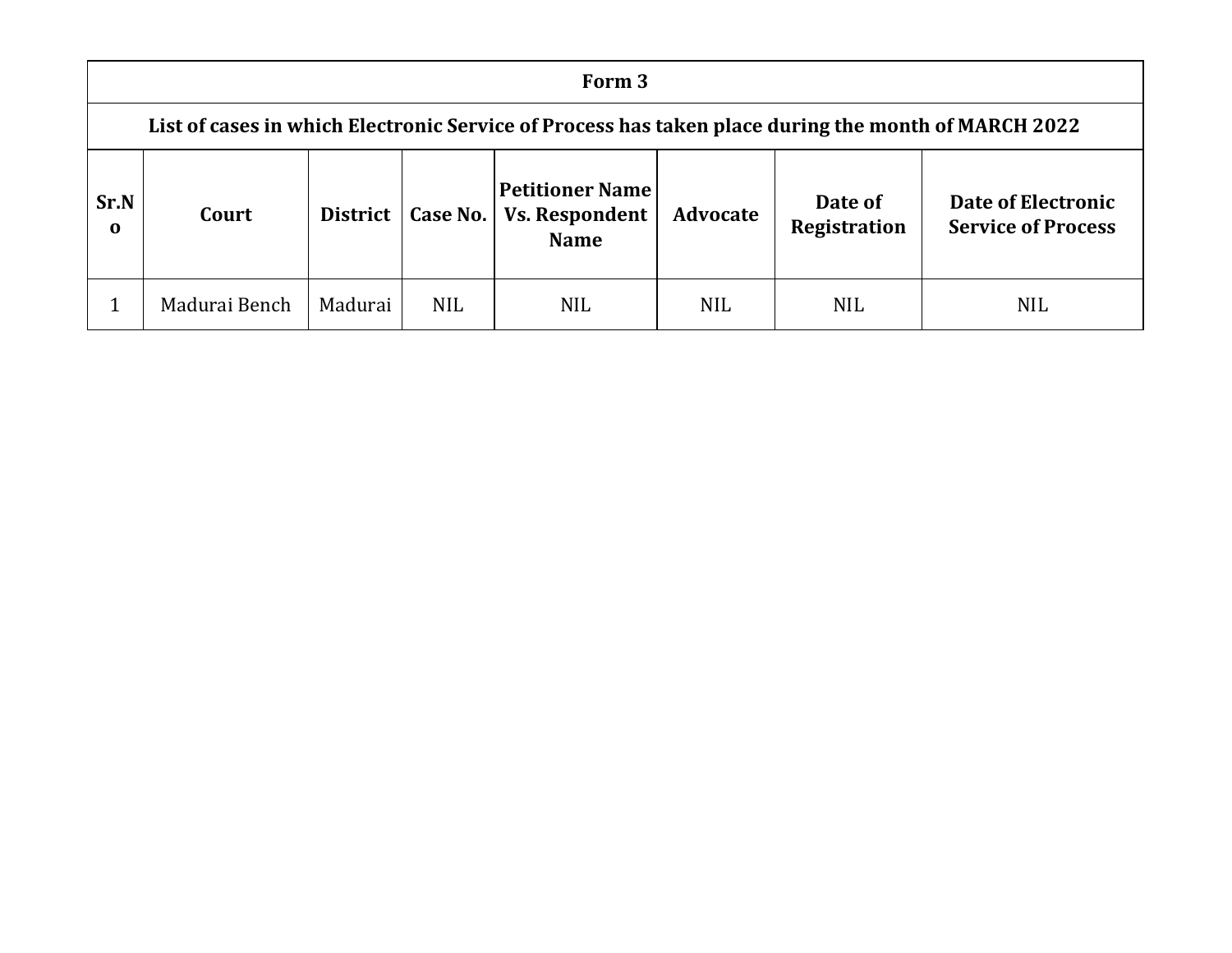|                                                                                                             | Form 4        |         |            |            |            |                                                           |  |  |  |  |  |  |
|-------------------------------------------------------------------------------------------------------------|---------------|---------|------------|------------|------------|-----------------------------------------------------------|--|--|--|--|--|--|
| List of total no. of cases randomly allocated during the month of MARCH 2022                                |               |         |            |            |            |                                                           |  |  |  |  |  |  |
| Sr.N<br>Case<br>Court<br><b>District</b><br>Court<br>Court No.<br><b>Type</b><br><b>Name</b><br>$\mathbf 0$ |               |         |            |            |            | <b>Case Count (No. of</b><br>cases randomly<br>allocated) |  |  |  |  |  |  |
|                                                                                                             | Madurai Bench | Madurai | <b>NIL</b> | <b>NIL</b> | <b>NIL</b> | <b>NIL</b>                                                |  |  |  |  |  |  |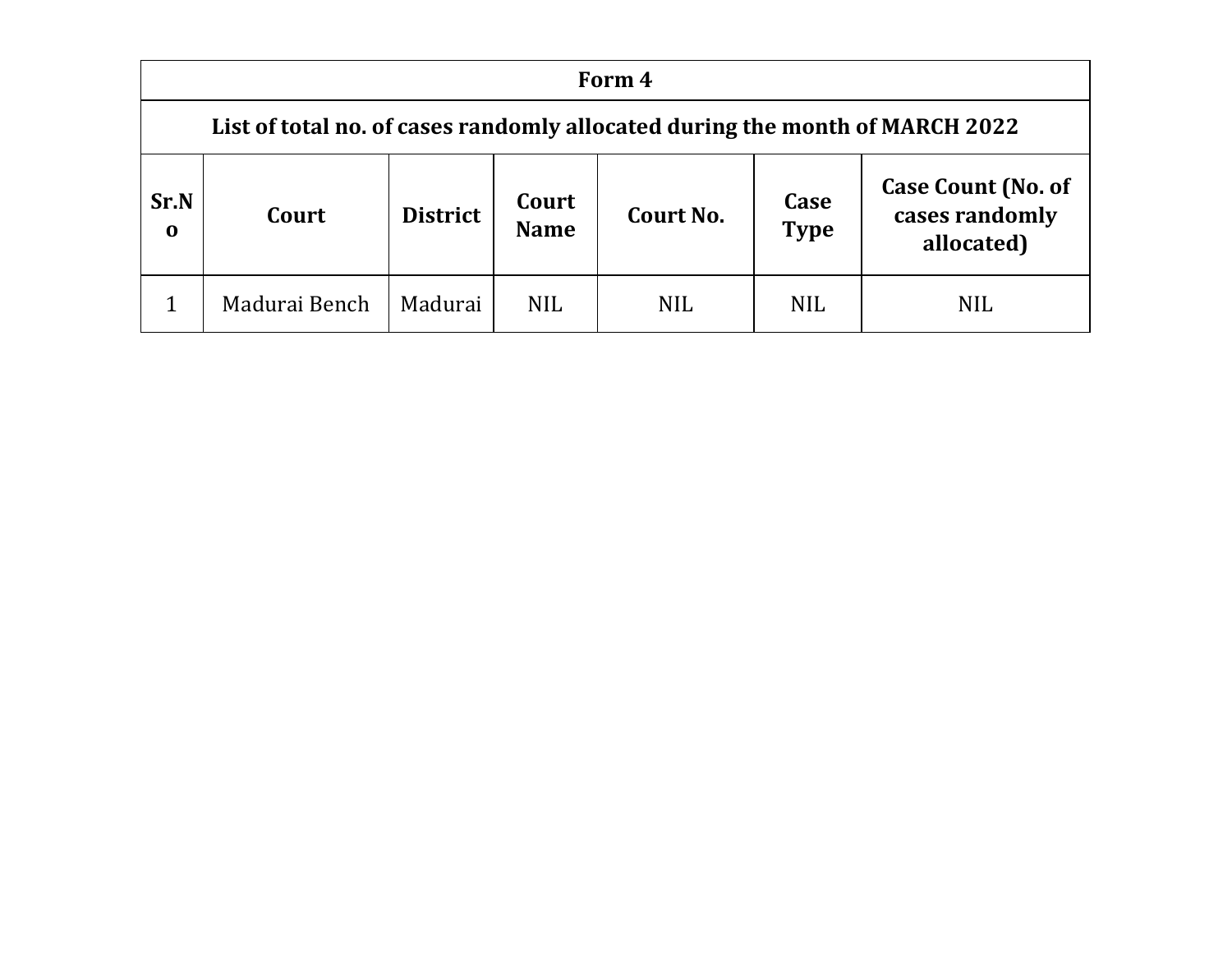|                  | Form 5                                                                                 |         |                     |                                                                |                 |                         |                                                     |  |  |  |  |  |
|------------------|----------------------------------------------------------------------------------------|---------|---------------------|----------------------------------------------------------------|-----------------|-------------------------|-----------------------------------------------------|--|--|--|--|--|
|                  | List of cases in which Case Management Hearing was held during the month of MARCH 2022 |         |                     |                                                                |                 |                         |                                                     |  |  |  |  |  |
| Sr.N<br>$\bf{0}$ | Court                                                                                  |         | District   Case No. | <b>Petitioner Name</b><br><b>Vs. Respondent</b><br><b>Name</b> | <b>Advocate</b> | Date of<br>Registration | Date of Case<br><b>Management</b><br><b>Hearing</b> |  |  |  |  |  |
|                  | Madurai Bench                                                                          | Madurai | <b>NIL</b>          | <b>NIL</b>                                                     | <b>NIL</b>      | <b>NIL</b>              | <b>NIL</b>                                          |  |  |  |  |  |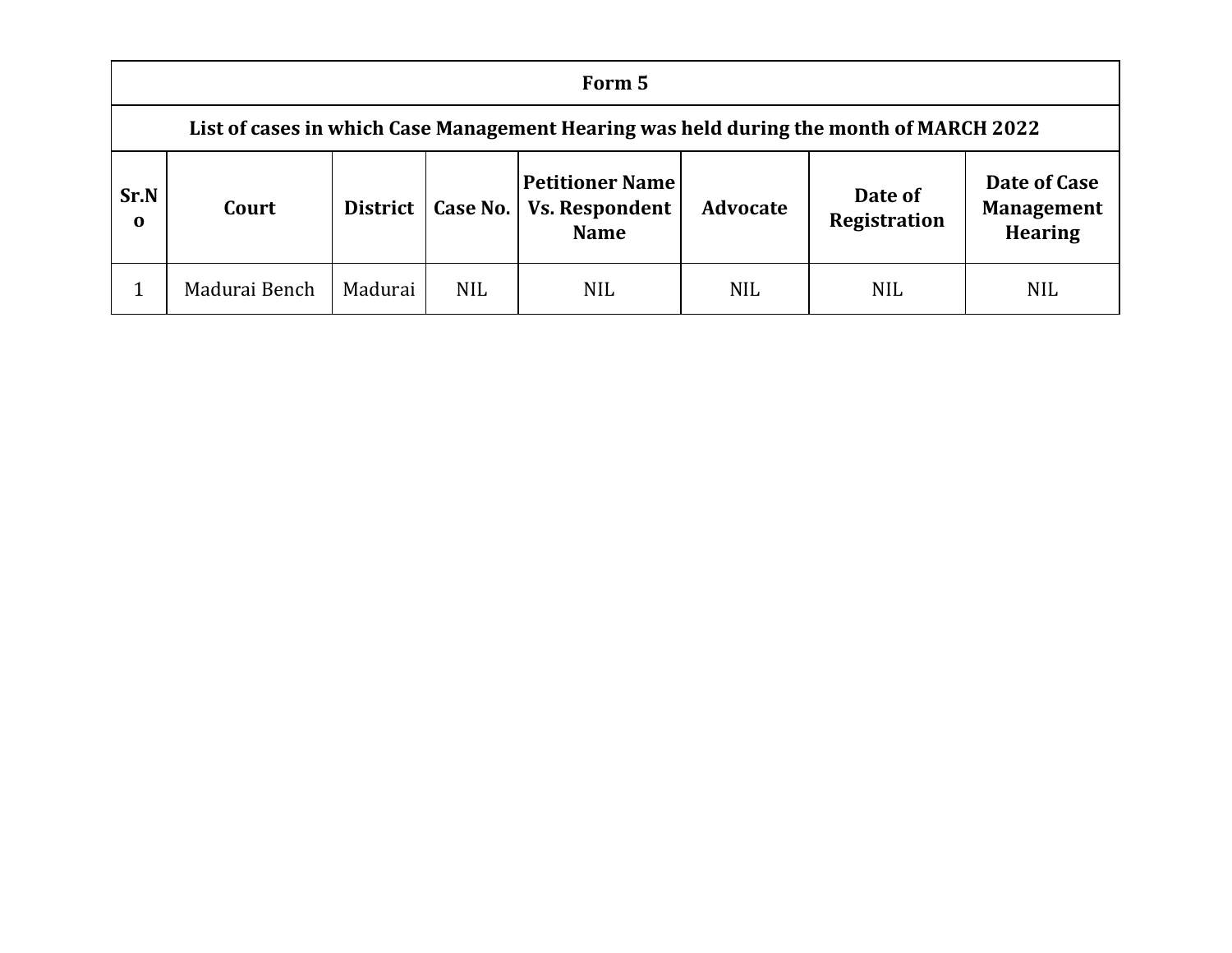|       | Form 6                                                             |                 |            |                                                            |            |                         |                                                                                                                                    |                            |                      |                                                         |                                       |                                                                                |                       |
|-------|--------------------------------------------------------------------|-----------------|------------|------------------------------------------------------------|------------|-------------------------|------------------------------------------------------------------------------------------------------------------------------------|----------------------------|----------------------|---------------------------------------------------------|---------------------------------------|--------------------------------------------------------------------------------|-----------------------|
|       | Contested commercial cases disposed during the month of MARCH 2022 |                 |            |                                                            |            |                         |                                                                                                                                    |                            |                      |                                                         |                                       |                                                                                |                       |
| Sr.No | Court                                                              | <b>District</b> | Case No.   | <b>Petitioner</b><br>Name Vs.<br>Respondent<br><b>Name</b> | Advocate   | Date of<br>Registration | <b>Whether Urgent</b><br><b>Relief was</b><br>sought and Pre-<br>Institution<br><b>Mediation did</b><br>not take place<br>(Yes/No) | Date of<br><b>Decision</b> | Days for<br>disposal | Nature of<br><b>Disposal</b><br>(Contested/<br>Settled) | Date of<br>executi<br>on of<br>decree | Number of<br>days for<br>execution<br>of decree<br>from date<br>of<br>decision | Act<br><b>Section</b> |
|       | Madurai Bench                                                      | Madurai         | <b>NIL</b> | <b>NIL</b>                                                 | <b>NIL</b> | <b>NIL</b>              | <b>NIL</b>                                                                                                                         | <b>NIL</b>                 | <b>NIL</b>           | <b>NIL</b>                                              | <b>NIL</b>                            | <b>NIL</b>                                                                     | <b>NIL</b>            |